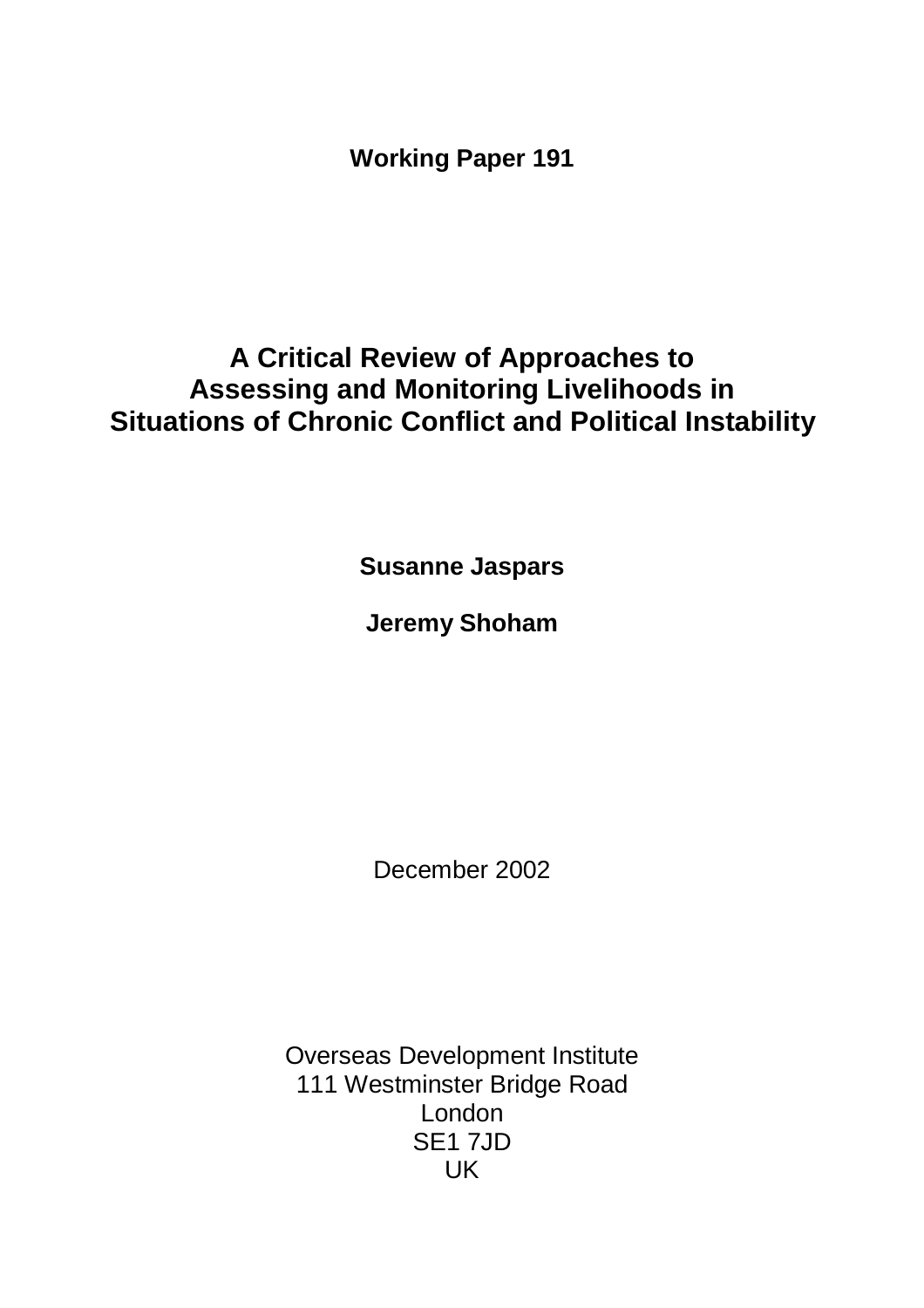# **The Livelihoods and Chronic Conflict Working Paper Series**

This Working Paper forms part of a series that reviews the range of ways in which livelihoods approaches are currently used by operational agencies and researchers working in situations of chronic conflict and political instability (SCCPI). The aim of the series is to document current practice so that useful lessons can be learned and applied to ensure for more effective policies, needs assessment, and aid programming to support livelihoods during protracted conflict. Many of these lessons from each of the individual papers are summarised in a synthesis paper. The series also includes an annotated bibliography and a paper outlining the conceptual issues relating to the applications of livelihoods approaches to SCCPI.

The Livelihoods and Chronic Conflict Working Paper Series has been jointly funded by the Sustainable Livelihoods Support Office and the Conflict and Humanitarian Affairs Department of the UK Department for International Development.

*Catherine Longley and Karim Hussein, Series Editors*

Papers published in the Livelihoods and Chronic Conflict Working Paper Series are:

- **Livelihoods, Chronic Conflict and Humanitarian Response: A Synthesis of Current Practice** *Catherine Longley and Daniel Maxwell*, Working Paper 182, ISBN: 0 85003 620 8
- **Supporting Livelihoods in Situations of Chronic Conflict and Political Instability: Overview of Conceptual Issues** *Jessica Schafer*, Working Paper 183, ISBN: 0 85003 621 6

**Livelihoods and Chronic Conflict: An Annotated Bibliography**  *Diane Holland, Wendy Johnecheck, Helen Sida and Helen Young*; *Edited by Helen Young* Working Paper 184, ISBN: 0 85003 622 4

- **The Consequences of Conflict: Livelihoods and Development in Nepal**  *David Seddon and Karim Hussein*, Working Paper 185, ISBN: 0 85003 623 2
- **Rural Livelihoods in Kambia District, Sierra Leone: The Impacts of Conflict**  *Catherine Longley, Victor Kalie Kamara and Richard Fanthorpe* Working Paper 186, ISBN: 0 85003 624 0
- **Understanding and Monitoring Livelihoods under Conditions of Chronic Conflict: Lessons from Afghanistan**

*Adam Pain*, Working Paper 187, ISBN: 0 85003 625 9

- **Food Economy in Situations of Chronic Political Instability**  *Tanya Boudreau and Philippa Coutts*, Working Paper 188, ISBN: 0 85003 626 7
- **Assessment of Needs of Internally Displaced Persons in Colombia** *Deborah Hines and Raoul Balletto*, Working Paper 189, ISBN: 0 85003 627 5
- **The Use of Participatory Methods for Livelihood Assessment in Situations of Political Instability: A Case Study from Kosovo** *Karen Westley and Vladimir Mikhalev*, Working Paper 190, ISBN: 0 85003 628 3
- **A Critical Review of Approaches to Assessing and Monitoring Livelihoods in Situations of Chronic Conflict and Political Instability** *Susanne Jaspars and Jeremy Shoham*, Working Paper 191, ISBN: 0 85003 629 1

**Conducive Conditions: Livelihood Interventions in Southern Somalia**  *Abigail Montani and Nisar Majid*, Working Paper 193, ISBN: 0 85003 630 5

ISBN 0 85003 629 1

© Overseas Development Institute 2002

All rights reserved. No part of this publication may be reproduced, stored in a retrieval system, or transmitted in any form or by any means, electronic, mechanical, photocopying, recording or otherwise, without the prior written permission of the publishers.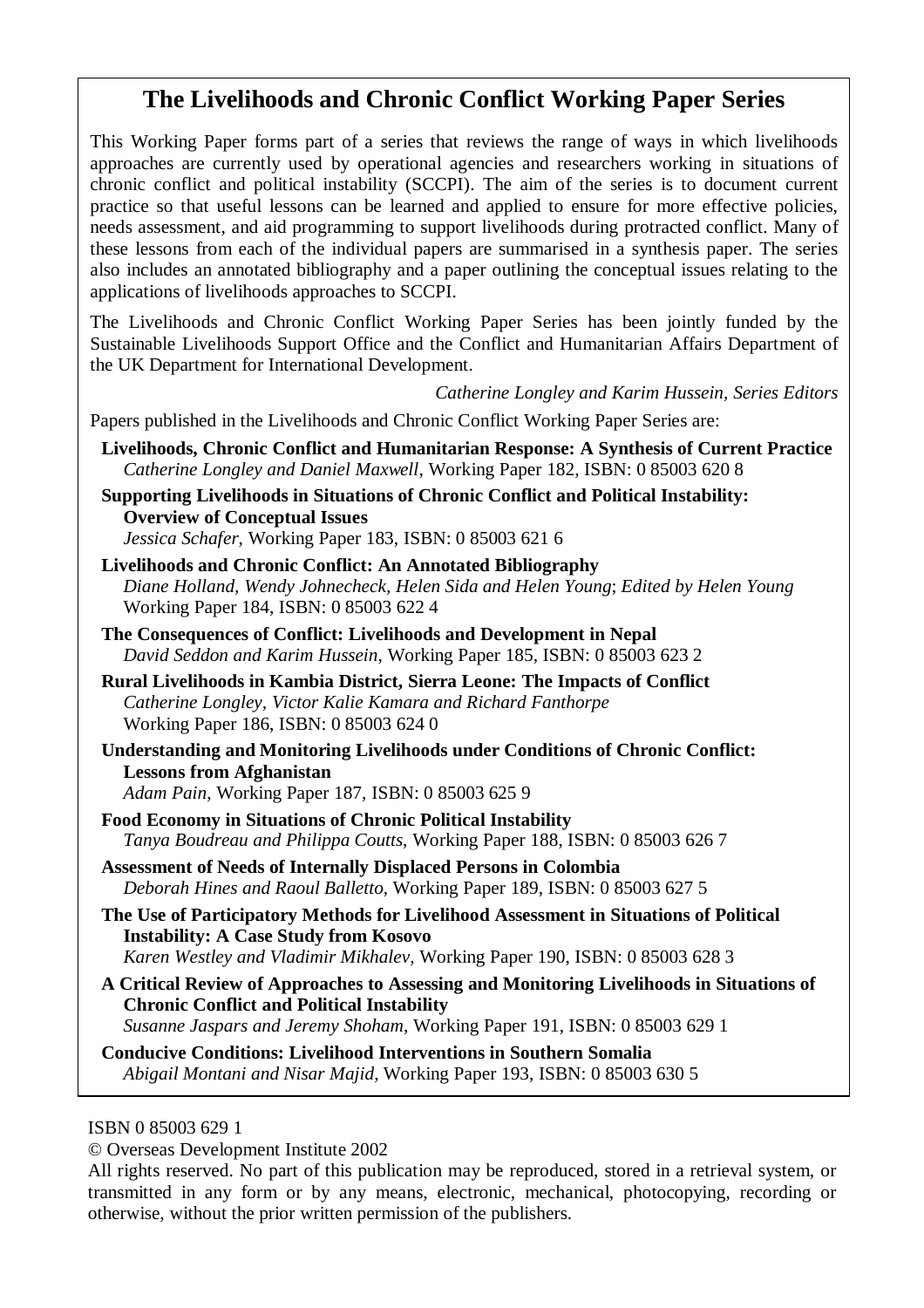# **Contents**

|                | <b>Acknowledgements</b><br>$\mathbf{v}$                                                                                                                         |               |  |
|----------------|-----------------------------------------------------------------------------------------------------------------------------------------------------------------|---------------|--|
|                | <b>Acronyms</b>                                                                                                                                                 | vi            |  |
|                | <b>Summary</b>                                                                                                                                                  |               |  |
| 1              | <b>Introduction</b>                                                                                                                                             | $\mathbf{1}$  |  |
| $\overline{2}$ | <b>SCCPI</b> and their Impact on Livelihoods                                                                                                                    | 3             |  |
|                | <b>Characteristics of SCCPI</b><br>2.1                                                                                                                          |               |  |
|                | 2.2<br>Livelihood definitions and frameworks                                                                                                                    | $\frac{3}{3}$ |  |
|                | 2.3 Impact of SCCPI on livelihoods                                                                                                                              | 5             |  |
|                | 2.4<br>Challenges and scope for supporting livelihoods in SCCPI                                                                                                 | 10            |  |
| $\mathbf{3}$   | <b>Assessment Approaches in SCCPI: Methodology, Theory and Concepts</b>                                                                                         | 12            |  |
|                | 3.1<br>Introduction                                                                                                                                             | 12            |  |
|                | 3.2<br>Key elements of approaches                                                                                                                               | 12            |  |
|                | <b>Application in SCCPI</b><br>3.3                                                                                                                              | 13            |  |
|                | Underlying concepts and definitions<br>3.4                                                                                                                      | 15            |  |
|                | Methodology and analysis<br>3.5                                                                                                                                 | 16            |  |
|                | 3.6 Uses of assessments                                                                                                                                         | 19            |  |
| 4              | <b>Practical Application of Approaches in SCCPI</b>                                                                                                             | 20            |  |
|                | Introduction<br>4.1                                                                                                                                             | 20            |  |
|                | 4.2<br>Assessment methods                                                                                                                                       | 20            |  |
|                | 4.3<br>Challenges in the application of livelihoods assessment approaches in SCCPI                                                                              | 22            |  |
| 5              | <b>Conflict and Benefit-harms Analysis</b>                                                                                                                      | 27            |  |
|                | Introduction<br>5.1                                                                                                                                             | 27            |  |
|                | 5.2 Conflict and political analysis                                                                                                                             | 27            |  |
|                | Minimising negative impacts<br>5.3                                                                                                                              | 30            |  |
| 6              | <b>Conclusions on Livelihood Assessment Approaches in SCCPI</b>                                                                                                 | 32            |  |
|                | Components of a framework to assess livelihoods in SCCPI<br>6.1                                                                                                 | 32            |  |
|                | Strengths and weaknesses of the different approaches for assessinglivelihoods<br>6.2                                                                            |               |  |
|                | in SCCPI                                                                                                                                                        | 32            |  |
|                | Identifying interventions in SCCPI<br>6.3                                                                                                                       | 33            |  |
|                | <b>References</b>                                                                                                                                               | 35            |  |
|                | <b>Annex 1 A Description of Different Assessment Approaches</b>                                                                                                 | 39            |  |
|                | A1.1 CARE-Household Livelihood Security (HLS) Approach                                                                                                          | 39            |  |
|                | A1.2 USAID FEWSNET: Famine Early Warning System (FEWS) and the Food                                                                                             |               |  |
|                | Security Vulnerability Profile (FSVP)                                                                                                                           | 40            |  |
|                | A1.3 Save the Children (SC–UK) and Food Economy Group (FEG) Household                                                                                           |               |  |
|                | Economy Approach (HEA) and Food Economy Analytical Framework                                                                                                    | 42            |  |
|                | A1.4 International Committee of the Red Cross (ICRC) Economic Security Analysis                                                                                 | 44            |  |
|                | A1.5 MSF-H framework for analysing situations of food insecurity                                                                                                | 45            |  |
|                | A1.6 Oxfam–GB livelihoods approach to food security assessments in emergencies<br>A1.7 WFP - Vulnerability Assessment Mapping (VAM) and the Standard Analytical | 47            |  |
|                | Framework (SAF)                                                                                                                                                 | 49            |  |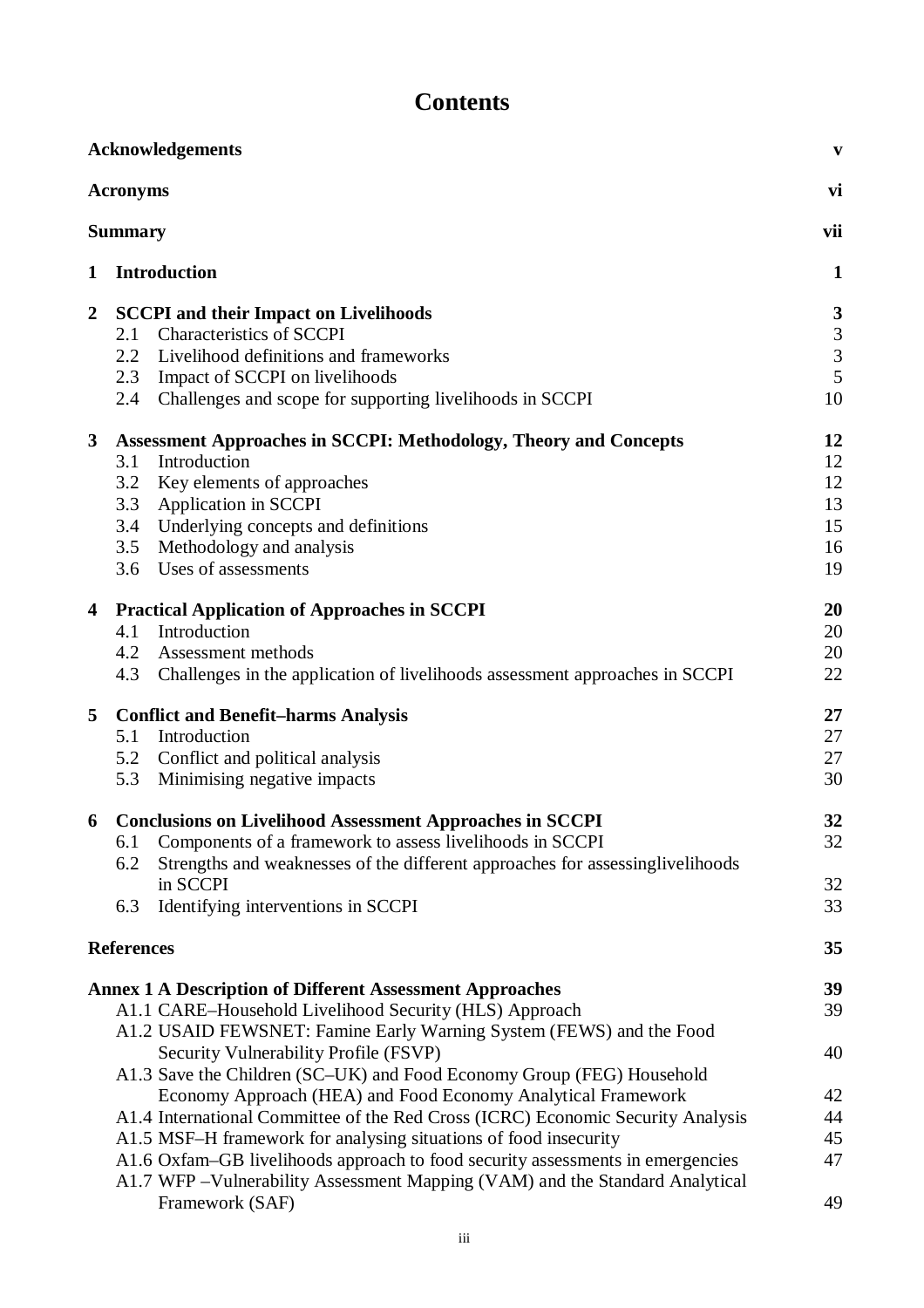#### **Annex 2 Rapid Appraisal Techniques 51**

A2.1 Overview 51

# **List of Figures, Boxes and Tables**

| Figure 1      | Adapted Sustainable Livelihoods Framework to support analysis in situations of<br>chronic conflict and political instability | 5  |
|---------------|------------------------------------------------------------------------------------------------------------------------------|----|
|               |                                                                                                                              |    |
|               | Figure A1 Effect of fall in food crops on household income                                                                   | 43 |
|               | Table 1 Examples of the collateral impacts of war                                                                            | 6  |
|               | Table 2 Objectives and elements of assessment approaches                                                                     | 14 |
|               | Table 3 Concepts and definitions in assessment approaches                                                                    | 15 |
|               | Table 4 Methods used by different assessment approaches                                                                      | 21 |
|               | Table 5 Structural sources of tension and conflict                                                                           | 28 |
| Box 1         | Examples of political vulnerability in Somalia and Sudan                                                                     | 8  |
| Box 2         | Examples of strategies adopted in response to SCCPI                                                                          | 9  |
| $Box\ 3$      | Examples of political vulnerability in livelihoods assessments                                                               | 15 |
| Box 4         | Example of where political vulnerability determines access to food                                                           |    |
|               | but is assessed for wealth groups                                                                                            | 16 |
| Box 5         | Food security assessment in Uruba, Columbia                                                                                  | 17 |
| Box 6         | Food security monitoring and recommendations in Somalia                                                                      | 18 |
| Box 7         | Examples of assessments where access is limited to a few hours                                                               | 23 |
| Box 8         | Examples of assessment with no access to affected populations                                                                | 23 |
| Box 9         | Government control over information in northern Sudan                                                                        | 24 |
| <b>Box 10</b> | Examples of problems of working through translators                                                                          | 24 |
| Box 11        | Examples of difficulties in getting information on criminal or violent activities                                            | 25 |
| <b>Box 12</b> | Examples of difficulties in identifying livelihood groups                                                                    | 25 |
| <b>Box 13</b> | Example of dividing population into groups using political and security factors                                              | 26 |
| <b>Box 14</b> | A rights-based analysis by CARE in Burundi                                                                                   | 28 |
| <b>Box 15</b> | Finding out about involvement in the war economy                                                                             | 29 |
| <b>Box 16</b> | Examples of secondary information sources for conflict analysis                                                              | 29 |
| <b>Box 17</b> | Methods and constraints for CARE's rights-based assessment in Burundi                                                        | 30 |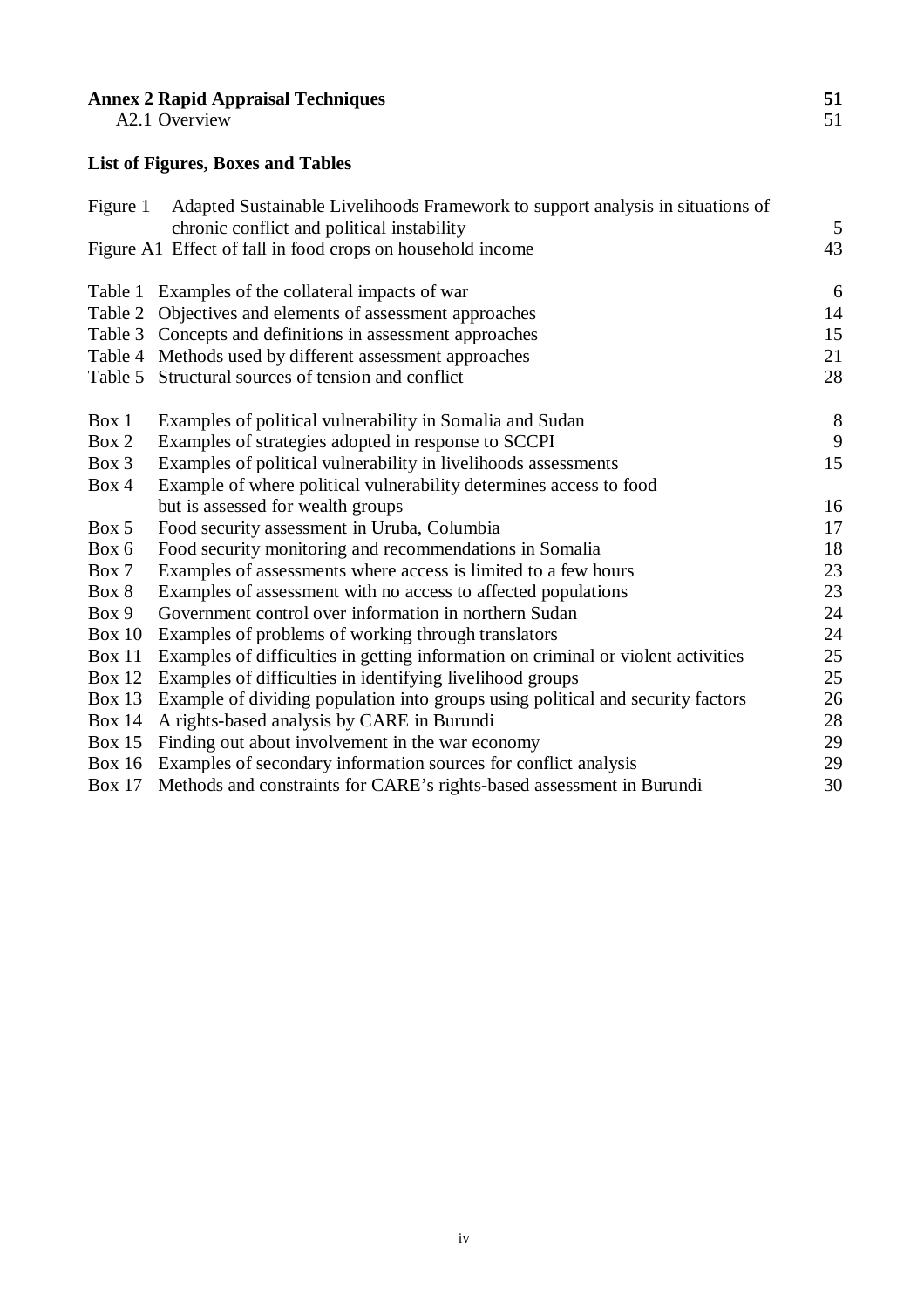# **Acknowledgements**

We would like to thank in particular Mark Bradbury, for helping us with the parts of the paper on political economy and conflict analysis and giving detailed comments on the more technical parts of the paper, before it went to peer reviewers, who included Kate Longley, Joanna Macrae, Helen Young, Charles-Antoine Hoffman, Karim Hussein, and Celia Petty. All their comments were extremely useful and we hope we have made satisfactory use of them.

**Susanne Jaspars** currently works for Oxfam–GB as Food Security and Nutrition Coordinator in the Humanitarian Department. At the time of writing this paper, she was a partner in NutritionWorks, and working as a freelance consultant in nutrition, food aid and food security. In addition to Oxfam, she has worked for Medecins Sans Frontiers–Holland (MSF–H), CARE, World Food Programme (WFP), United Nations High Commissioner for Refugees (UNHCR), International Committee of the Red Cross (ICRC), and the UK Department for International Development (DFID), mostly in eastern and central and the Horn of Africa. She has done operational research on the role of nutrition in famine situations, and reviews of emergency food security interventions, food distribution and targeting.

Email: SJaspars@oxfam.org.uk

**Jeremy Shoham** is Co-Director of the Emergency Nutrition Network and Editor of *Field Exchange*. He is also a partner in NutritionWorks. He has worked extensively as a freelance consultant in the emergency nutrition and food security sector, mostly in eastern, southern, and the Horn of Africa working for WFP, UNHCR, DFID, United States Agency for International Development (USAID), Food and Agriculture Organization of the United Nations (FAO), United Nations International Children's Education Fund (UNICEF), Save the Children–UK (SC–UK), Oxfam, MSF, CARE, and the British Red Cross. He has conducted research on early warning systems, targeting emergency food aid, emergency supplementary feeding programmes and donor decision-making in humanitarian response. Email: jshoham@easynet.co.uk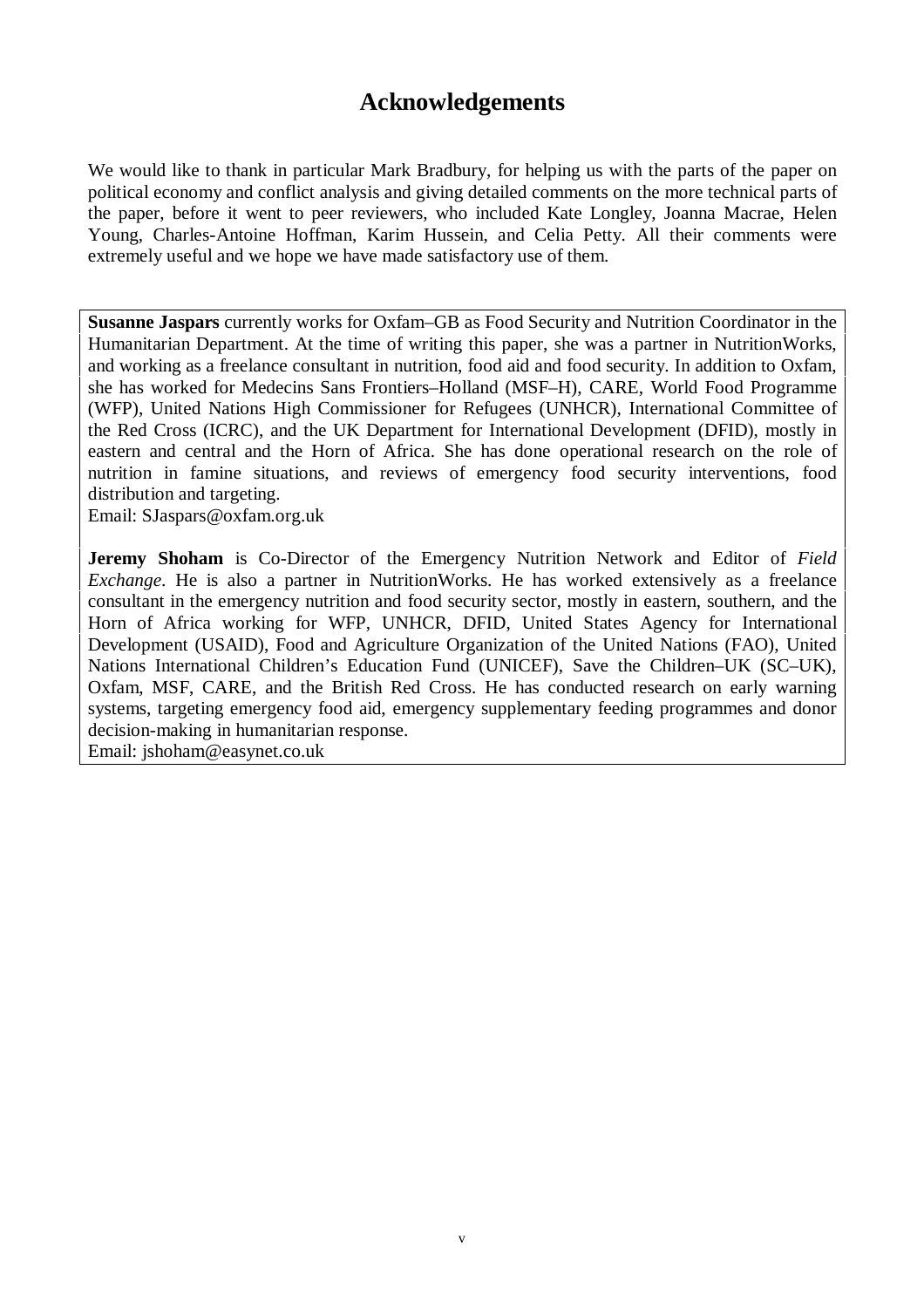# **Acronyms**

| <b>CRS</b>     | <b>Catholic Relief Services</b>                          |
|----------------|----------------------------------------------------------|
| <b>DFID</b>    | Department for International Development (UK)            |
| <b>DRC</b>     | Democratic Republic of Congo                             |
| <b>FAO</b>     | Food and Agriculture Organization of the United Nations  |
| <b>FEG</b>     | Food Economy Group                                       |
| <b>FEWS</b>    | Famine Early Warning Systems (USAID)                     |
| <b>FEWSNET</b> | Famine Early Warning Systems Network (USAID)             |
| <b>FSAU</b>    | Food Security Assessment Unit (Somalia)                  |
| <b>FSVP</b>    | Food Security and Vulnerability Profile (USAID)          |
| HEA            | Household Economy Assessment (SCF)                       |
| <b>HLS</b>     | Household Livelihood Security (CARE)                     |
| <b>HPG</b>     | Humanitarian Policy Group (ODI)                          |
| <b>HPN</b>     | Humanitarian Practice Network (ODI)                      |
| <b>ICRC</b>    | <b>International Committee of the Red Cross</b>          |
| <b>IDP</b>     | Internally displaced person                              |
| <b>IHL</b>     | <b>International Humanitarian Law</b>                    |
| <b>IMF</b>     | <b>International Monetary Fund</b>                       |
| <b>MERLIN</b>  | Medical Emergency Relief International (Sierra Leone)    |
| MSF-H          | Medecins Sans Frontiers-Holland                          |
| <b>NGO</b>     | Non-governmental organisation                            |
| ODI            | Overseas Development Institute (UK)                      |
| <b>PIP</b>     | Policies, institutions and processes                     |
| <b>PRA</b>     | Participatory rural appraisal                            |
| RoC            | Republic of Congo                                        |
| <b>RRA</b>     | Rapid rural appraisal                                    |
| <b>SAF</b>     | <b>Standard Analytical Framework</b>                     |
| <b>SCCPI</b>   | Situations of chronic conflict and political instability |
| <b>SCF</b>     | Save the Children Fund                                   |
| SC-UK          | Save the Children-United Kingdom                         |
| <b>SPLM</b>    | <b>Sudanese Peoples Liberation Movement</b>              |
| <b>SRRA</b>    | <b>Sudan Relief and Rehabilitation Association</b>       |
| <b>UNDP</b>    | <b>United Nations Development Programme</b>              |
| <b>UNHCR</b>   | United Nations High Commissioner for Refugees            |
| <b>UNICEF</b>  | United Nations International Children's Education Fund   |
| <b>UNITA</b>   | National Union for the Total Independence of Angola      |
| <b>USAID</b>   | United States Agency for International Development       |
| <b>VAM</b>     | <b>Vulnerability Assessment Mapping (WFP)</b>            |
| <b>WFP</b>     | World Food Programme                                     |
| <b>WVI</b>     | World Vision International                               |

# **Vernacular term**

*Sharia* Islamic canonical law based on the teachings of the Koran, prescribing both religious and secular duties, and in some cases retributive penalties for law breaking.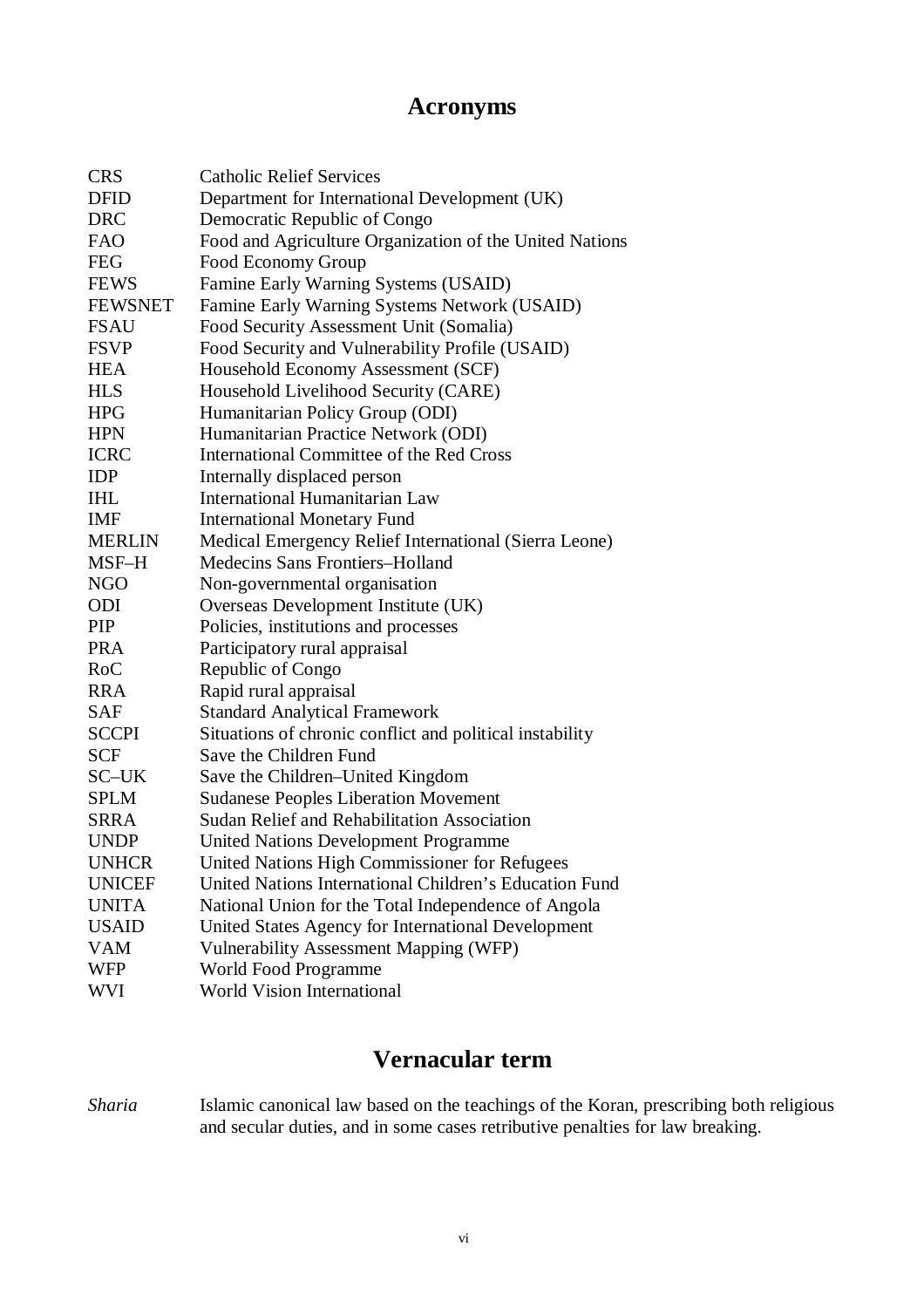# **Summary**

This paper reviews emergency livelihoods assessment approaches in situations of chronic conflict and political instability (SCCPI). Approaches are reviewed using an adapted livelihoods framework and an analysis of what happens to livelihoods in chronic conflict and political instability. It also examines how a livelihoods analysis can add to the identification of appropriate interventions to address protracted risks to livelihoods. The overall aim is to contribute to better understanding of the problems faced by populations in chronic conflict and political instability, and to find ways of protecting livelihoods to more effectively save lives and reduce future vulnerability.

SCCPI are associated with a parallel economy centred on conflict, a high degree of violence and a weak or failed governance environment. The severity of the impact depends on the nature of war strategies, the war economy, and the accountability and effectiveness of local institutions and processes. Vulnerability is to a large extent determined by social and political status. The aim of livelihood strategies in such situations often becomes limited to ensuring food security or survival. Strategies frequently include a return to subsistence, illegal, criminal or immoral activities.

Most emergency livelihood assessment approaches focus in particular on food security as an outcome, and assess livelihood strategies at the household or community level. Few include an analysis of political vulnerability or the processes at the macro-level which lead to this. Getting information on involvement in the war economy is difficult. Methods commonly used in conflict or political analysis can be incorporated in livelihoods assessments to include this dimension.

There are several challenges in conducting livelihoods assessments in SCCPI; mainly due to problems with access and insecurity, differences in livelihood strategies from stable situations, and an increased potential for bias. Agencies have made adaptations to approaches and methods to address this. These adaptations include the categorisation of the population according to political, security, or displacement factors rather than livelihood groups to define groups with similar means of accessing food. It also includes a greater emphasis on secondary information, triangulation and combining qualitative and quantitative information. Once immediate relief needs to save lives have been identified, a livelihoods analysis can be developed over time through longer-term monitoring.

The potentially harmful effects of livelihoods interventions and of the assessments themselves also need to be considered. Any form of assistance has potentially harmful effects in situations of conflict but the longer-term nature of livelihood support, in particular building the capacity of local institutions, could compromise the neutrality and impartiality of assistance. Harmful effects may include working with institutions aligned with one side of the war or diversion of goods to warring parties.

In current practice, the main use of emergency livelihoods assessments is to determine the need for immediate relief, usually food aid. This may be because the scope for supporting livelihood strategies at community level is limited during violent conflict, due to fears of causing harm, to funding constraints, or agency mandates.

Some assessments identified other interventions; including asset delivery or provision, market-, cash- and labour-based interventions, but also building the capacity of local institutions, and protection and advocacy to hold states and warring parties accountable for the provision of basic needs to civilians. A focus on relief and asset delivery, and assessments to identify the need for this, only addresses people's economic vulnerability but not the political vulnerability that is a key characteristic of SCCPI. For such interventions to be effective there is a need for the protection of vulnerable groups so that they are able to hold on to existing assets and those provided or created through assistance. The implication for assessments is that the causes of political vulnerability need to be examined in order to determine how to protect populations.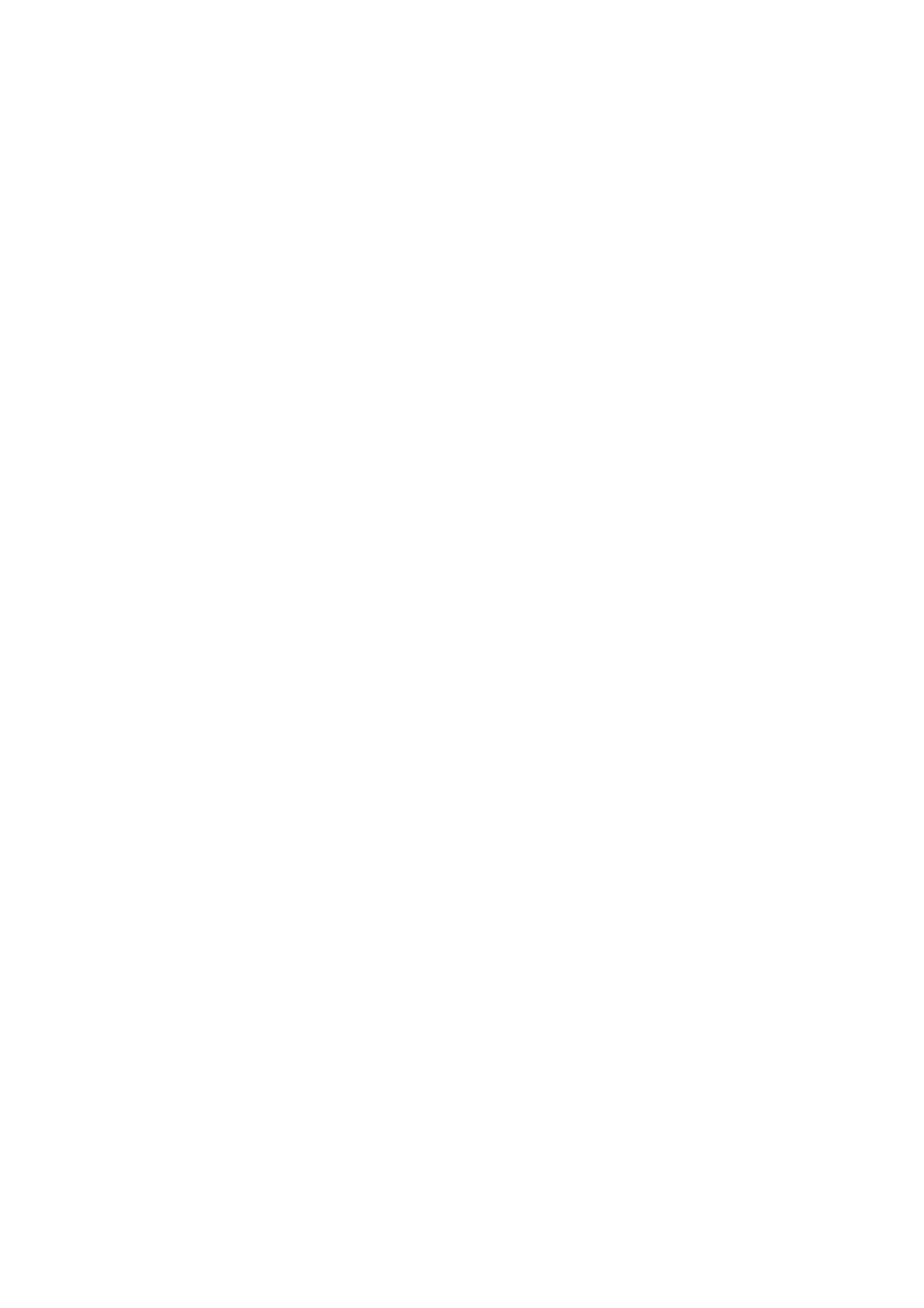# **1 Introduction**

This paper reviews livelihoods assessment methodologies in situations of chronic conflict and political instability (SCCPI). Livelihood approaches were developed for use in politically stable, development contexts, yet in recent years have increasingly been applied in chronic emergencies.

SCCPI are associated with violence, weakening of state institutions, a parallel economy, and periodic life-threatening situations for some population groups. Emergency relief is the predominant form of international assistance in SCCPI, which is short term, and therefore cannot address the protracted problems associated with chronic conflict and political instability. Chronic emergencies require longer-term measures to alleviate human suffering. A review of livelihoods approaches identified a need to better understand the problems faced by populations in SCCPI, and the constraints they face in maintaining their livelihoods, and finding ways to support livelihoods (Schafer, 2002).

Livelihood support can have various meanings, ranging from livelihood provision, to protection, recovery and promotion (Maxwell, 1999). This paper considers livelihood support from a humanitarian perspective, in other words, livelihood protection as a more effective way of saving lives. Livelihood interventions are not well defined, and can include anything from asset provision (e.g. seeds and tools), market-, cash- and labour-based interventions, capacity building, to advocacy and global trade campaigns.

A new analysis is needed to identify appropriate interventions and how they can be effective in reducing people's vulnerability and their ability to cope with external shocks. This paper contributes to this new analysis by critically reviewing the extent to which existing emergency assessment approaches analyse livelihoods and the types of livelihoods interventions that are, and could be, identified for SCCPI. Ideally, a livelihoods assessment in SCCPI should provide information on:

- The severity of risks to livelihoods
- Who is vulnerable and why

 $\overline{a}$ 

- What livelihood strategies people are pursuing, and what their priorities are
- Appropriate types and levels of livelihood support
- Feasibility of livelihood support
- Which formal and informal institutions to work with, and how
- The potentially harmful effects of livelihood support

This paper first reviews what happens to livelihoods in SCCPI to determine the key elements of an assessment. This is based on a review of the literature, the case studies of the Overseas Development Institute's (ODI's) Political Economy of Conflict and Livelihoods project,<sup>1</sup> and the findings of a cross-section of assessments conducted in SCCPI.

The review of assessment approaches starts with an analysis of the conceptual and theoretical basis of common assessment approaches. The majority of assessment approaches reviewed are emergency food security assessments, rather than livelihoods assessments, as the former are common in emergencies. The review considers specifically how a livelihoods analysis can contribute to going beyond emergency food aid as a form of assistance. Types of assessment

<sup>&</sup>lt;sup>1</sup> Based on empirical field research in Afghanistan, the Democratic Republic of Congo (DRC), the Casamance in Senegal and Sierra Leone, this project explores how political economy analysis can best be integrated into humanitarian agencies' practical planning and programming in SCCPI. At a conceptual level, the project considers how frameworks already in use could be strengthened by bringing in a better appreciation of power relations and political vulnerability. At a more practical level, the project explores the constraints associated with political economy and livelihoods analysis in SCCPI.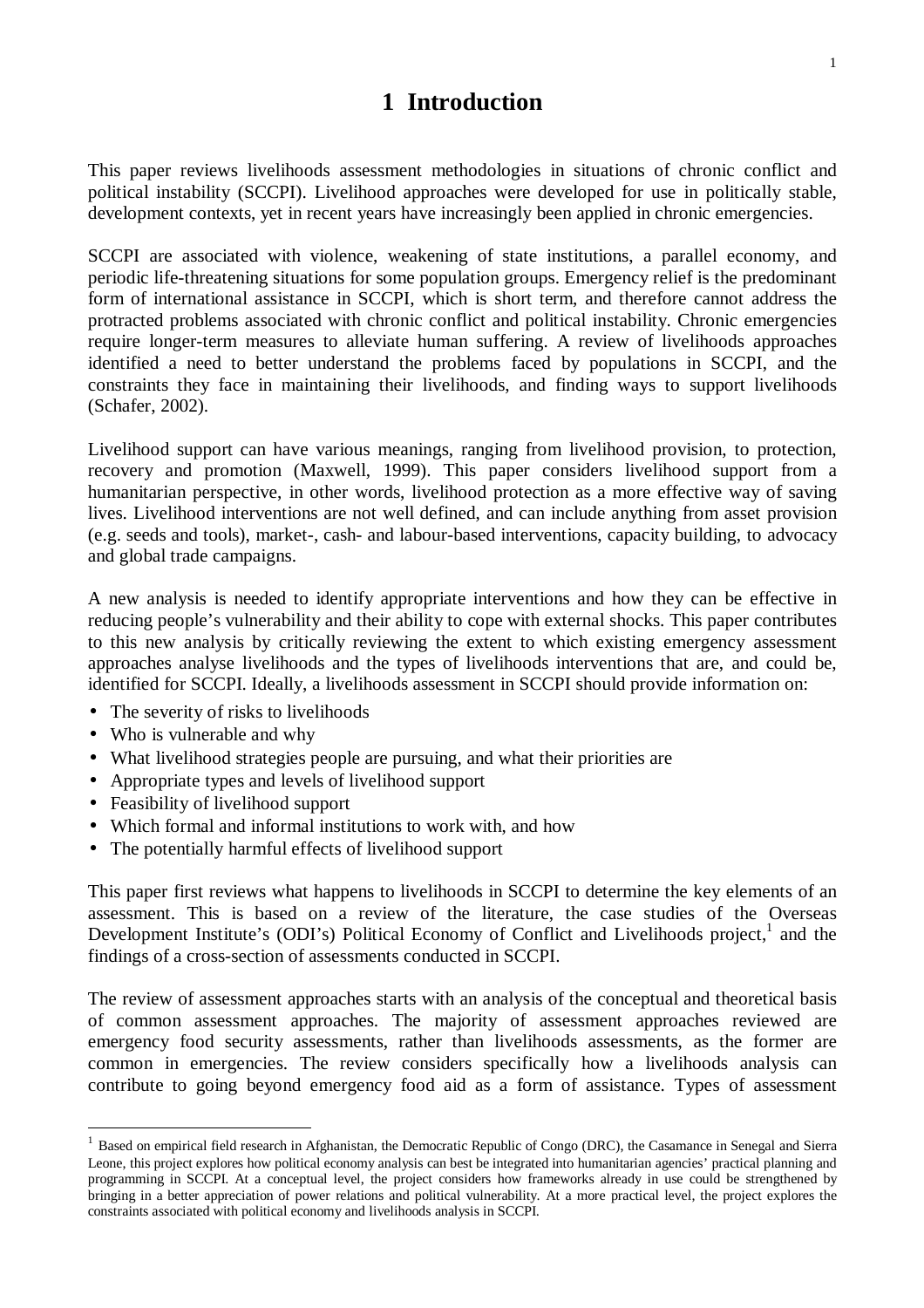$\overline{2}$ 

approaches reviewed are: CARE's household livelihood security approach, Oxfam–GB's livelihoods approach to food security assessments, Save the Children (SC–UK's) household economy approach, the International Committee of the Red Cross's (ICRC's) economic security analysis, Medecins Sans Frontiers–Holland (MSF–H's) food security analysis, as well as the World Food Programme's (WFP's) Vulnerability Assessment Mapping (VAM) and the United States Agency for International Development's (USAID's) Famine Early Warning System (FEWS). An examination of anthropological approaches and how they have been used in SCCPI is also included. A description of each methodology is included in Annex 1.

This review is followed by an analysis of the practical application of assessment and monitoring approaches in situations of SCCPI. For each approach, a number of assessment reports were studied. These reports were obtained for: Sudan (northern and southern), Somalia, Burundi, Rwanda, Angola, Kenya, Uganda, Democratic Republic of Congo (DRC), Republic of Congo (RoC), Afghanistan, Tajikistan, Abkhazia, Ingushetia, Kosovo, and Colombia. This section examines the practical constraints to assessing livelihoods in SCCPI, and how assessment approaches were adapted. Political and conflict impact analysis is reviewed more briefly, to consider how aspects of it can be included in an emergency livelihoods analysis. The final part of the paper presents conclusions on the application of a livelihoods framework in SCCPI, assessment approaches and interventions.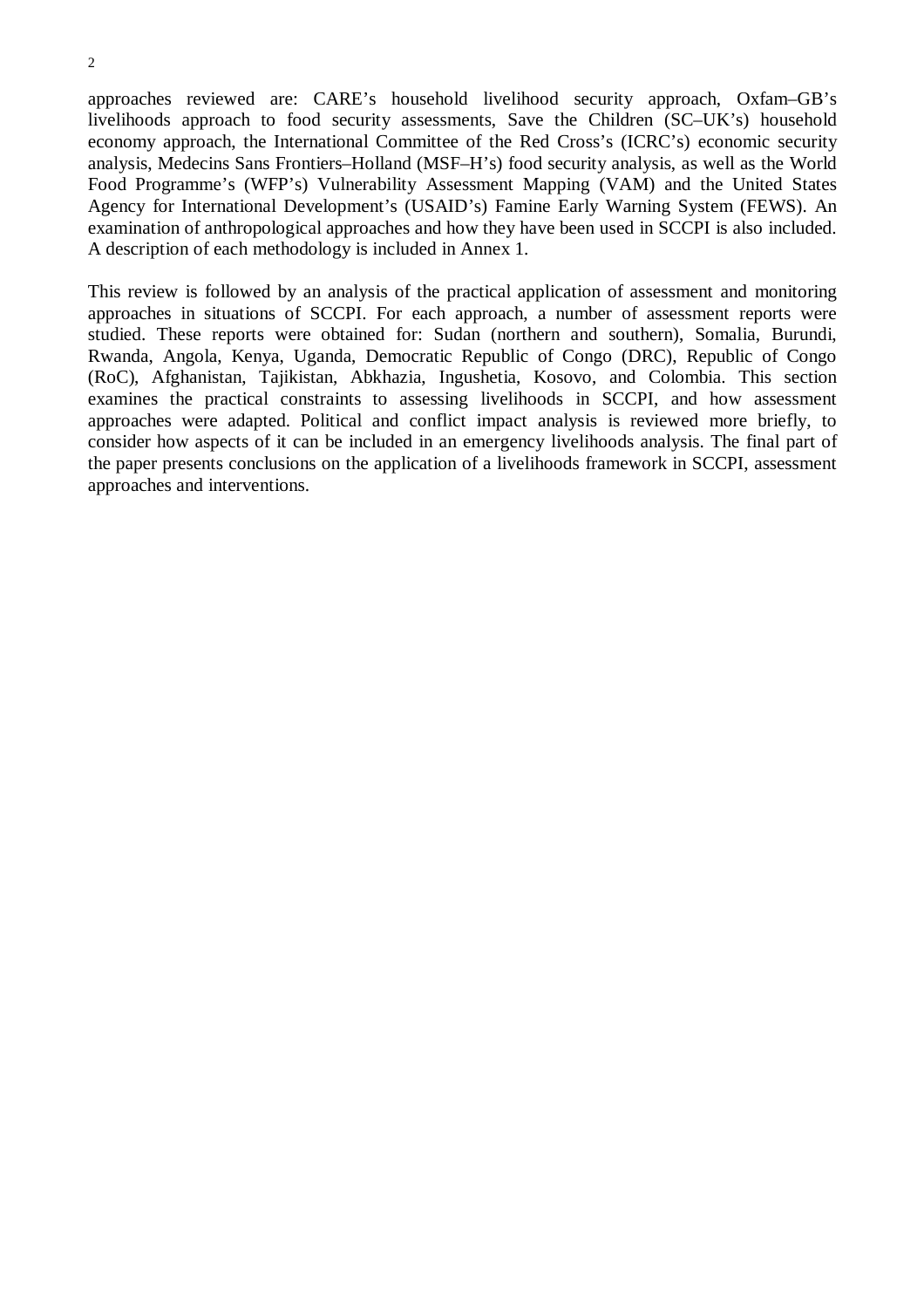# **2 SCCPI and their Impact on Livelihoods**

### **2.1 Characteristics of SCCPI**

Several key characteristics have been identified for situations of political instability: weakened or non-existent public institutions, state legitimacy contested, strong informal or illegal economy, high degree of violence, forced displacement, and politically marginalised sections of the population. Key features include a crisis of statehood, deliberate destruction of livelihoods, and an economy centred on conflict (Schafer, 2002).

Some SCCPI are associated with a continuous risk to lives, for example, those in DRC and Angola (Jackson, forthcoming; Le Billon and Bakker, 2002). Others experience periods or areas of relative stability. For example, in Somalia, between the early and late 1990s, political violence, food insecurity and disease gave way to a situation characterised by depleted household asset bases, lack of social services and poor terms of trade (Le Sage and Majid, 2002).

The nature of war has changed significantly over the past decade. New wars are characterised by their links to global networks and distinctive parallel war economies (Cliffe and Luckam, 2000; Duffield, 2001). SCCPI may be a consequence of changes in global political economy that has, for example, resulted in marginalisation of Africa in the world economy, led to weakening of states through structural adjustment programmes, and a decline in aid. SCCPI may be a response or adaptation to this marginalisation and decline in aid patronage. Elites and warlords reassert themselves into the political economy through parallel economies. At a local level, a key feature of these crises that distinguishes them from natural disasters is that they are political. Warlords survive on extractive and predatory relationships with local populations. The undermining or destruction of livelihoods is the consequence of deliberate attacks on people, their institutions, or their livelihoods (Bradbury, personal communication, August 2002). Some of the most extreme impacts of war are likely to occur in situations where internal conflict has an important economic function for the minority elite (Keen, 1998).

Some researchers argue that the distinction between war and peace is becoming increasingly blurred (Duffield, 2001; Cliffe and Luckam, 2000; Le Billon, 2000). A violent peace can create risks to livelihoods similar to those often found in situations of civil war. As in civil war, violent peace can be associated with economic upheaval, collapse of public goods, asset stripping, human rights abuses (Le Billon, 2000), as well as being reliant on the parallel economy. The boundaries between public and private spheres, state armies and non-state military formations, warfare and criminal activity become less distinct. New wars differ from violent peace in terms of degree, rather than being absolute or opposed conditions (Duffield, 2001).

#### **2.2 Livelihood definitions and frameworks**

A recent review of livelihoods approaches shows that they are far from uniform and prescriptive but are instead constantly evolving and developing (Hussein, 2002). This allows for imaginative adaptations to be made as required, but also renders the concept and use of a livelihoods approach rather difficult to grasp. For this reason, this paper refers to one of the earlier, often cited, definitions of livelihoods: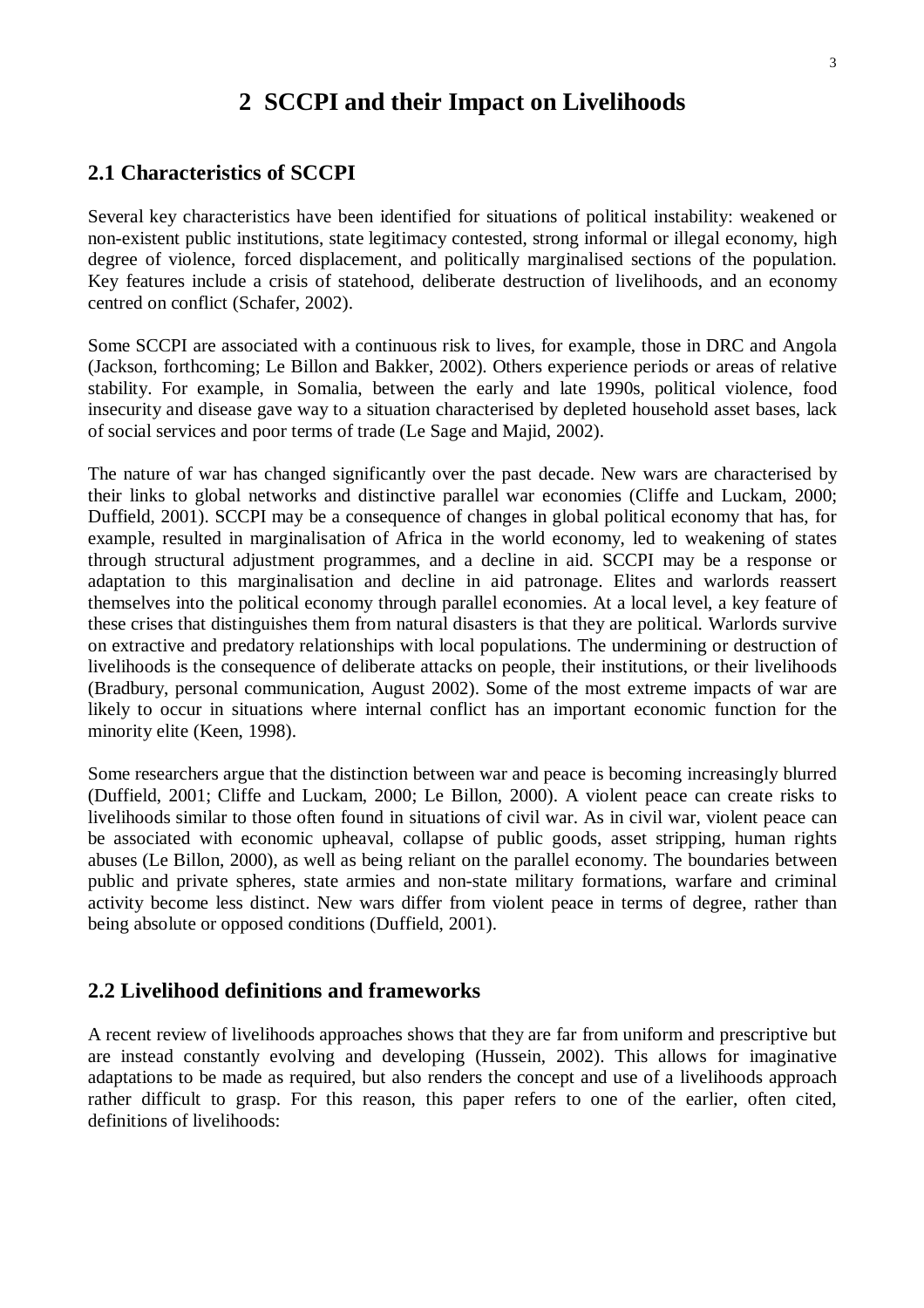A livelihood comprises the capabilities, assets (including both material and social assets) and activities required for a means of living. A livelihood is sustainable when it can cope with and recover from stress and shocks, maintain or enhance its capabilities and assets, while not undermining the natural resource base (Chambers and Conway, 1992).

In SCCPI, livelihood options are constrained by insecurity, on-going conflict and a lack of basic services. Certain livelihood strategies are part of the dynamics that also sustain conflict and instability (Schafer, 2002). Sustainable livelihoods will be difficult to achieve under such circumstances. An alternative definition for livelihoods in SCCPI is given below. This definition excludes notions of sustainability while bringing in survival in addition to longer-term well-being. It also introduces the concept of vulnerability which, some have argued, needs to be placed more centrally within a livelihoods framework applicable in SCCPI (Pain and Lautze, 2002). Young et al. (2002) define livelihoods as:

The ways in which people access and mobilise resources that enable them to pursue goals necessary for their survival and longer-term well-being, and thereby reduce the vulnerability created and exacerbated by conflict (Young et al. 2002).

The livelihoods framework presented in Figure 1 emphasises the integral relationship of vulnerability to other aspects of the framework (Collinson at al. 2002). Common components of livelihoods frameworks include (Carney et al. 1999):

- Vulnerability context including resources, infrastructure, economic, political, environment, shocks and stresses;
- Resources or assets (although sometimes considered under strategies) including financial, human, natural, physical, social and political assets;
- Transforming structures and processes, or policies, institutions and processes government, nongovernment and private-sector organisations, and laws, policies, culture and institutions;
- Livelihood strategies;
- Livelihood outcomes or goals.

Livelihood strategies are composed of the activities that generate the means of household survival and longer-term well-being. Livelihood strategies may be divided into natural resource based activities (e.g. collection and gathering, cultivation, livestock-keeping, weaving) and non-natural resource based activities (e.g. trade, services, remittances, etc.) (Ellis, 2000). In many of the assessment approaches reviewed, livelihood strategies are referred to as production strategies, income-earning strategies, gifts and loans. Livelihood strategies are dynamic: they are able to respond to changing pressures and opportunities and adapt accordingly (Ellis, 2000), which contributes towards the overall resilience of livelihoods in SCCPI.

Livelihood outcomes and goals are also subject to change: for example, in peaceful and politically stable situations, livelihood goals might include increased well-being or more income; whereas in times of crisis, people's goals might become focussed on such short-term objectives as personal safety, food security, reduced vulnerability and survival.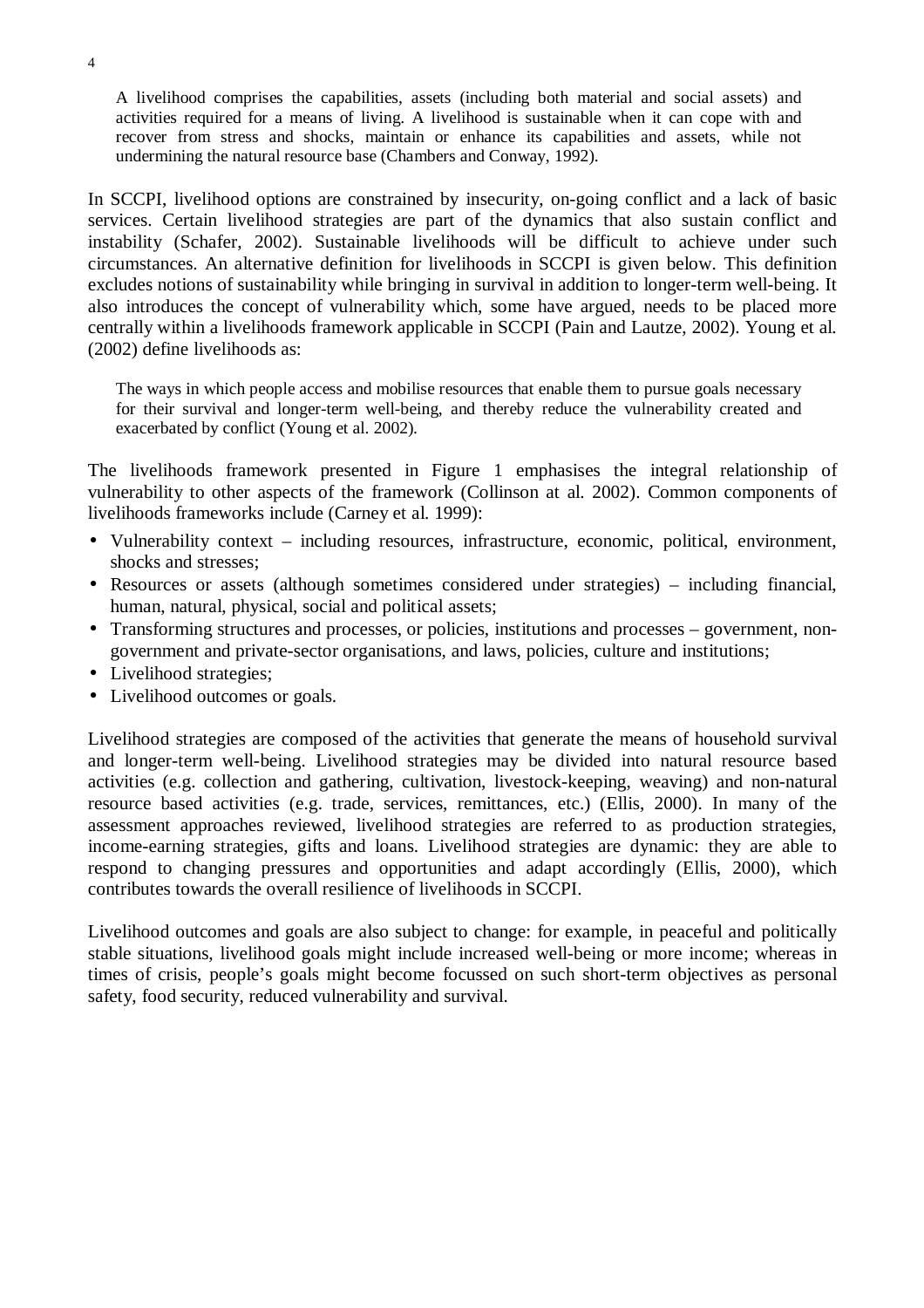

### **Figure 1 Adapted Sustainable Livelihoods Framework to support analysis in situations of chronic conflict and political instability**

*Source*: Collinson et al. (2002)

# **2.3 Impact of SCCPI on livelihoods**

This section uses the livelihoods framework to review the impact of SCCPI on livelihoods. It starts with the context considered in terms of the macro-political, economic and military environment, including the nature of the war economy, war strategies and the collateral impacts of war. This is followed by an examination of the governance environment which, together with the macrocontextual factors, determines people's vulnerability. The last part of the section considers livelihood capital and strategies to examine what people do in SCCPI and what their priorities are. Information on the macro-level context was obtained from published research, whilst the information on livelihood strategies is based on the assessment reports gathered for this paper, together with published work. The analysis presented in this section is used in Section 3 as the basis for reviewing assessment approaches and their appropriateness in SCCPI.

# *2.3.1 The impact of macro-economic, political and military factors*

The tactics of war are often designed to block people's access to food and other resources. The use of food as a weapon can be categorised as acts of: omission, commission and provision (Macrae and Zwi, 1994). Acts of **commission** include direct attack by the military or militia to undermine food production, destruction of farms and livestock, looting of assets, and the deliberate hindering of livelihood strategies by, for example, restricting movement, blocking access roads, controlling food supply and prices. Acts of **omission** include the failure by authorities to declare an emergency or to deny access to the victims of war, and acts of **provision** include the selective provision of food to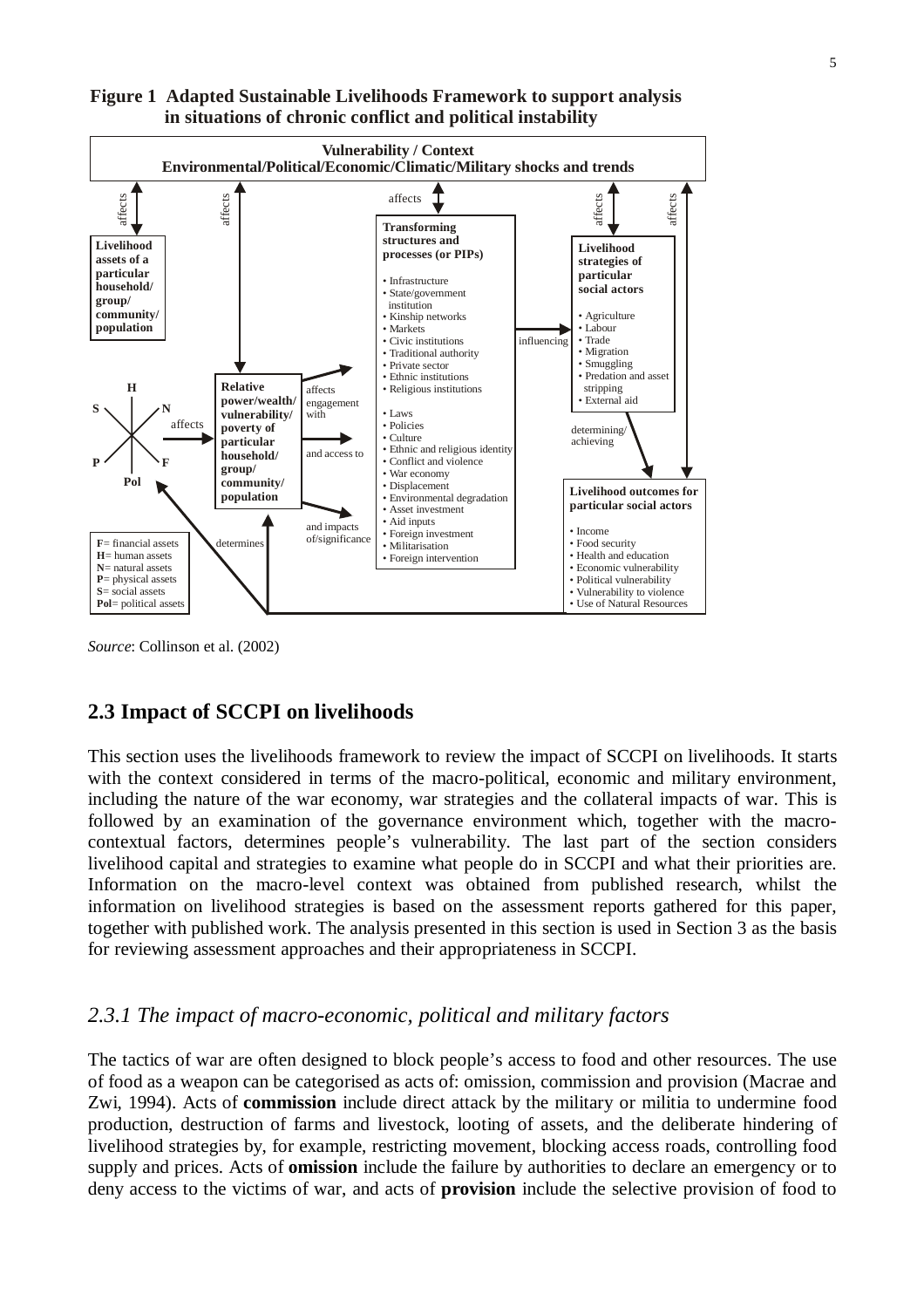government supporters, to those from whom support is sought, or to lure populations into areas controlled by the military.

The consequences of war or political instability, the collateral impacts, can also have a severe impact on livelihoods for some groups. These include both macro-economic and local-level consequences on livelihoods. Some examples are given in Table 1.

| <b>Macro-economic consequences</b>               | Micro-economic consequences                        |
|--------------------------------------------------|----------------------------------------------------|
| • Scarcity of basic goods                        | • Insecurity may result in restricted mobility     |
| • Collapse of economic regulation and rules of   | • Reduction in land cultivated                     |
| exchange                                         | • Restricted grazing mobility                      |
| • Reduced investment                             | • Fluctuation in market prices                     |
| • Falling incomes, food production, exports and  | • Asset depletion                                  |
| imports                                          | • Increasing levels of debt                        |
| • Declining tax revenues, rising budget deficits | • Blocked access to markets                        |
| • Geographical and economic fragmentation        | • A reduction in trade                             |
| • Biased price structures and exchange rates in  | • Disintegration of markets                        |
| favour of politico-military forces               | • Abandonment of traditional livelihood strategies |
| • Hyperinflation                                 | to become involved in war economy                  |
|                                                  | • Displacement                                     |

**Table 1 Examples of the collateral impacts of war**

*Source*: Le Billon (2000); King and Adams (2000); Le Sage and Majid (2002); Jackson (forthcoming)

Displacement can be an intended or unintended consequence of war, or a coping strategy. Displacement separates people from their livelihood sources. Whether people can access resources is determined in part by government policies and regulations on access to land and employment, the livelihoods of host populations, and relations between their hosts and the displaced.

The nature of the political economy of war determines the degree of exploitation and abuse of certain groups. Predatory war economies create some of the most severe impacts on livelihoods, as armed groups relate to local populations and economic resources through violence, predation and forced labour. This can result in massive displacement, destitution and death (Le Billon, 2000). In many such economies, it is groups that have been historically marginalised and oppressed that are abused. In predatory war economies, violence becomes a means of asserting power and economic control. Violence may be perpetrated by states, warlords or other forms of leadership or by ordinary people. Forms of violence by states and warlords may include: asset stripping of weak or marginalised groups, looting, forced labour (e.g. in mining), and unscrupulous taxation by warlords (Le Billon, 2000). The longer a civil war, the more likely it becomes that people will find a way to profit from it.

# *2.3.2 Policies, institutions and processes (PIPs)*

Policies, institutions and processes (PIPs), or transforming structures and processes, can be broadly understood as the governance environment – both formal and informal – within which livelihoods are shaped (Hobley, 2001). This includes government, non-government organisations (NGOs) and the private sector, and processes such as laws, policies, culture or customary practices, markets and institutions (Hobley, 2001; Ellis, 2000). These are key determinants in access to resources and in determining the viability of livelihood options.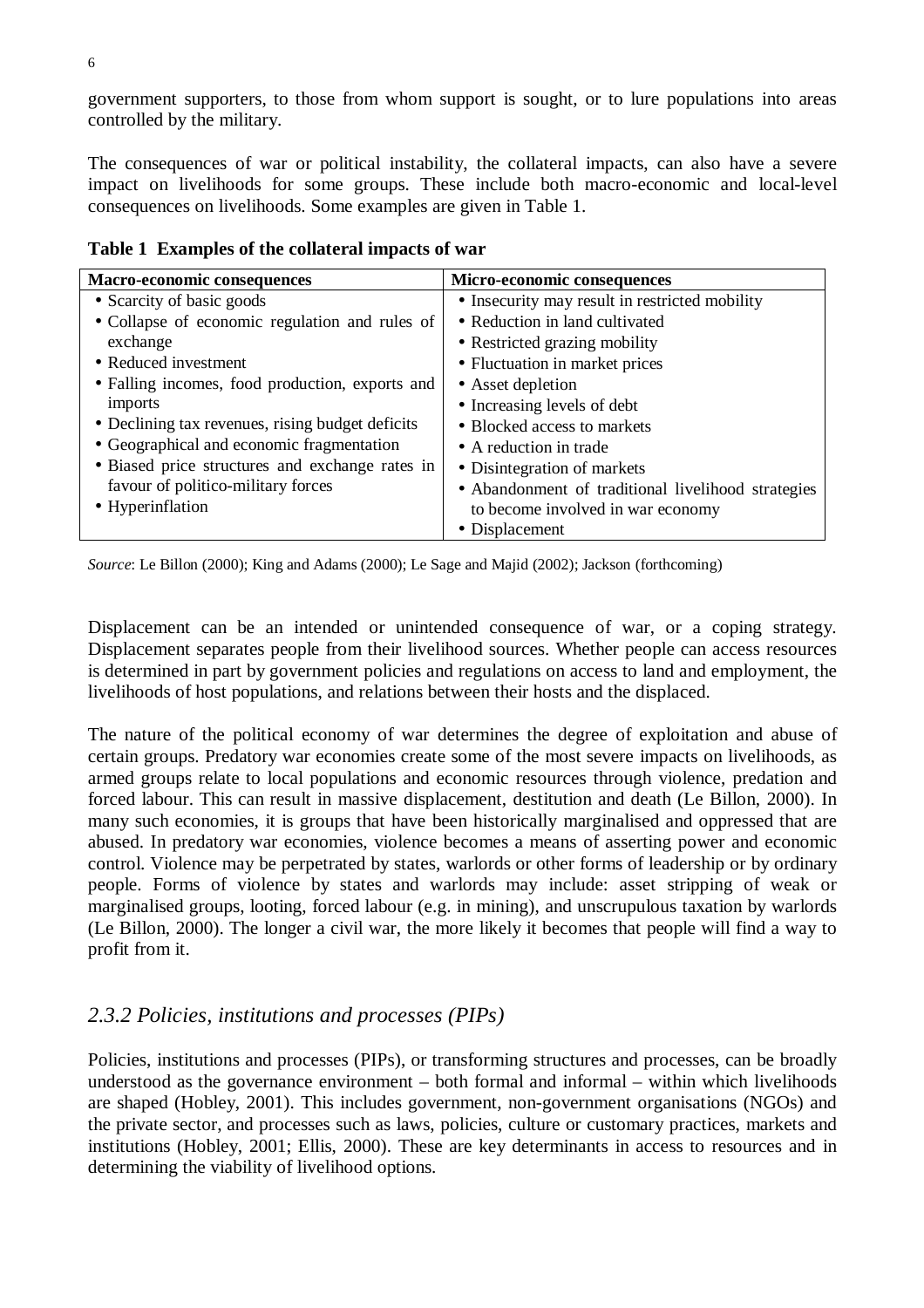In SCCPI formal governance structures often ineffective. States may be weak or contested (e.g. Sudan, Afghanistan, Angola), or have collapsed (e.g. Somalia, Liberia, DRC) (Schafer, 2002). State failure is associated with a lack of democratic process, failures in conflict management and a failure to ensure basic human rights. Non-violent mechanisms for expressing dissent are absent. There is breakdown of law and order, of judicial and policing systems, and a limited ability to provide public goods (Cliffe and Luckam, 2000). In weak states, governments and faction leaders use underpaid fighters to derive part of their incomes from looting civilians or from illegal trade. Taxation or diversion of relief assistance by rebel movements is common in many emergencies (see for example, Jaspars, 1999a). People's protection and welfare depends in part on the legitimacy and accountability of political structures, the rule of law, and the provision of basic services by the state. From a livelihoods perspective, an analysis of the governance environment should include an examination of the accountability of government authorities, the rule of law and a functioning judiciary system, and the existence of functioning public services.

The role of informal governance structures becomes crucial in SCCPI. The informal governance environment includes such local institutions as civic, religious, or ethnic institutions. It also includes markets, and customary practices, for example, those relating to marriage, gender roles, inheritance, ownership and access to resources.

Local institutions can play a positive role in maintaining public order, as for example, in Somalia through customary law and local *sharia* courts (UNDP, 2001). Informal systems for the transfer of remittances in Somalia and Afghanistan allow households to continue to access financial resources in the absence of functioning state services (Ahmed, 2000; Pain and Lautze, 2002). On the other hand, some local institutions may be involved in the diversion and taxation of resources (including relief) from the most vulnerable population groups, for example, in southern Sudan and Sierra Leone. Trade, both legal and illegal, continues to operate in SCCPI, and often becomes an important component of livelihood strategies. For example, in Somalia, there has been a boom in trade and services since the 1990s, in which the private sector plays an instrumental role (UNDP, 2001).

# *2.3.3 Impact of SCCPI on vulnerability*

Vulnerability is a combination of shocks and trends that are exogenous to or beyond the control of the household (Carney et al. 1999; Ellis, 2000), and households' assets and access to assets, as well as their ability to cope with external shocks.

In general, people in SCCPI are more vulnerable to periodic 'shocks' from violence, crop failure, floods and other disasters because they lack assets, social protection, state welfare, and security. In a weak or oppressive state, people receive goods and services and have economic opportunities on the basis of their proximity to power. A key feature of SCCPI is politics that revolve around maintaining power and the economic advantage of the minority elite, by exploiting weaker or powerless groups. War strategies may be aimed at civilians perceived to be supporting the opposition, whereas economic violence is often aimed at population groups who have been historically marginalised or socially excluded.

Power, representation and inclusion in society or lack thereof in SCCPI are often determined by ethnic or political identity and affiliation. It is not necessarily the poor who are most vulnerable (Duffield, 1994; Keen, 1991; de Waal, 1994). In insecure situations, those with assets may be equally at risk. Ethnicity becomes politicised, traditional minorities and historically marginalised groups may be exploited by state or non-state actors. It is people's political or social status which makes them most vulnerable. Certain population groups are also politically vulnerable if they are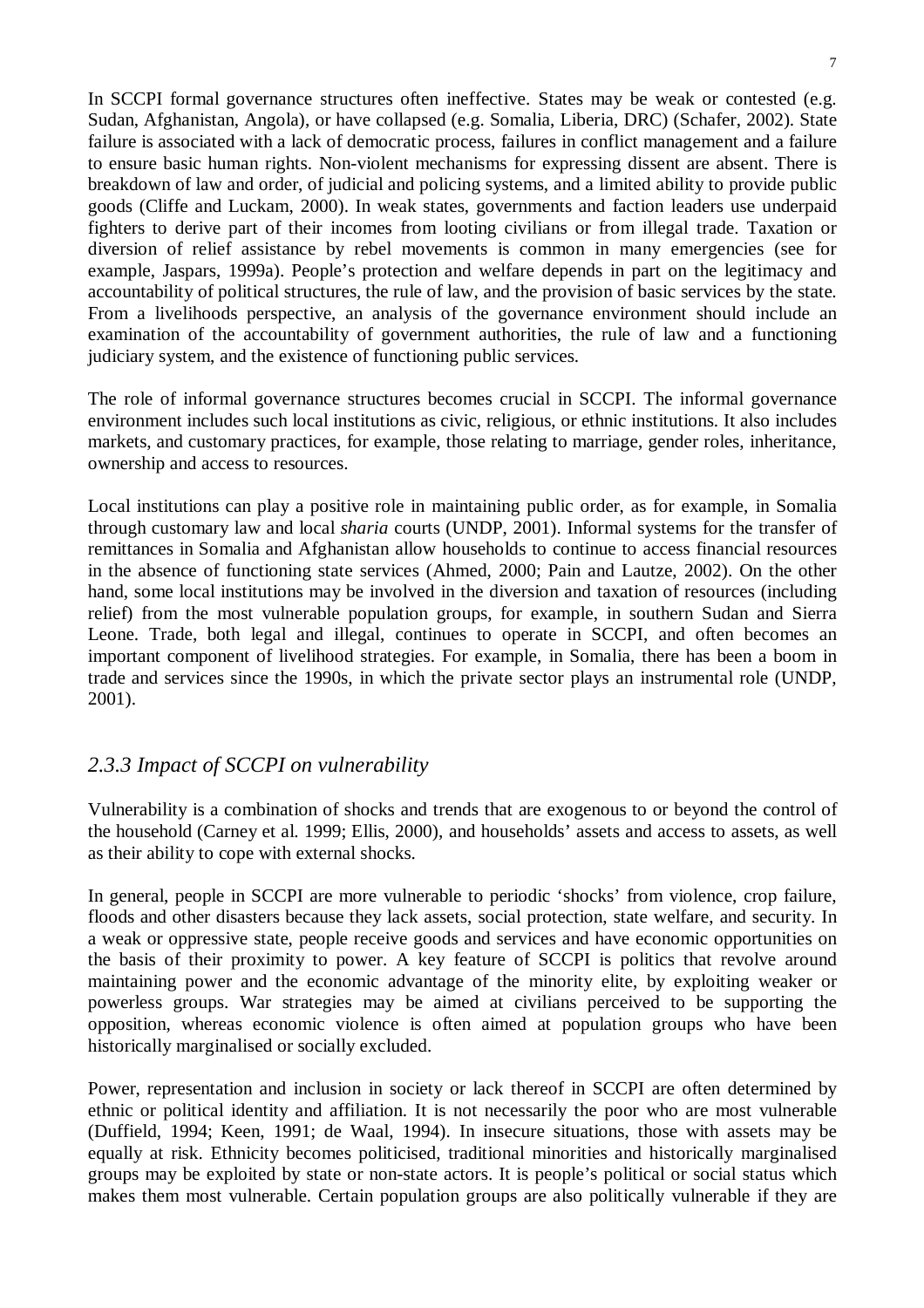excluded from political systems and lack basic political rights, such as a judiciary system that will punish crimes against them. There are degrees in the extent of abuse and exploitation of politically vulnerable groups, the most extreme of which is genocide.

Within certain vulnerable political or ethnic groups there may be social groupings that are more vulnerable than others. These may include traditionally weaker or marginalised groups within society, but war also creates female-headed households, orphans, unaccompanied minors, and elderly people who have lost their social support networks. Their social exclusion, or lack of representation, may be heightened in SCCPI.

### **Box 1 Examples of political vulnerability in Somalia and Sudan**

In Somalia, the main victims of the 1992 famine fell into two categories: traditional minorities and people displaced from their homes because they belonged to the wrong clan. The worst famine occurred among these groups. Marginalisation and exploitation along lines of gender roles, minority status and racial identity continue to this day. In Sudan, the Dinka have been marginalised since the 1960s. By the mid-1980s the political vulnerability of the Dinka was such that their property and cattle became a fair target for raids from northern militia. This precipitated one of the most severe famines in 1988 in Bahr El Ghazal, and significant displacement into northern Sudan. The problems that displaced Dinka face can be explained by the fact that they are Dinka, rather than the economic problems associated with displacement: within the political economy of Sudan, the Dinka occupy a special and subordinate place. In 1998, another famine occurred in Bahr El Ghazal, when it was found that within the Dinka as a large grouping, the worst affected were the smaller and politically marginalised clans.

*Source*: de Waal (1994); Le Sage and Majid (2002); Duffield (2001); Harragin (1998); Jaspars (1999a)

# *2.3.4 Livelihood capital*

The adapted livelihoods framework (see Figure 1) includes human capital (livelihood capabilities), social capital (claims and access), economic capital (stores and resources), and also political capital. Political capital is determined by connections to power.

Livelihood capital is severely affected by SCCPI. Whilst the minority elite benefits from political instability and civil war, the majority of the population loses capital. Stores and resources may be destroyed, and for ordinary people financial assets are frequently almost non-existent. Human assets are eroded as war may decrease the value of labour, and human resources may be diverted towards militia. Information on social capital varies. Many of the assessment reports reviewed note a weakening of community support structures, as everyone is affected by war. Others argue that whilst wider social networks may weaken, they actually become stronger within smaller social units (Harragin, 1998; Narbeth, 2001). Social capital may also include religious and professional networks.

# *2.3.5 Livelihood strategies during SCCPI*

Livelihood strategies are profoundly altered by the impacts, and political economy, of war. War causes individuals to modify their behaviour as a result of destruction and erosion of assets, changes in economic opportunities, and the politicisation of ethnicity. War also modifies people's behaviour deliberately, for example, through forced labour and military service.

Livelihood strategies are generally understood as the strategies that people *normally* use in peaceful and stable times to allow them to meet basic needs and contribute to future well-being. In SCCPI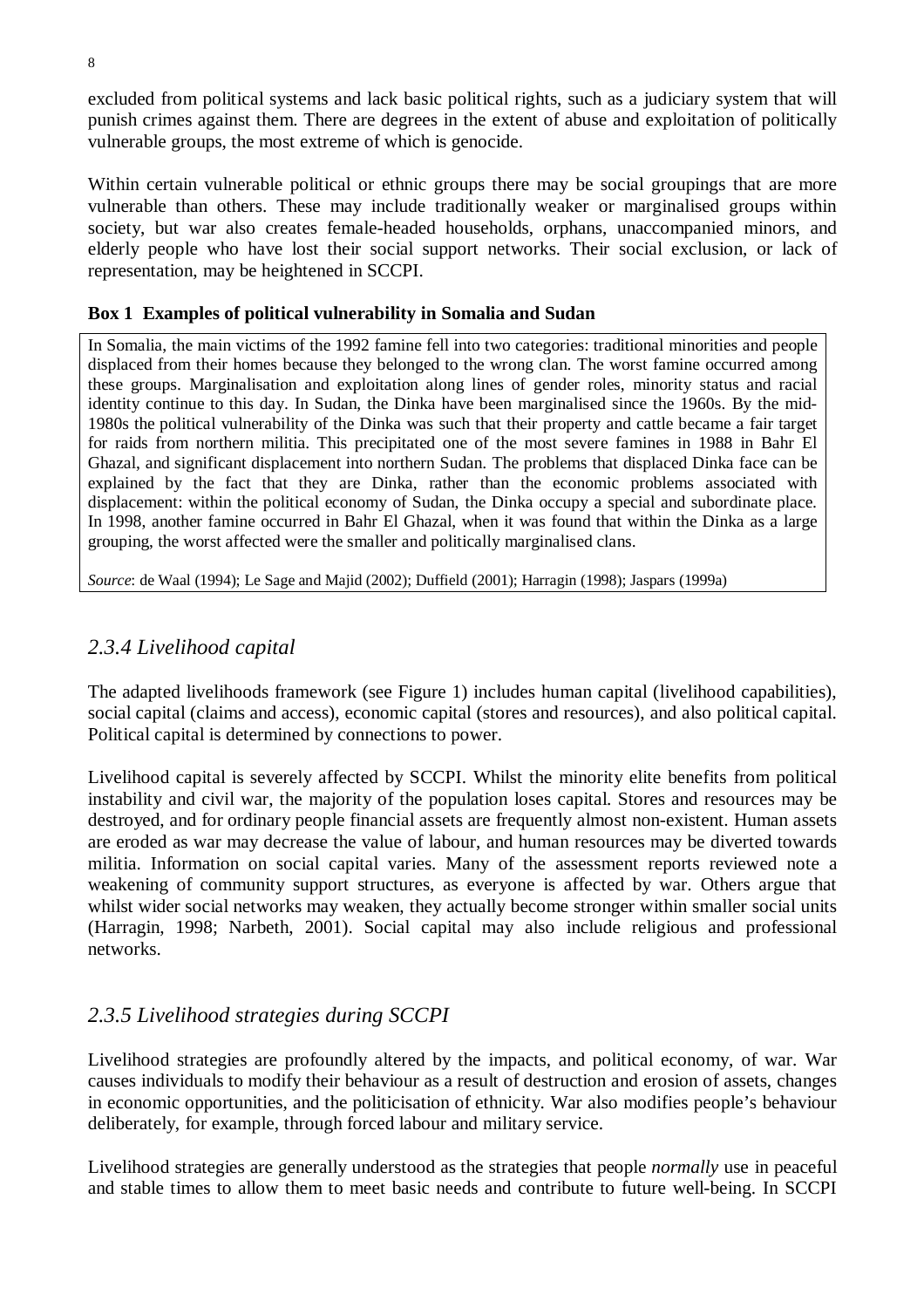such livelihood strategies become restricted, either because they are no longer possible, because certain sections of the population are excluded from opportunity, or because more lucrative options appear as a result of the war economy. Livelihood goals may be reduced first to protecting livelihoods and later to meeting basic needs and ensuring survival.

In drought or economic disasters, people adopt coping strategies to protect their livelihoods and prevent destitution. Coping strategies have been defined as 'temporary responses to declining food entitlements, which are characteristic of structurally secure livelihood systems' (Davies, 1993). Coping strategies in response to drought are adopted in stages, and were originally divided into insurance and crisis strategies (Corbett, 1988). People develop insurance strategies in anticipation of environmental uncertainty and food shortages, such as building up assets and diversifying income. During the initial stages of food insecurity, people may adopt such strategies as migrating to work, collecting wild foods and reducing food intake. These strategies are not damaging to livelihoods and aim to prevent destitution. Devereux (1999) more precisely names these strategies accumulation, adaptation and coping strategies respectively. Crisis strategies, which are damaging to livelihoods are not, strictly speaking, 'coping' strategies. People adopt 'crisis strategies' in response to prolonged crisis, and as such crisis strategies involve the erosion of essential assets and ultimately lead to destitution (Corbett, 1988). Such strategies have also been termed 'survival strategies' (Devereux, 1999), as the main aim of the people becomes survival.

Strategies adopted in SCCPI may not follow the sequential stages found in natural disasters. In addition, people may not be able to, or want to, rebuild their former livelihoods. The strategies adopted in SCCPI are a response to the lack of formal employment opportunities, the lack of state services, the growth of the illegal/informal economy, and the destruction of assets. For the majority of the population, their main goal becomes survival. From an examination of available literature and assessment reports, the strategies people use in SCCPI can be roughly divided into four categories; return to subsistence activities and using all available strategies to acquire basic needs, engagement in the parallel or informal economy, violent or illegal acts, and acts which are morally degrading within their own culture. Box 2 proved some examples.

| • Falling back on subsistence farming         | • Engaging in the informal economy            |
|-----------------------------------------------|-----------------------------------------------|
| • Revival of old crafts                       | • Theft and looting                           |
| • Petty trade                                 | • Joining local militia                       |
| $\bullet$ Seeking relief                      | • Overcoming social taboos                    |
| • Increasing indebtedness/borrowing           | • Prostitution (including child prostitution) |
| • High reliance on remittances from relatives | • Child labour                                |
| abroad                                        | • Early marriage                              |
|                                               |                                               |

#### **Box 2 Examples of strategies adopted in response to SCCPI**

For many people strategies become limited to small-scale production, petty trade and other marginal activities. In rural areas, people frequently revert to subsistence mode, whereas urban livelihoods are often based on small-scale business with minute profit margins, just sufficient to purchase daily meals. The number of activities carried out frequently increases, which is necessary because most only earn a marginal income.

The parallel or informal economy which develops in SCCPI creates new opportunities for elites, and causes mutations of grassroots modes of livelihood (Jackson, forthcoming). The war economy involves all levels of society, for example, the commodity chain for coltan – a form of tantalum ore mining in Eastern DRC involves individual miners, syndicates, and multinationals (Jackson, forthcoming). To characterise economic activities during wartime, Le Billon (2000) recommends a division according to scale (macro-, meso- or micro-), and their degree of illegality or criminality.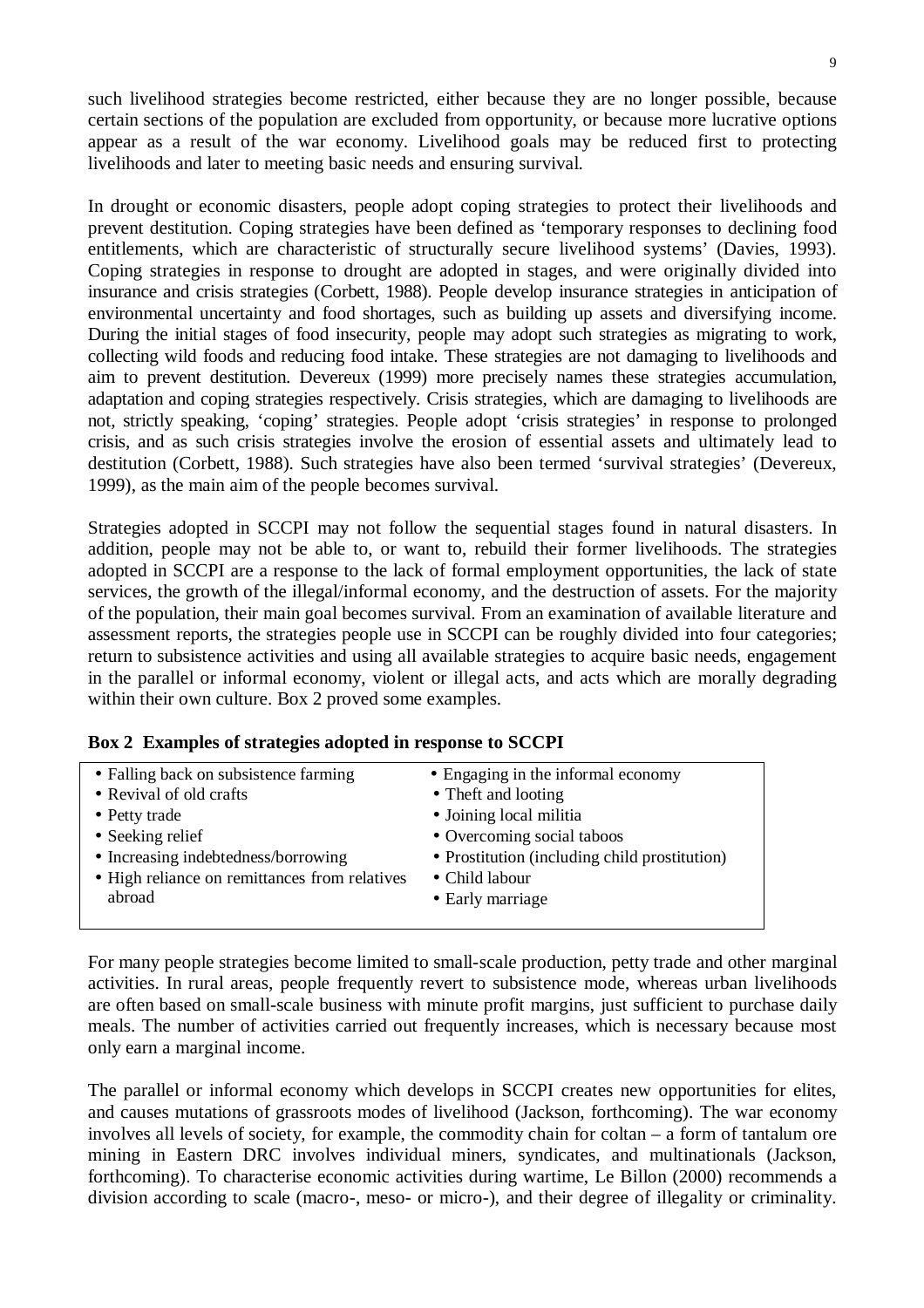Four categories are suggested; legal (e.g. manufacturing, trade, subsistence farming), grey area (e.g. large-scale extraction, informal trade, small-scale smuggling), illegal (e.g. government corruption, asset transfer, taxation by armed groups), and criminal (e.g. capital flight, forced labour, robbery).

People may be forced into illegal activities because they lack other opportunities. The reasons for involvement in such activities need to be carefully examined. For example, in Afghanistan, opium cultivation provides the means through which sharecropper farmers can access the land and credit necessary for food production. Such activity could be seen as a justified means of dealing with risk (Pain, 2002). Prolonged conflict can prompt ordinary people to embrace violence. Almost all reports of assessments conducted in SCCPI mentioned theft and looting as a hindrance to the achievement of food security.

In addition to these strategies adopted specifically in response to SCCPI, people may also adopt the strategies found in natural disasters as long as the security situation allows it. For example: searching for wild foods, changes in diet (reduction in intake, switch to cheaper staples etc.), migration for work, and the sale of non-essential assets.

# **2.4 Challenges and scope for supporting livelihoods in SCCPI**

A key objective of livelihoods assessments is to identify the scope, appropriateness and feasibility of interventions to support livelihoods. This poses several challenges in SCCPI. The first is the general lack of clarity on what livelihood interventions could be. However, this also provides significant opportunities for taking an innovative approach to supporting livelihoods, based on a coherent analysis of the risks to livelihoods at both the macro- and micro-levels.

The possibilities for asset delivery and other community-level programming may be limited, both due to insecurity and because many of the strategies used during SCCPI are violent, illegal, or immoral. Some have argued that when violent conflict has ceased, possibilities may include the extension of social services to reduce household expenditure on health, veterinary care, water, education, cash to rebuild asset bases, public works programmes and intervention in markets to ensure adequate access and terms of trade for poor households (Le Sage and Majid, 2002). Cash for work has the added advantage that it may be less subject to theft than such other commodities as food aid. This intervention has been successfully applied in Somalia and Northern Uganda (ICRC, 2001; Khogali and Takhar, 2001).

An additional consideration for assessments in SCCPI is the likelihood of abuse or manipulation of assistance and the potential for violating the principles of humanitarian action. The potentially negative impacts of providing any form of assistance in situations of on-going conflict are welldocumented (e.g. Anderson, 1999; Duffield, 1994; Keen, 1998; Macrae and Zwi, 1994), and range from providing resources to warring parties through diversion and taxation of assistance, and providing an incentive for attacks on civilians, to reinforcing existing inequalities in power relations, and the exclusion of politically and socially marginalised groups (Jaspars, 2000).

Since ineffective governance structure is one of the key characteristics of SCCPI, one of the most obvious options to support livelihoods may appear to be building the capacity of local institutions. However, some of the groups or institutions responsible for violence are often the same ones that are involved in aid delivery. In conducting livelihoods assessments in SCCPI it is essential therefore to assess the accountability and representativeness of local institutions, not only from the perspective of the vulnerability of certain groups but also as to whether and how to work with these institutions. Each of these institutions will have its own particular agenda, and a capacity building exercise will necessarily play into this. Principles of neutrality and impartiality in providing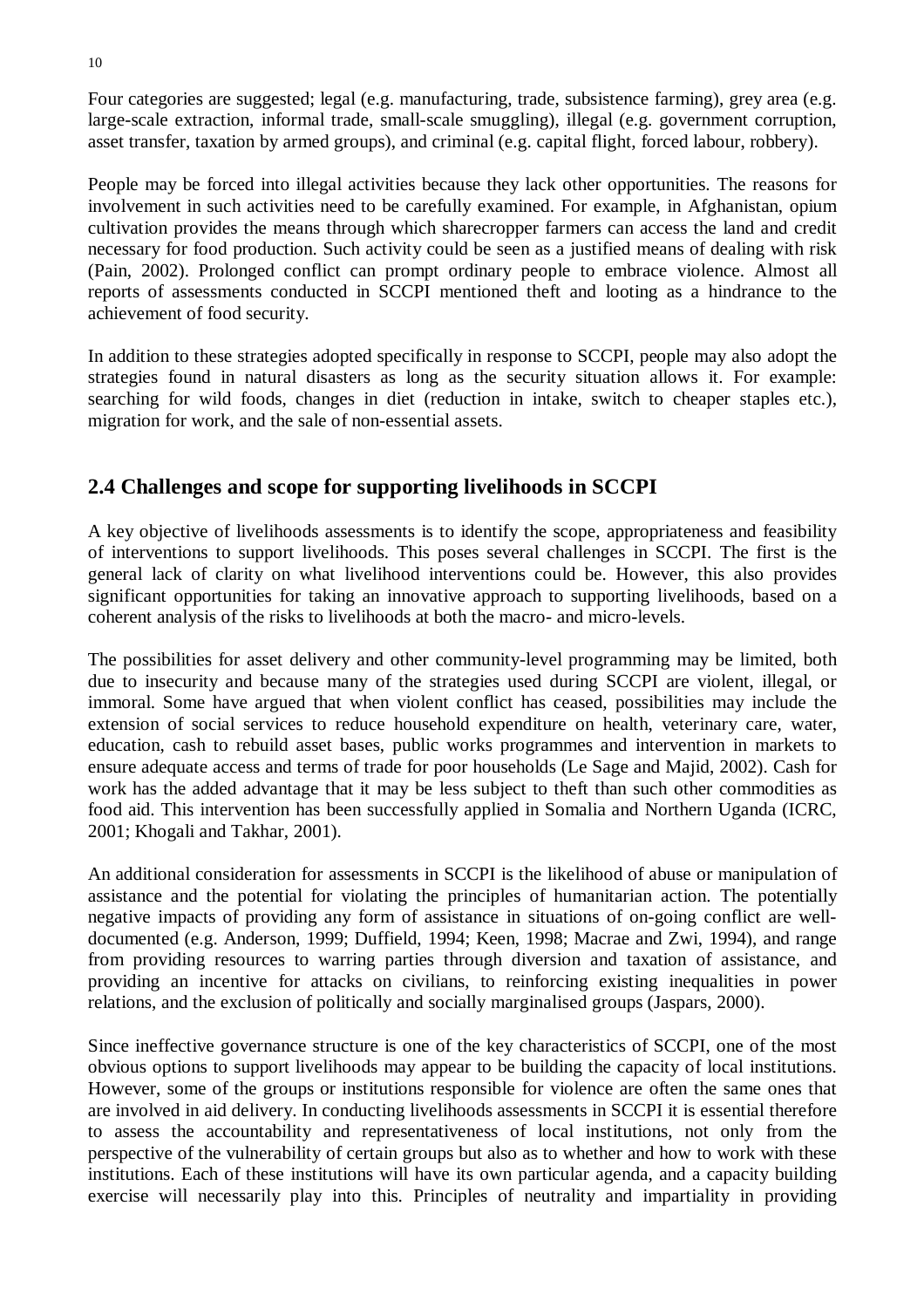assistance may be compromised, as support to government institutions can be viewed as supporting one side of the conflict, and the priorities of informal governance structures may not necessarily be to assist the most vulnerable.

Any assistance will benefit local authorities to some extent, and it could be argued that going beyond immediate life-saving assistance therefore compromises neutrality. This applies to all forms of assistance provided in SCCPI, but the fact that livelihood support interventions are intended to have a longer-term impact may make them suspect in the eyes of belligerents. Building the capacity of one livelihood group could imply strengthening one side of the conflict (Young et al. 2001). The principle of impartiality could be compromised because assistance is not aimed at those most in need. Those who benefit from livelihood support are those who still have livelihoods.

On the other hand, it could be argued that the core principle of humanitarian action, that of humanity, implies the need to protect livelihoods: 'Humanity: to *prevent* and alleviate human suffering wherever it might be found. To protect life and health and ensure respect for the human being.' One way to prevent human suffering is by protecting livelihoods.

### **Summary**

- Key characteristics of SCCPI include a parallel economy centred on conflict, high degree of violence, and a weak or failed governance environment;
- A livelihoods framework can be used to examine the impact of SCCPI on livelihoods, by examining the impact of war strategies, collateral impact and the war economy on livelihoods as part of the context, and the impact of the governance environment on vulnerability, as well as livelihood capital and strategies specific to SCCPI;
- Vulnerability in SCCPI is in part determined by social and political status;
- The strategies that people adopt in response to SCCPI are mainly aimed at survival, and can be divided into subsistence activities, involvement in the parallel or informal economy, violent or criminal acts, and morally degrading activities;
- Identifying livelihoods interventions in SCCPI is difficult because of the lack of clarity on what livelihoods interventions are, because of the constraints posed due to access and insecurity, and because of the nature of some of the strategies adopted;
- Programming in SCCPI needs to consider the likelihood of abuse of assistance by warring parties, and the potential for compromising humanitarian principles.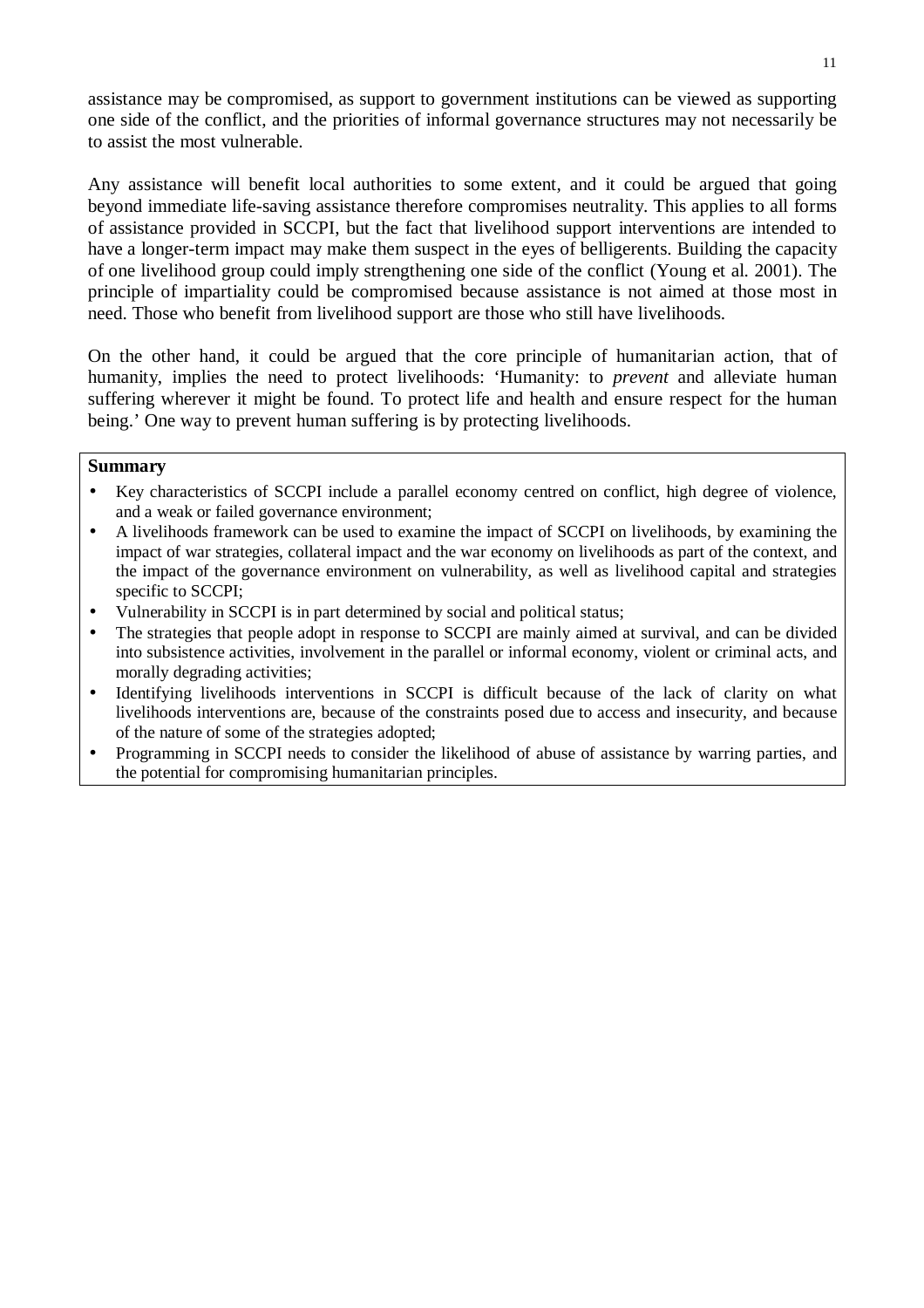# **3 Assessment Approaches in SCCPI: Methodology, Theory and Concepts**

# **3.1 Introduction**

This section reviews some of the assessment approaches commonly applied in SCCPI, in particular those approaches which consider aspects of livelihoods. The aim of reviewing these assessment approaches is to examine which aspects of these approaches are useful as part of a livelihoods analysis, and how a livelihoods analysis can add to the identification of appropriate interventions in SCCPI. The approaches are reviewed in relation to the analysis of the impact of SCCPI on livelihoods as described in Section 2.

Approaches reviewed include CARE's livelihoods security approach (Frankenberger et al. 2000) and Oxfam–GB's livelihoods approach to food security assessments in emergencies (Young et al. 2001), SC–UK's household economy approach (SC–UK, 2000; Boudreau, 1998), ICRC's economic security analysis (Mourey, 1995), MSF–H's food security analysis (van der Kam, 2001), as well as WFP's VAM (WFP, 2001) and USAID's FEWS (Eilert, 2000). It is arguable whether WFP and FEWS actually have an institutionalised approach. Different methodologies are used for VAM in different countries, and a methodology for VAM in emergencies is still in the process of being developed. This review uses the pilot studies done in Uganda and Kenya, which were carried out to develop an emergency VAM methodology (Haan et al. 2001; WFP, 2000).

Two anthropological studies are considered for this review. One was conducted in southern Sudan over a period of ten months (Harragin, 1998), the other in Somalia over the course of a year (Narbeth, 2001).

# **3.2 Key elements of approaches**

# *3.2.1 Objectives*

The objectives and key elements of the different approaches are summarised in Table 2. Objectives of the emergency assessment approaches reviewed generally include:

- Estimation of the severity of food insecurity
- Identification of vulnerable groups
- Identification of appropriate interventions.

The severity of food insecurity may be considered in terms of risks to lives or a household's ability to acquire food, and risks to livelihoods. This is often determined in relation to different stages or degrees of food insecurity. CARE's livelihood security approach and applied anthropological research aim to analyse livelihoods more holistically. The anthropological study in southern Sudan aimed to provide relief agencies with knowledge about the socio-political system of the Dinka to address vulnerability more effectively in project interventions (Harragin, 1998). The study in Somalia had the objective of understanding the socio-economic and cultural dynamics of southern Somalia in order to develop concrete indicators of vulnerability for food needs assessment and targeting methods (Narbeth, 2001). Objectives which are not covered by any of the approaches, but relevant to SCCPI, include determining the scope, feasibility and appropriateness of livelihood support, determining implementation mechanisms, and the potentially negative impacts.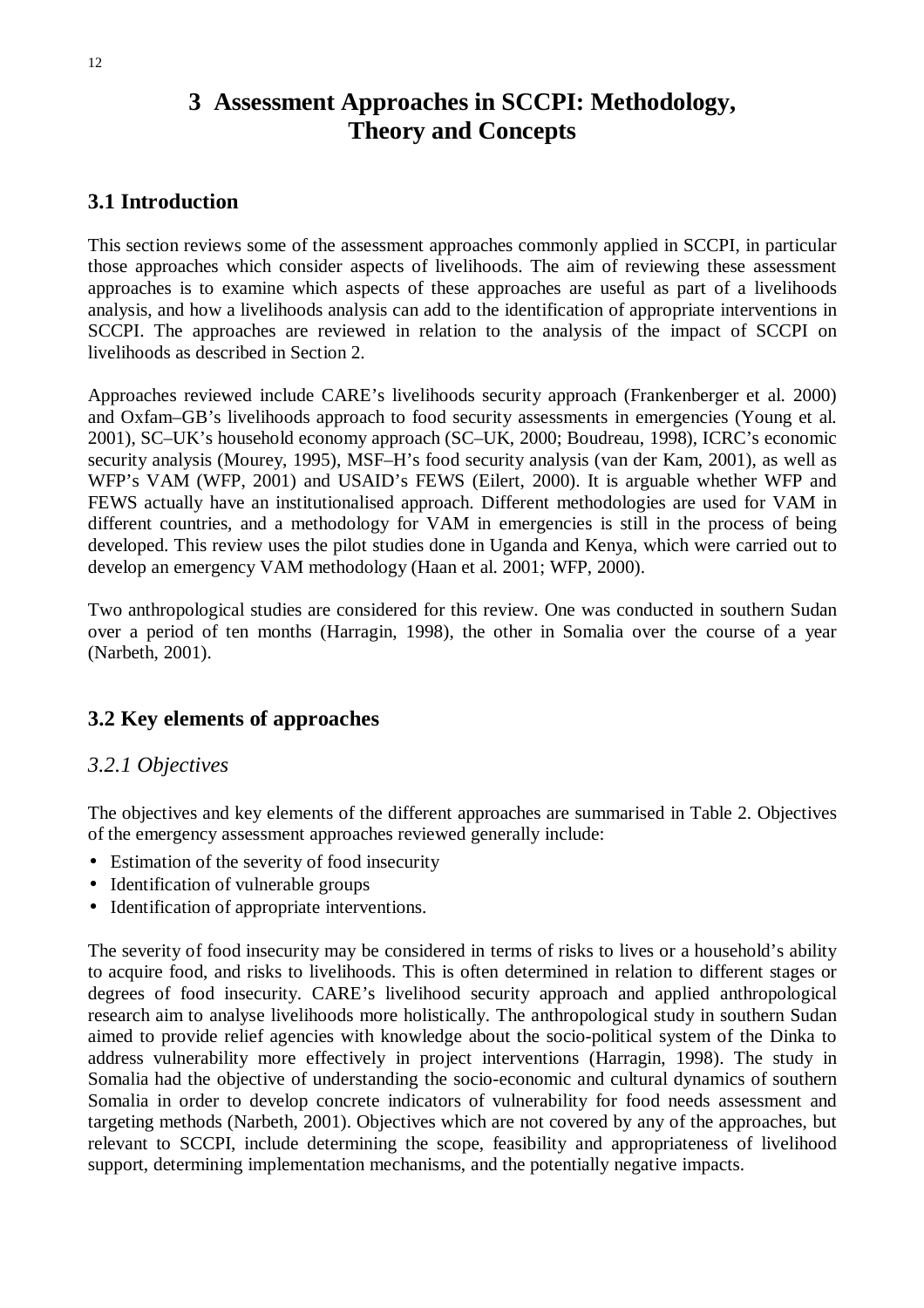### *3.2.2 Extent to which approaches adopt a livelihoods framework*

Assessment approaches used in emergencies rarely incorporate all aspects of the livelihoods framework as described in Section 2.1. Some of the basic elements of each approach are given in Table 2. Emergency assessments generally focus on the micro-level, i.e. community and households, and determine livelihood outcomes to estimate relief needs.

Only two of the assessment approaches refer specifically to livelihoods in the description of their methodology; CARE's livelihoods security approach (Frankenberger et al. 2000) and Oxfam–GB's livelihoods approach to food security assessments in emergencies (Young et al. 2001). CARE's approach is the only one which makes use of all aspects of the livelihoods framework. Assessments which incorporate all aspects of livelihoods appear to be done mostly by more development oriented agencies, as part of a baseline survey to inform overall programming priorities (Frankenberger and McCaston, 2001). Catholic Relief Services (CRS) and World Vision International (WVI) have also used baseline surveys that incorporate many aspects of livelihood outcomes in southern Sudan (Walsh and Leonardo, 1999; WVI Sudan, 2001).

Other approaches consider elements of livelihoods, such as food security, economic security, and the strategies and assets needed to bring these about. An economic security analysis (as employed by ICRC) considers the terms and means of exchange (resources and assets) by which the obligatory expenses of a household are met. A household economy analysis considers both food and income sources, and expenditure. The approach analyses food and income security to estimate whether a particular food economy or wealth group suffers a food deficit (SC–UK, 2000).

Most of the assessment approaches reviewed focus on livelihood outcomes, and within this, on food security. Oxfam–GB, FEWS, WFP VAM, and MSF–H approaches have a focus on food security. The Oxfam–GB approach considers severity of food insecurity both in terms of the impact on people's ability to feed themselves in the short term and its impact on livelihoods and selfsufficiency in the longer term (Young et al. 2001).

# **3.3 Application in SCCPI**

 $\overline{a}$ 

All assessment approaches reviewed were originally developed for stable situations, either development (CARE, WFP VAM) or natural disasters. Applications in SCCPI are limited. From the assessment reports found, the most common approaches applied in SCCPI are the household or food economy approach<sup>2</sup> (mostly in the Horn, East and Central Africa) and ICRC's economic security analysis. MSF–H's food security analysis is potentially a useful approach for SCCPI, but has only recently been developed (van der Kam, 2001). USAID's FEWS were developed for natural disasters and do not have comparative advantage in assessing food insecurity resulting from sudden political change or conflict (Chopak, 2000).

 $2$  The same assessment approach is referred to as household economy by SC–UK, and food economy by the Food Economy Group (FEG); a partnership of independent consultants.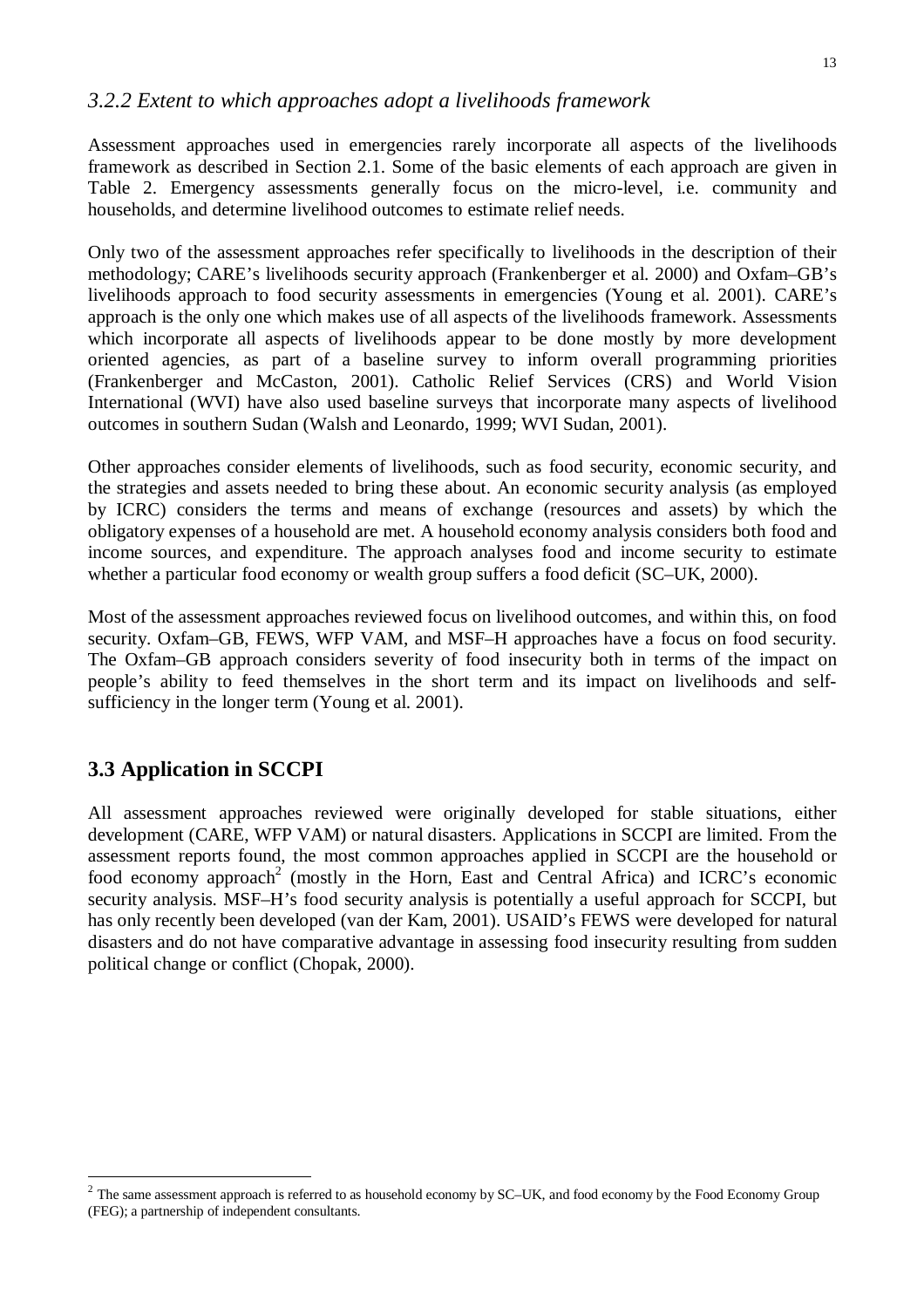| <b>Approach</b>                                         | <b>Objectives</b>                                                                                                                                                                                   | <b>Elements</b> of<br>livelihoods                                                                                                              | <b>Application</b>                                                             |
|---------------------------------------------------------|-----------------------------------------------------------------------------------------------------------------------------------------------------------------------------------------------------|------------------------------------------------------------------------------------------------------------------------------------------------|--------------------------------------------------------------------------------|
| <b>CARE</b><br>livelihood<br>security                   | To provide a multi-dimensional view<br>of livelihoods to identify vulnerable<br>households, and people's goals to<br>identify programming priorities                                                | All                                                                                                                                            | Mostly development, stable<br>situations                                       |
| Oxfam-GB<br>livelihoods<br>approach to food<br>security | To determine the severity of food<br>insecurity in terms of risks to lives<br>and to livelihoods, and to identify<br>appropriate interventions                                                      | Food security                                                                                                                                  | Mainly natural disasters<br>Displaced political<br>emergencies                 |
| SC-UK<br>household<br>economy                           | To estimate the impact of a 'shock'<br>on the ability of a household to<br>acquire food and non-food goods.                                                                                         | Food security,<br>income and<br>expenditure                                                                                                    | Natural disasters<br>Refugees<br>Conflict                                      |
| <b>ICRC</b> economic<br>security                        | To determine the risk of<br>decapitalisation and to intervene to<br>prevent this                                                                                                                    | Resources,<br>assets,<br>strategies,<br>obligatory<br>expenditure                                                                              | Conflict                                                                       |
| MSF-H food<br>security                                  | To determine the stage of food<br>insecurity and appropriate food and<br>health interventions                                                                                                       | Food security<br>and access to<br>health care                                                                                                  | Conflict, but limited<br>applications because newly<br>developed approach      |
| WFP VAM                                                 | To provide a detailed understanding<br>of food insecurity and vulnerability<br>conditions and thus support<br>programme design, particularly<br>regarding food aid targeting and<br>priority groups | Food security                                                                                                                                  | Mostly development, but<br>also includes monitoring in<br>disaster-prone areas |
| <b>USAID FEWS</b>                                       | To manage threats to food security<br>through provision of timely and<br>analytical early warning and<br>vulnerability information                                                                  | Food security                                                                                                                                  | Natural disasters                                                              |
| Applied<br>anthropological<br>research                  | To improve knowledge of social and<br>cultural dynamics to inform<br>interventions                                                                                                                  | All, but often<br>with particular<br>emphasis on<br>specific<br>aspects, e.g.<br>social capital,<br>local<br>institutions,<br>governance, etc. | Mostly stable contexts<br>Development                                          |

**Table 2 Objectives and elements of assessment approaches**

The approaches show differences in the relative focus on economic, social or political factors. Many approaches have an economic perspective in order to determine the need for assets and resources as part of an emergency response. Anthropological approaches use a social perspective but such field work in emergencies or politically unstable situations is rare. Commonly used livelihoods assessment approaches generally do not incorporate a macro-level analysis of the processes that cause risks to livelihoods and political vulnerability; i.e. war strategies, the political economy, the governance environment, and the dynamics of power within the context of war. Most assessment reports did include a description of the political situation in the background context, and included the impact of political- and conflict-related events on livelihoods or food security as part of their analysis; for example, the impact of theft, looting, destruction, etc. Information on involvement in such illegal activities such as extraction of minerals, black market activities, smuggling, or otherwise criminal activities is particularly difficult to get through household interviews.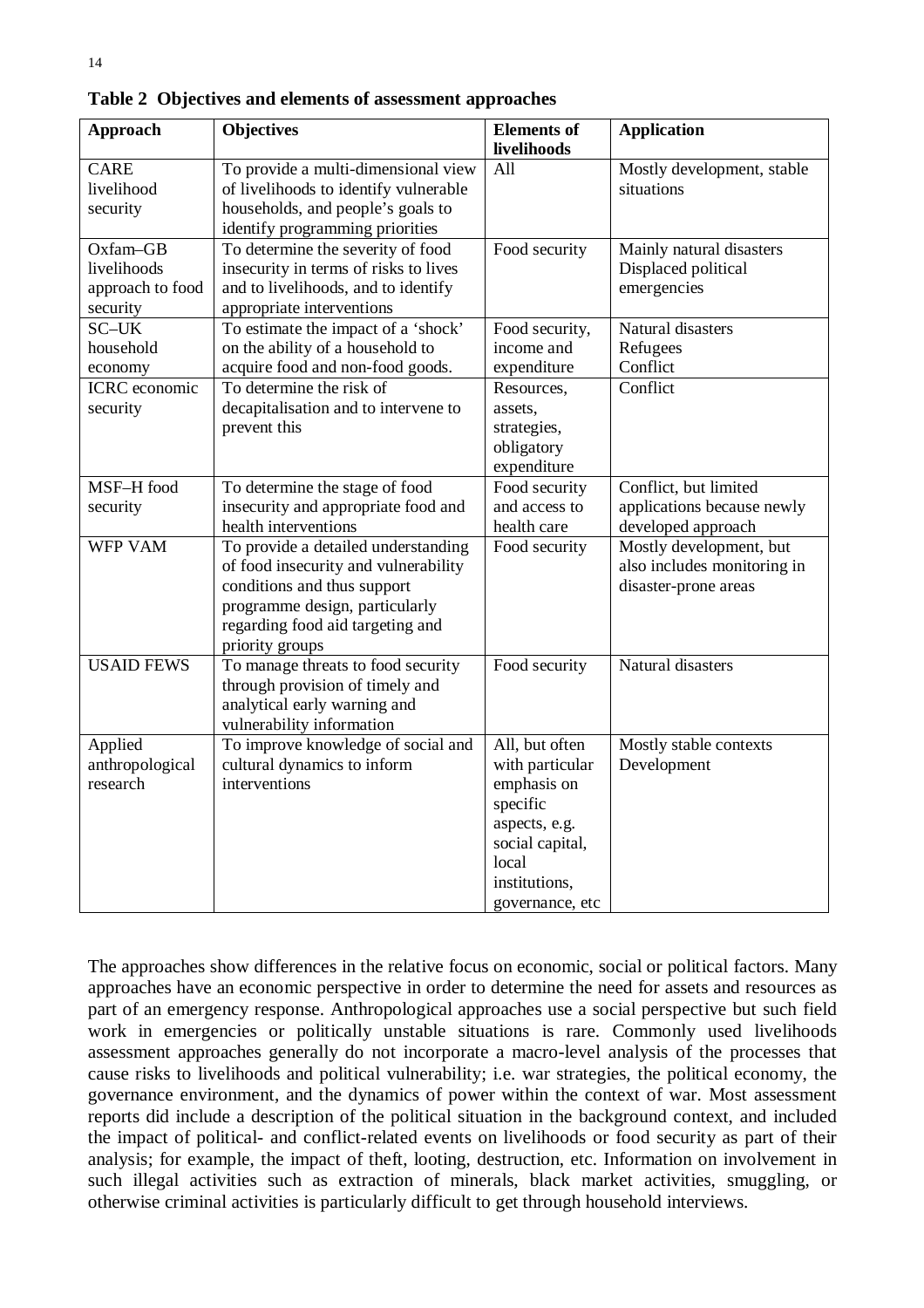Only ICRC's approach has an explicitly political focus and analyses political vulnerability. ICRC's economic security analysis identifies groups in communities who are vulnerable because of their ethnic, economic, social and cultural characteristics. Information is also gathered on the political and military ruling of the different warring groups, ethnic, religious, social, and cultural discrimination, impairment of public and private services and population displacement, amongst other things (Mourey, 1995). Inclusion of political vulnerability was found in some other assessment reports (see Box 3). CARE–Burundi combined the benefit–harms analysis with a livelihoods approach that included an analysis of political rights (CARE–Burundi, 2002), which is discussed in Section 5.

### **Box 3 Examples of political vulnerability in livelihoods assessments**

WFP VAM's initial emergency assessments in Kenya had as one objective an understanding of the political, economic, social and environmental dynamics of food insecurity. Similarly in Uganda, elements of political vulnerability were analysed, along with an analysis of the types of violence and insecurity and the impact of this on food security. WFP Afghanistan developed a rapid food security assessment strategy that incorporates an analysis of political vulnerability at regional or district level, to identify priority groups for assessment. At village level, the strategy emphasises the need to ensure that all ethnic groups are represented. Also in Afghanistan, MSF–H refers to the war economy in relation to the taxation of relief by the Taliban.

*Source*: Haan et al. (2001); WFP (2000); Jaspars and Fielding (2002)

# **3.4 Underlying concepts and definitions**

All approaches are based to varying degrees on entitlement theory, and concepts of vulnerability and coping strategies. Sen's entitlement theory forms the basis of all food security approaches. The theory states that 'famines occur as a result of people not *having* food rather than there not *being* enough food' (Sen, 1981). Thus famine is a problem of access to food rather than food availability. Entitlement theory has several limitations in relation to SCCPI. Sen himself pointed out that his approach 'concentrates on rights within the given legal structure in that society, but some transfers are illegal acts, and therefore not accommodated by the entitlement approach nor can they be measured easily' (Sen, 1981). Violence and illegal acts are an integral part of SCCPI however.

| Concept               | <b>Definition</b>                                                                                                                                                |  |
|-----------------------|------------------------------------------------------------------------------------------------------------------------------------------------------------------|--|
| Livelihood security   | Adequate and sustainable access to income and resources to meet basic needs<br>(including adequate access to food, potable water, health facilities, educational |  |
|                       | opportunities, housing, and time for community participation and social integration)                                                                             |  |
| Economic security     | When a households resources and assets are sufficient to meet the obligatory                                                                                     |  |
|                       | household expenses                                                                                                                                               |  |
| Household economy     | The sum of household income and the exchange value of its labour and other assets                                                                                |  |
| Exchange entitlements | People's ability to acquire food                                                                                                                                 |  |
| Food security         | Access by all people at all times to the food needed for a healthy life                                                                                          |  |
| Coping strategy       | Temporary responses to declining food entitlements, which are characteristic of                                                                                  |  |
|                       | structurally secure livelihood systems.                                                                                                                          |  |
|                       | Or strategies which do not cause serious damage to livelihoods                                                                                                   |  |
| Crisis/survival       | Strategies used as a last resort to prevent destitution and death leading to the                                                                                 |  |
| strategies            | depletion of essential assets causing permanent damage to livelihoods                                                                                            |  |
| Food deficit          | The gap between food requirements and food sources when households are unable                                                                                    |  |
|                       | to overcome the reduction in normal food sources after a shock, by finding                                                                                       |  |
|                       | alternative food sources                                                                                                                                         |  |

**Table 3 Concepts and definitions in assessment approaches**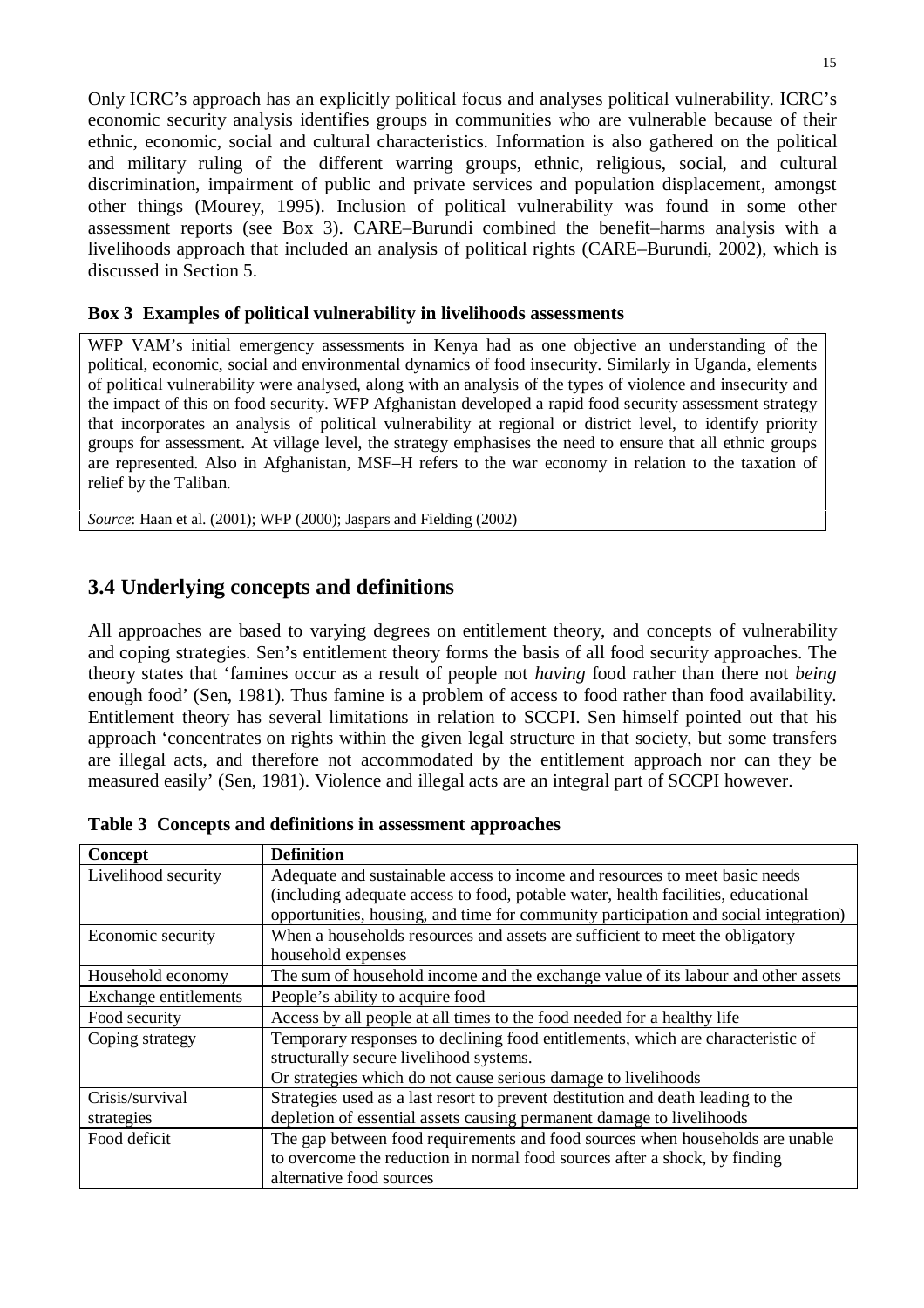Most approaches distinguish between coping strategies which are reversible and do not damage livelihoods in the longer term, and crisis or survival strategies which may cause permanent damage (Oxfam–GB, 2001). Many assume a sequential adoption of strategies, with increasing damage to livelihoods in the later stages of food insecurity or crisis. In SCCPI, many of the strategies used are survival strategies. They are not temporary but reflect a mutation of livelihoods.

The household economy approach, together with the approaches developed by CARE and WFP VAM, analyse food or livelihood security for different wealth groups, which implies a link between wealth status and vulnerability. In SCCPI, a key determinant of vulnerability is social or political status. Whilst poverty makes recovery from shocks more difficult, it is not poverty which makes people vulnerable to attack or to economic violence. In some assessment reports, socio-political groupings are depoliticised by being described as different wealth groups (see Box 4). Some assessments differentiate groups according to the different economic activities they undertake and the assets they have, rather than analysing how their socio-political status determines their livelihood strategies.

### **Box 4 Example of where political vulnerability determines access to food but is assessed for wealth groups**

In an assessment in Ajiep, southern Sudan, in 1998, the population was divided into different wealth groups as part of the food economy analysis. Groups included:

- The better-off: chiefs, officials, traders, cattle owners
- Households with children in the feeding centres
- Brewers (without child in feeding centre)
- The poor; firewood sellers/pounders (without child in feeding centre)

The poor were found to have least access to food aid, although no explanation for this is given in the assessment report. At the same time as the food economy assessment, an anthropological field study and a study on targeting done for WFP, found that those most vulnerable to food insecurity (and with least access to relief) were the displaced and people who were unrepresented by local leadership.

*Source*: Delaney et al. (1998); Harragin (1998); Jaspars (1999a)

# **3.5 Methodology and analysis**

Most approaches include a number of stages in information collection. These include:

- Information gathering on the context, which includes a description of macro-economic, political and social factors;
- The identification of food economy or livelihood zones and, in some cases, different wealth groups within these;
- An assessment of different food and income sources, and sometimes expenditure, in normal times and the changes as a result of a particular shock;
- An assessment of coping strategies;
- In some approaches, an assessment of nutritional status as a measure of the severity of food insecurity.

A food economy or livelihood zone is a geographical area in which the population has similar means of accessing food and income, in similar proportions. Within the zone, groups are assumed to respond in a similar way to such shocks as drought, conflict, and economic collapse.

Differentiation into livelihood zones or groups and wealth groups becomes problematic when livelihood options become limited or when many households become involved in the same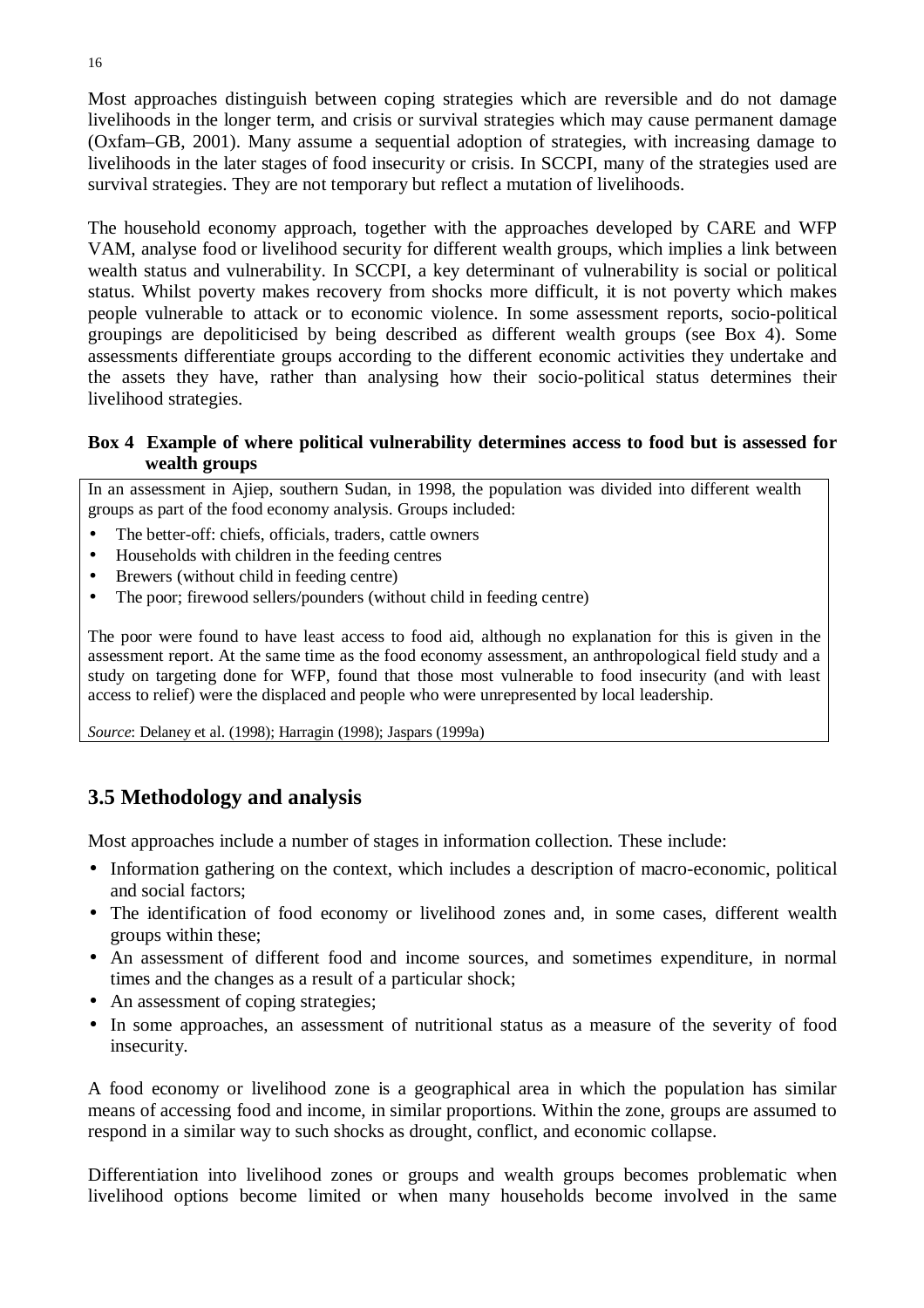activities. Also, in SCCPI a different classification may be required to produce population groups with similar ways of accessing food and that face similar constraints. For example, on the basis of politics or ethnicity, social status, phase of displacement, type of displacement settlement, risk of attack, government- or opposition-controlled areas, etc. (see Box 5). Such groupings have been termed 'access groups' (Boudreau and Coutts, 2002) (see also Section 4.4). ICRC's economic security analysis starts with the identification of regions where populations are put in danger because of armed conflict or natural/economic disasters (Mourey, 1995).

### **Box 5 Food security assessment in Uruba, Columbia**

Oxfam–GB conducted an evaluation of its assistance programme for the displaced population in Uruba, Columbia in 1999. The population was divided into five separate groups depending on location and settlement type; river homeland, river camp, rural homeland, rural camp and urban camp. The assessment found that all groups were able to meet immediate food needs and that there was very little acute malnutrition. Food security was determined by access to fertile land, garden crops, fishing, small livestock and income trade. The most food-secure communities were those where people lived close to their own land and where collective farming allowed them to work in relative security. These communities also proclaimed active neutrality to prevent harassment from rebel movements and government forces. The assessment recommended a number of interventions including: securing trade for isolated river homeland settlements producing surplus food by buying it from them and using it as part of the monthly ration to distribute to other camps, and initiating income-generating activities for the urban site.

*Source:* Young et al. (2001)

WFP's emergency assessments in some cases also started with the identification of areas or population groups at political or security risks; for example, WFP Kenya included a civil security index as one of the variables in the assessment of food security, and also appeared to relate risk and type of insecurity in part to ethnicity (Haan et al. 2001).

Many assessment approaches compare the relative importance of the different food and income sources in a normal year and after a particular shock for each livelihood group. This normative analysis becomes problematic in SCCPI because it is difficult to determine a 'normal' year. In some assessments only the strategies at the time of the assessment were assessed. In others, assessments assumed that a normal war year was one where conditions were relatively secure and the population suffered no natural disasters. Also, a normative analysis of prices or crop production is difficult to undertake and is influenced by a number of factors other than supply and demand, for example, security, deteriorating road networks, etc.

In some protracted conflicts, baseline information on livelihood or food economy zones in normal years or under normal conditions can be developed over time, as part of a regular food security monitoring system. Such a long-term approach can also overcome temporary problems of access. An example of such a system is that developed by the Food Security Assessment Unit in Somalia (Boudreau and Coutts, 2002; Shoham and Kanyanga, 1998) (see Box 6). The impact of certain events is monitored by the regular collection of such food security indicators as rainfall, crop production, market prices and terms of trade. Changes in these indicators are interpreted according to people's normal food and income sources in different food economy zones known from the baseline. In southern Sudan, a similar unit exists which carries out baseline and regular monitoring assessments, as well as assessments following particular shocks (WFP and SCF, 1998).

In analysing the assessment findings, the severity of food insecurity is determined by a combination of the following indicators:

- A food deficit;
- A large shift in entitlements;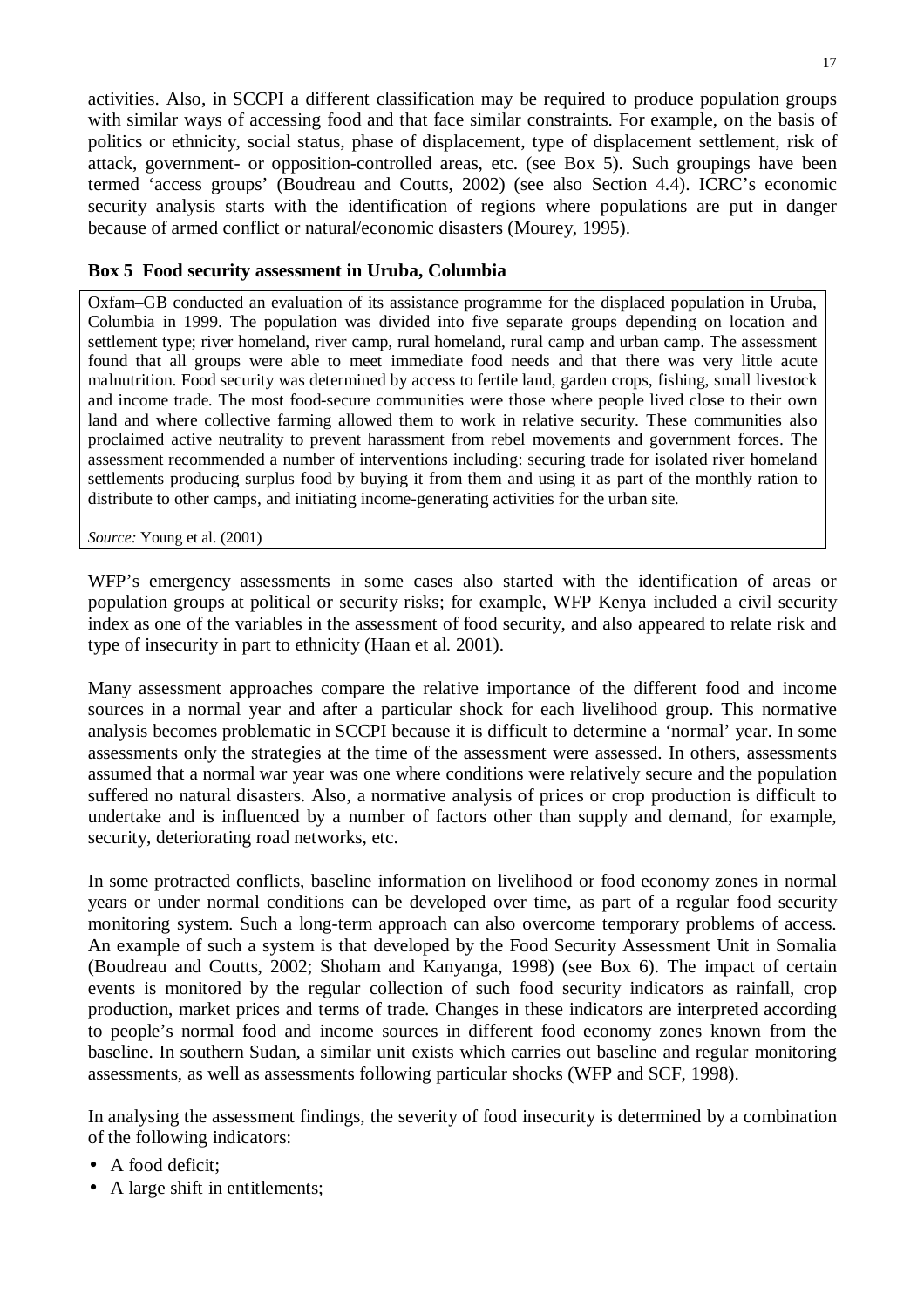- An unusually high prevalence of malnutrition (taking into account other influences on nutritional status; public health and the social and care environment);
- The adoption of crisis strategies, or a large proportion of the population adopting marginal activities.

Food insecurity constitutes a risk to livelihoods, and is generally the only livelihood outcome that is analysed by emergency assessment approaches. An economic security analysis determines the severity of the risk by the degree of decapitalisation.

In the sustainable livelihoods approaches used in development contexts, analysis in terms of the identification of risks and opportunities is done by the community.

### **3.6 Uses of assessments**

Most emergency assessments are done to identify the need for emergency relief; in many cases estimating the need for food aid and feeding programmes. The uses of assessments are closely related to the mandate of the agency, or to those who commission the assessment. Household economy assessments are often commissioned by WFP or United Nations High Commissioner for Refugees (UNHCR) to assess or rationalise food aid needs (Boudeau, 1998). MSF–H uses assessments to determine the need for general rations, and different types of feeding programmes. Few assessments give recommendations on how to target interventions to those most in need.

CARE's and Oxfam–GB's livelihoods approaches, ICRC's economic security analysis, and in some cases household or food economy analyses, are also used to determine the need for livelihood support interventions. Interventions are determined by the severity of food insecurity, and an analysis of which livelihood systems are most affected and how. However, an important question to consider in the adoption of livelihoods approaches in emergencies is 'which agencies are able to respond with a broad range of interventions?' Most agencies focus on a limited number of specific interventions. Recommended livelihoods interventions may include general food distribution to protect livelihoods, income support, agricultural support, and livestock/fishing support (see Boxes 5 and 6).

#### **Box 6 Food security monitoring and recommendations in Somalia**

The Food Security Assessment Unit (FSAU) monitors food security in Somalia. Extensive food economy baseline information has been gathered across the country over a number of years. These baselines are then used to estimate the impact of a variety of shocks including insecurity, drought, flooding and livestock disease outbreaks. Monitors collect information on rainfall, market prices, terms of trade etc. This is complemented with 'remote sensing' data. Recommendations often go beyond food aid. For example, in April 2000 the FSAU monthly bulletin made a number of recommendations specifically aimed at supporting livelihoods. These included veterinary or water-related interventions, rangeland management and recovery, and seed diversification programmes. In Gedo region which had been particularly affected by insecurity and drought, the monthly report advocated community-based veterinary programmes. The FSAU has also recommended the extension of social services to reduce household expenditure on health, and education, cash to rebuild asset bases, public works programmes and intervention in markets to ensure adequate access and terms of trade for poor households.

*Source*: Shoham and Kanyanga, 1998; Le Sage and Majid, 2002

ICRC's economic security analysis recommends a range of responses depending on the stage of crisis. This includes preventive measures to reduce risks to livelihoods, including economic support; for example, food aid, veterinary support, and means to diversify and intensify production. Survival relief is provided when lives are at risk. When the situation has stabilised, programmes promote rehabilitation (Mourey, 2000).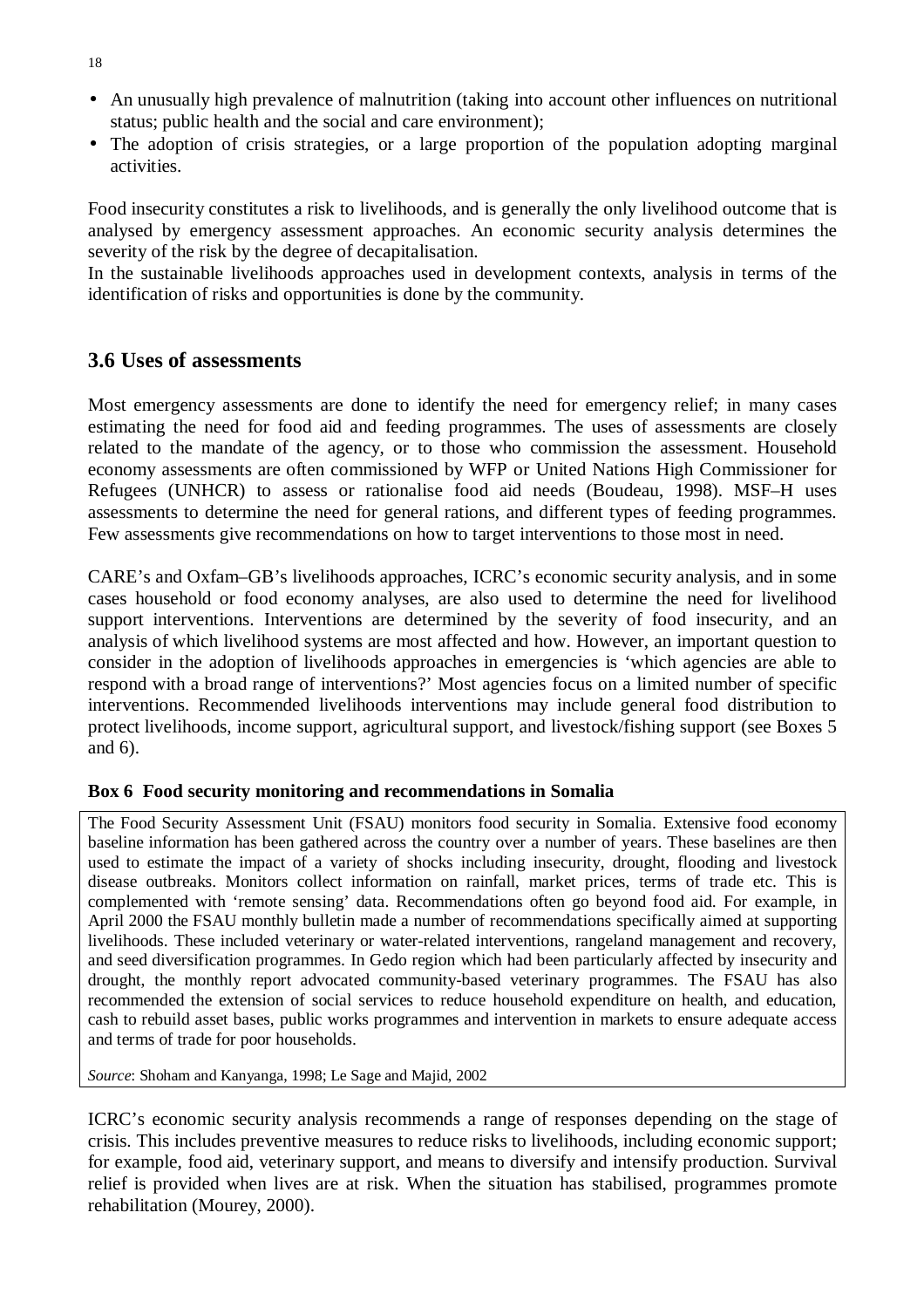At present, the focus of interventions in SCCPI is mostly on relief and asset delivery, and assessments are used to identify the need for such assets or resources. This, however, addresses economic vulnerability and not the political vulnerability that is a key characteristic in SCCPI. In SCCPI, in order for interventions to be effective, there is a need to protect vulnerable groups so that they are able to hold on to existing assets and those provided or created through assistance.

For ICRC, preventive measures also include political negotiation to prevent abuses. ICRC emphasises the building up of relationships of confidence and dialogue with all authorities. It has a specific mandate to monitor and promote the application of International Humanitarian Law (IHL) which presupposes a responsibility of the authorities to endorse, support and facilitate the delivery of relief assistance. IHL also prohibits the use of starvation as a weapon of war. In the event of assistance being abused, it also incorporates a mechanism whereby the ICRC can address the authorities with these concerns and request their intervention, in order to guarantee the full protection of the population according to the provisions of IHL (Loan, personal communication).

In addition to the provisions of IHL, it is now being argued in some quarters that human rights law should apply to all authorities in situations of conflict and crisis, and that the right to food is nonderogable (Jonsson et al. 2002). Some assessments recommend advocacy on rights as necessary to support livelihoods. For example, Hines and Balleto (2002), report that findings of displacement assessments were used to encourage national responsibility for internally displaced persons (IDPs), including property and employment rights. Most humanitarian NGOs are, however, more familiar with advocacy within the humanitarian system than the need to promote states' adherence to their legal obligations.

#### **Summary**

- Objectives of assessments are generally to determine the severity of food insecurity, identify vulnerable groups and appropriate interventions;
- Many emergency assessment approaches consider aspects of livelihoods, in particular food security;
- Assessment approaches focus on livelihood strategies and outcome at the micro-level; few include an analysis of political vulnerability or involvement in the war economy;
- Only ICRC explicitly incorporates elements of a political analysis;
- Most approaches examine access to food and income for different livelihood or wealth groups, whereas grouping according to social or political status more accurately reflects groups with similar access to food;
- The uses of assessments are often limited to determining the need for emergency relief, usually food aid;
- Some assessments recommend livelihood support including income, market, agriculture and livestock support at micro-level, and at macro-level; negotiation to protect civilians under humanitarian law and advocacy to promote human rights.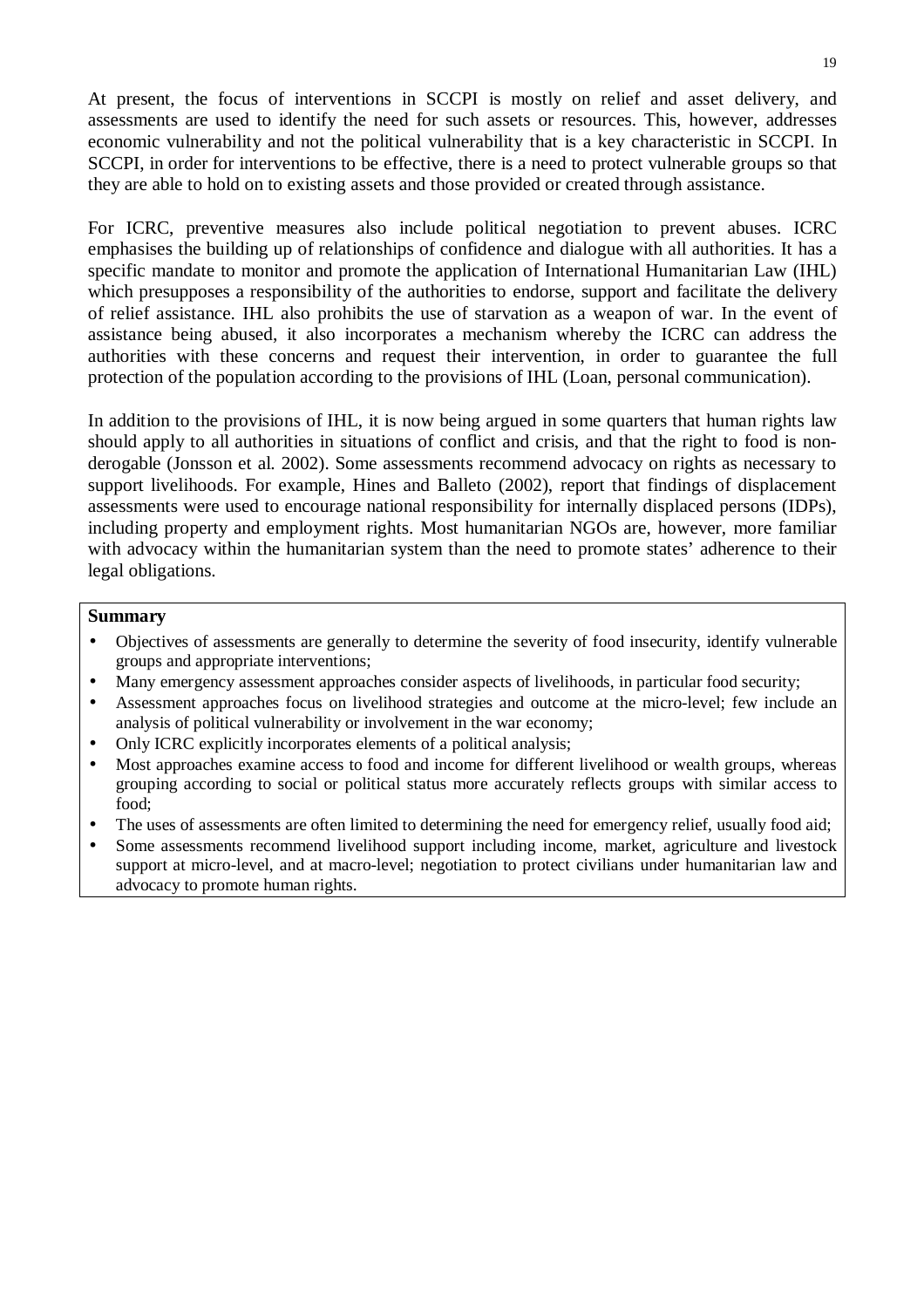# **4 Practical Application of Approaches in SCCPI**

# **4.1 Introduction**

Household or food economy assessments were reviewed from southern Sudan, Somalia, DRC, Burundi, Rwanda, and Angola, ICRC's economic security analysis in Abkhazia<sup>3</sup>, Ingushetia<sup>4</sup>, Angola and RoC, and Oxfam–GB's livelihoods approach in northern Sudan, Tajikistan, and Colombia. WFP pilot studies for emergency VAM or rapid food security assessments were carried out in Kenya, Uganda and Afghanistan. The only example found of the application of CARE 's livelihood approach was in Kosovo (Sanderson and Westley, 2000), and the combined livelihoods and benefits–harms analysis in Burundi. The only example of MSF–H's food security analysis was in Afghanistan. Examples of FEWS, baseline surveys by CRS and WVI from southern Sudan were reviewed, as were anthropological studies in southern Sudan and Somalia.<sup>5</sup>

These assessments (and wider literature) indicate a range of constraints that occur in collecting information on livelihoods in SCCPI. These include:

- Insecurity and denial of access
- Limited quality of access
- Difficulty in obtaining information on illegal, informal, or criminal activities
- Rapidly fluctuating livelihood patterns

These constraints are particularly problematic for a livelihoods approach that generally involves more in-depth information gathering than an assessment to determine immediate relief needs. Some assessment reports showed adaptations to the 'standard' approach to better suit the context.

# **4.2 Assessment methods**

There are a number of methodological features which distinguish a livelihoods assessment approach from other assessment approaches. Livelihoods approaches in stable contexts collect information:

- Using participatory methods
- Over a sufficiently lengthy period of time to obtain in-depth understanding of the complexities of livelihood systems
- On people's own priorities or livelihood goals
- On the linkages between the micro- and the macro-environments

Assessment methods commonly used in the approaches reviewed in this paper are summarised in Table 4.

Most agencies place similar emphasis on primary and secondary data. WFP VAM and USAID FEWS traditionally use mainly secondary data, but are increasingly complementing this with primary data. Secondary data collection includes literature reviews, examination of databases, early warning systems and local food information system reports, and meetings with agency staff at national and district levels.

 $\overline{a}$ 

<sup>&</sup>lt;sup>3</sup> Abkhazia is a semi-automomous region in Georgia.

<sup>4</sup> Ingushetia is an autonomous region in Russia.

<sup>&</sup>lt;sup>5</sup> Assessment reports were difficult to obtain and in most cases depended on the authors' personal contacts and past experience. They may therefore not be representative of the application of the various approaches in general. However, every effort was made to find as many examples as possible.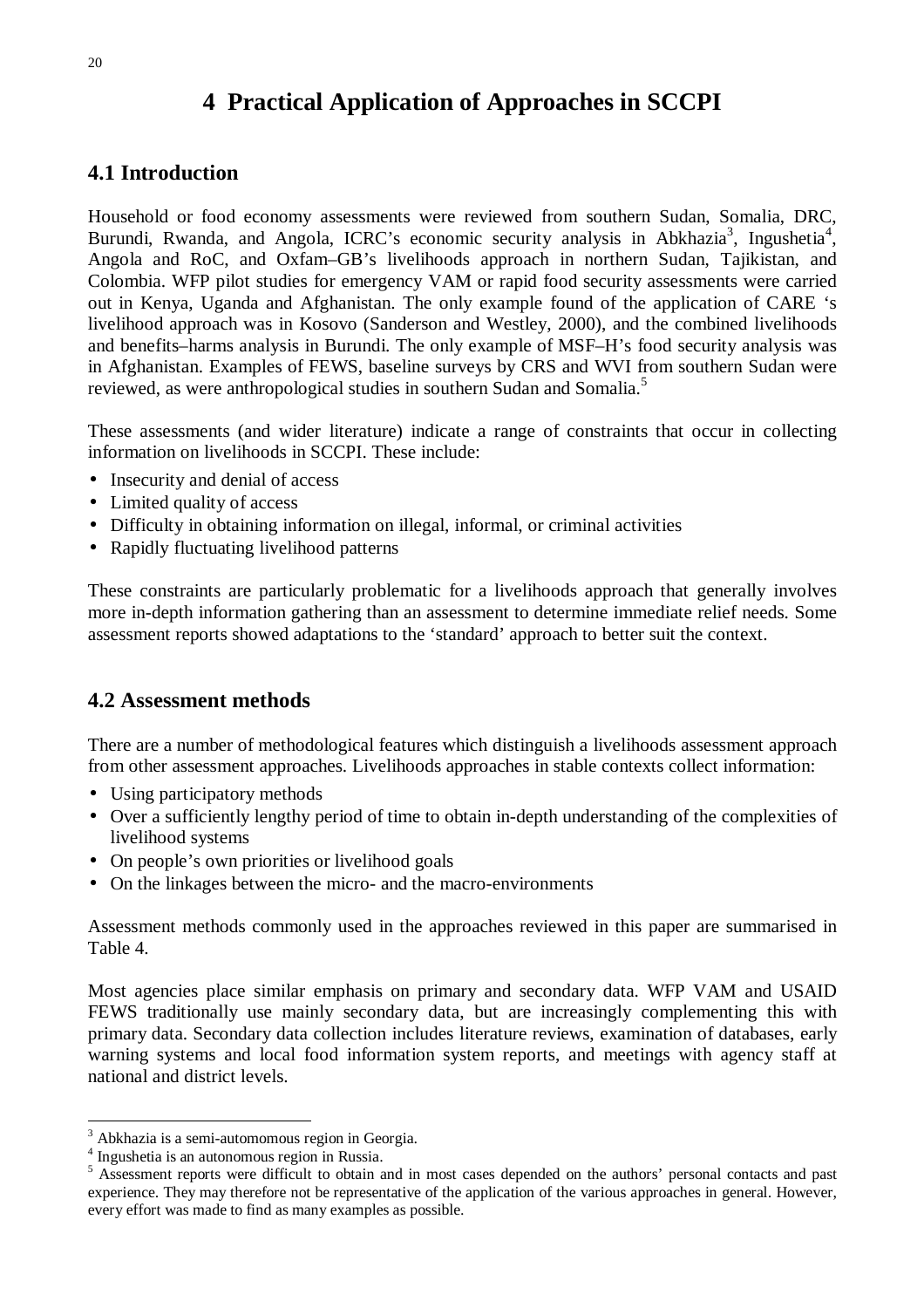| <b>Approach</b>         | Data sources           | Methods of primary data collection                      |
|-------------------------|------------------------|---------------------------------------------------------|
| <b>CARE</b> livelihoods | Primary and            | Key informant interviews, focus groups                  |
|                         | secondary;             | Proportional piling, ranking, mapping, time trends,     |
|                         | quantitative and       | seasonal calendars, transect walks, direct observation  |
|                         | qualitative            | Household interviews                                    |
|                         |                        | Anthropometric survey                                   |
| Oxfam food security     | Primary and            | Key informant interviews, focus groups                  |
|                         | secondary;             | Proportional piling, ranking, mapping, time trends,     |
|                         | qualitative            | seasonal calendars, transect walks, direct observation  |
|                         |                        | Household interviews                                    |
|                         |                        | Anthropometric survey                                   |
| <b>SC-UK HEA</b>        | Primary and            | Key informant interviews, focus groups                  |
|                         | secondary;             | Proportional piling, ranking, mapping, time trends,     |
|                         | qualitative and        | seasonal calendars, transect walks, direct observation  |
|                         | quantitative           | Household interviews for different wealth groups        |
| <b>ICRC</b> economic    | Primary data;          | Mainly household interviews                             |
| security                | quantitative           | Anthropometric survey                                   |
| MSF food security       | Primary; qualitative   | Key informant interviews, focus groups                  |
|                         |                        | Anthropometric survey                                   |
| <b>WFP VAM</b>          | Mainly secondary       |                                                         |
|                         | data collection;       |                                                         |
|                         | quantitative           |                                                         |
| <b>USAID FEWS</b>       | Secondary data         |                                                         |
|                         | collection mainly      |                                                         |
|                         | quantitative. Primary  |                                                         |
|                         | data for vulnerability |                                                         |
|                         | profiles               |                                                         |
| Anthropological         | Primary; qualitative   | Participant observation, plus key informant interviews, |
| research                |                        | focus groups, mapping, time trends, seasonal calendars, |
|                         |                        | transect walks                                          |

**Table 4 Methods used by different assessment approaches**

Primary data collection involves a combination of methods, usually including household interviews, and a variety of qualitative or rapid assessment methods. Qualitative methods include key informant interviews, household interviews, focus group discussions, and observation. Tools used particularly by Oxfam–GB, Household Economy Assessment (HEA) and in emergency VAM pilots include proportional piling and ranking, mapping, time trends, seasonal calendars, transect walks and direct observation. Some of these methods are described in Annex 2.

Ensuring the validity and reliability of results is particularly challenging in SCCPI because of the risk of manipulation of information, or excluding certain groups from assessment. Triangulation and cross-checking of findings from different sources, in addition to on-going monitoring becomes particularly important. One of the strengths of HEA is that it has a rigid assessment framework that provides clear methods not only for assessment but also for analysis. Furthermore, in quantifying different food and income sources, and expenditure, the analysis needs to 'add up' and thereby minimises the scope for manipulation. Other approaches improve validity by combining qualitative methods with such quantitative methods as an anthropometric survey (e.g. Oxfam, MSF and ICRC approaches). In such assessments, the findings from qualitative methods must match findings on nutritional status. VAM has started implementing consumption surveys for similar reasons. Assessments also require a careful balance between using local and outsider knowledge to engender confidence in findings. This can be achieved by utilising a combination of national and expatriate staff.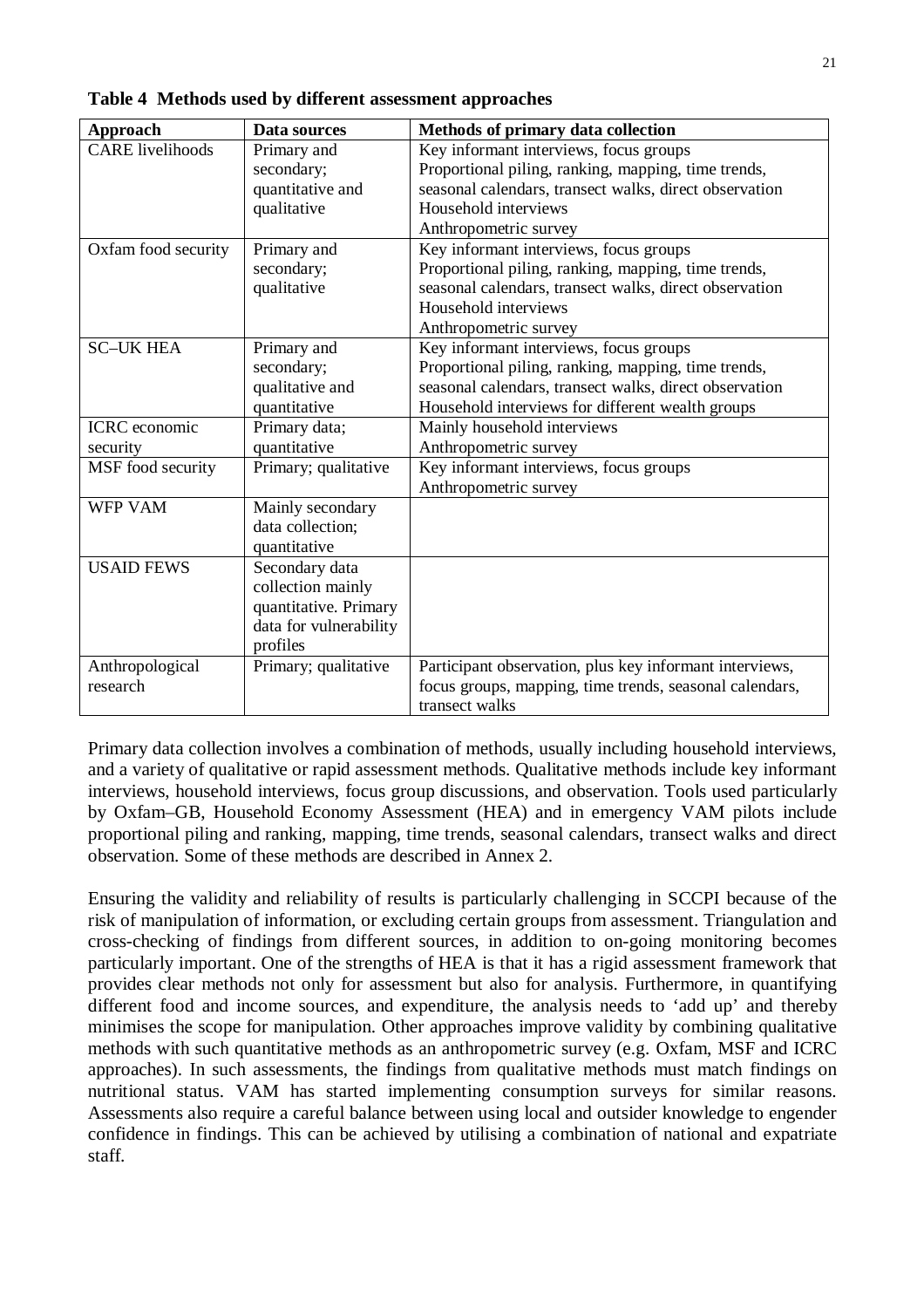Sampling needs to ensure that all political, economic and social groups within society are represented. HEA and Oxfam–GB's approaches sample the food economy or livelihood zones, and HEA also samples the various wealth groups within this. This does not necessarily ensure representation of all political and social groups in the assessment. CARE and the VAM pilots are most explicit about sampling a number of representative sites and a certain number of households at each site. The numbers of sites are determined by population density and diversity of livelihood systems in an area. ICRC's approach is less structured and more opportunistic about sampling, so that in some cases households are sampled until the assessment team 'is happy with the overall picture' (Mourey and Aburabi, 1999).

In conducting assessments in emergencies there is an ongoing tension between the need for speed, reliability and the degree of participatory involvement. The duration of assessments depends on the coverage, quantity of information and the level of detail required, and in SCCPI also on security and access. In acute emergencies, the participatory element is frequently compromised and an in-depth assessment may not be possible. Emergency food security assessments usually take between three and four weeks. More in-depth baseline assessments, or livelihoods assessments in chronic emergencies may take between four and six weeks (e.g. HEA baselines and CARE's Household Livelihoods Security (HLS)), whereas anthropological field work carried out in emergencies has often taken around one year.

The long-term nature of SCCPI, however, means that once the need for immediate relief has been identified, in many politically unstable situations there may be time to conduct in-depth livelihoods assessments. Good examples of this are the long-term monitoring systems established in Somalia and Sudan, where knowledge of livelihoods is gradually built up over time (see Section 3.5).

# **4.3 Challenges in the application of livelihoods assessment approaches in SCCPI**

# *4.3.1 Insecurity and denial of access*

Problems of access and insecurity affect all types of assessments in SCCPI. Access may be limited to a few hours on the ground, or at the extreme, there is no access to the affected populations at all. In such situations primary data collection in the field is minimised, with a focus on triangulation of information and secondary data analysis prior to conducting the field assessment.

In many situations, access is almost unrestricted but insecurity is highly sporadic, for example, in northern Kenya (Haan et al. 2001). Access is sometimes restricted to day-time (i.e. it is not possible to stay in the area overnight), and some roads may be unusable (due to mines or recently reported security events). A recent assessment by MSF–H in northern Afghanistan cited the main constraints as 'time, distance, accessibility and the security situation' (MSF–H, 2001), while WFP cited 'insecurity as the main difficulty in carrying out a recent assessment in Kitgum, Uganda' (WFP, 2000).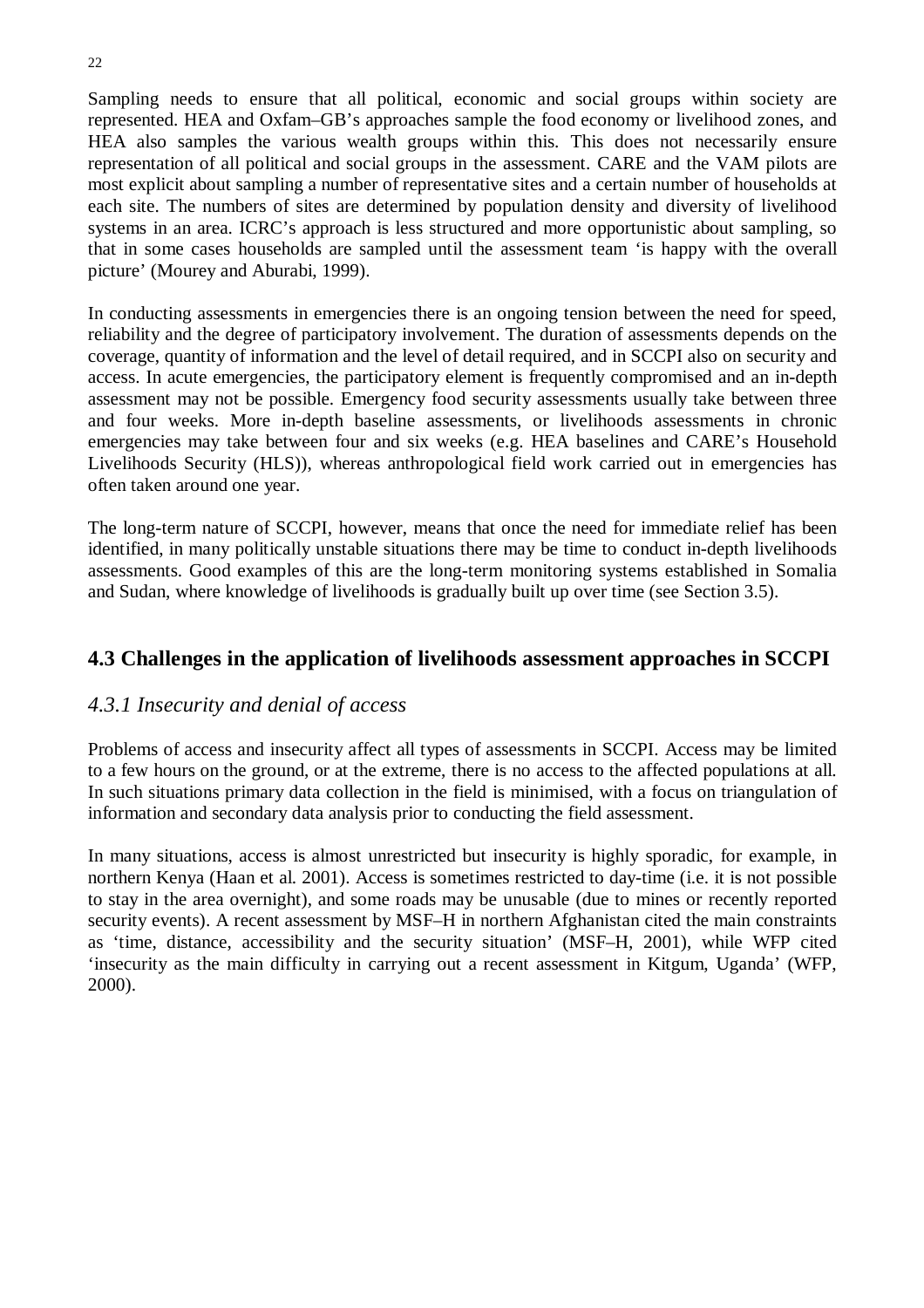#### **Box 7 Examples of assessments where access is limited to a few hours**

An assessment in Daru town, Sierra Leone by Medical Emergency Relief International (MERLIN) was restricted to three hours on the ground. The town was cut off by rebel forces so that access had to be carefully negotiated with military forces and UN agencies. A multi-agency assessment team was flown in by helicopter and collected data on nutritional status and prices. Similarly in Afghanistan, WFP's rapid assessment strategy was designed for rapid helicopter surveys, with three to four hours on the ground, and included the gathering of information from as many different sources as possible in order to triangulate findings, and also a rapid nutrition screening. Much more time was recommended for analysis of secondary data and careful selection of areas and population groups for assessment based on a prior analysis of vulnerability and risk.

*Source*: Cadge and Russel (2000); Jaspars and Fielding (2002)

Access may be denied by government or warring parties. Even with no access, it may be possible to do a basic analysis by either using a previously constructed baseline or by developing a baseline from secondary data. In Somalia and southern Sudan, the development of baseline data over time allows for a rough interpretation of the impact of certain shocks on different food economy zones.

Sampling may also be difficult, and the most vulnerable are likely to be least accessible. In Abkhazia, ICRC addressed problems of sampling by interviewing people coming to the ICRC canteens. The teams also went to urban areas and asked families if they knew someone in need. 'Needy' families/individuals would then be interviewed (Barry et al. 2002).

### **Box 8 Examples of assessment with no access to affected populations**

In Brazzaville, Republic of Congo (RoC), ICRC had no access to people living in the Pool region and devised a method of assessing the situation there by interviewing people who arrived at a reception centre in Brazzaville. Livelihood zones were determined with key informants from the region. In southern Sudan or Somalia, in extreme cases, conclusions about needs are made from knowledge of people's livelihoods from baseline assessments, and the anticipated impact of a particular event. In some of the Annual Needs Assessments for southern Sudan, the greatest needs are predicted for areas that were inaccessible at the time of the assessment.

*Source*: Jaspars (1999b); Karim et al. (1996)

# *4.3.2 Quality of access*

Quality of access refers to the ability of assessment teams to interview enough people within the affected population without interference. Even in stable (non-emergency settings) it is often difficult to gain access to the poorest and to determine who speaks for whom. In SCCPI there may be deliberate attempts to prevent certain groups from providing information, or from providing politically sensitive information. The presence of authority figures or security apparatus during interviews is one way in which information may be limited. For example, in a recent assessment in Afghanistan people were afraid to talk openly when the Taliban authorities arrived at interviews. Female perspectives were also limited due to the new edict that forbids women to be interviewed (MSF–H, 2001). In addition, government or local authorities may attempt to control information gathered through preventing the release of survey information.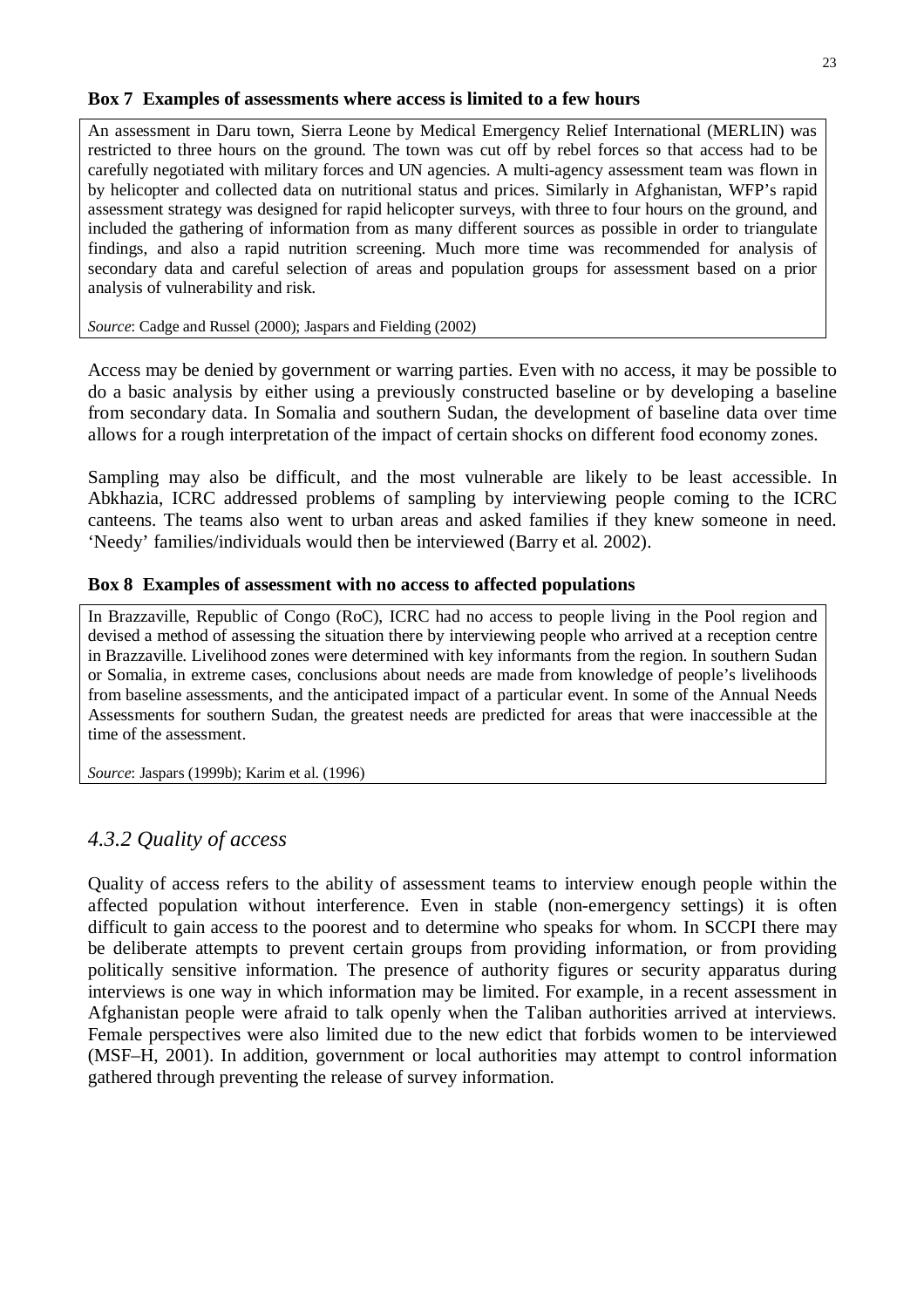#### 24

#### **Box 9 Government control over information in northern Sudan**

In northern Sudan, the insistence of local authorities on the presence of 'security' personnel is a frequent hindrance to acquiring reliable information. In addition, survey questionnaires have to be approved by government prior to their use, and reports have to be approved prior to their release. This creates problems particularly for the type of participatory and iterative process required for livelihoods assessments, as interviews are not pre-determined by a structured questionnaire. In Operation Lifeline Sudan's northern sector, attempts to use qualitative approaches were unsuccessful at least until 1996. Similar problems continue to occur. The findings of a recent Oxfam–GB survey in Red Sea State in Sudan, could not be released because it had not been approved by the local ministry. This hindered the agency capacity for obtaining funding for an emergency response.

*Source*: Karim et al. (1996); Oxfam–GB (2001a)

Working through translators can also be problematic. Those conducting the interviews or facilitating discussion may manipulate or falsify information, or are unable to provide correct translations for fear of their own security. The only real solution to this is to learn the local language (as in the anthropological study in southern Sudan) or to build up local knowledge over time, to be able to judge and cross-check the information obtained through translators. Field monitors in southern Sudan and those working for the FSAU in Somalia build up this knowledge through repeated visits to affected areas.

#### **Box 10 Examples of problems of working through translators**

Much of the field work in an anthropological study in Somalia was undertaken through a translator, raising concerns over the ability to grasp a sense of 'original' meanings and associations. In southern Sudan, WFP's study on targeting was severely hindered by the use of people belonging to the 'humanitarian wing' of one of the oppositions movements (the Sudan Relief and Rehabilitation Association (SRRA), a part of the Sudanese Peoples Liberation Movement (SPLM)), as translators. These movements were themselves implicated in, or under pressure, to divert or tax food aid and tended to belong to the more powerful clans.

*Source*: Narbeth (2001); Jaspars (1999a)

There are advantages and disadvantages in using expatriate or national staff to collect information. Expatriate staff members are more likely to be trusted with sensitive information that may relate to discrimination or persecution, while national staff may be identified with political or ethnic groups that are responsible for such discrimination. Local staff may have suffered at the hands of ethnic groups to which the respondents belong and may therefore not be entirely trustworthy (Borrel et al. 1999). On the other hand, local staff will have far better knowledge of the complexity of political factors at play in a given situation and may also be able to spend far longer in the field from a security point of view, especially if interviews are being conducted in 'home' areas.

# *4.3.3 Difficulty in getting information on violent, illegal and informal activities*

In SCCPI, many livelihood strategies are violent or illegal. People will generally be reluctant to talk about such activities. Governments and authorities may also be reluctant to divulge information about some of these activities, especially since in many cases they are likely to be directly implicated. In general, assessment reports contained little information on such livelihood strategies as theft, looting or involvement in the war economy. These sources of income are generally excluded from the analysis.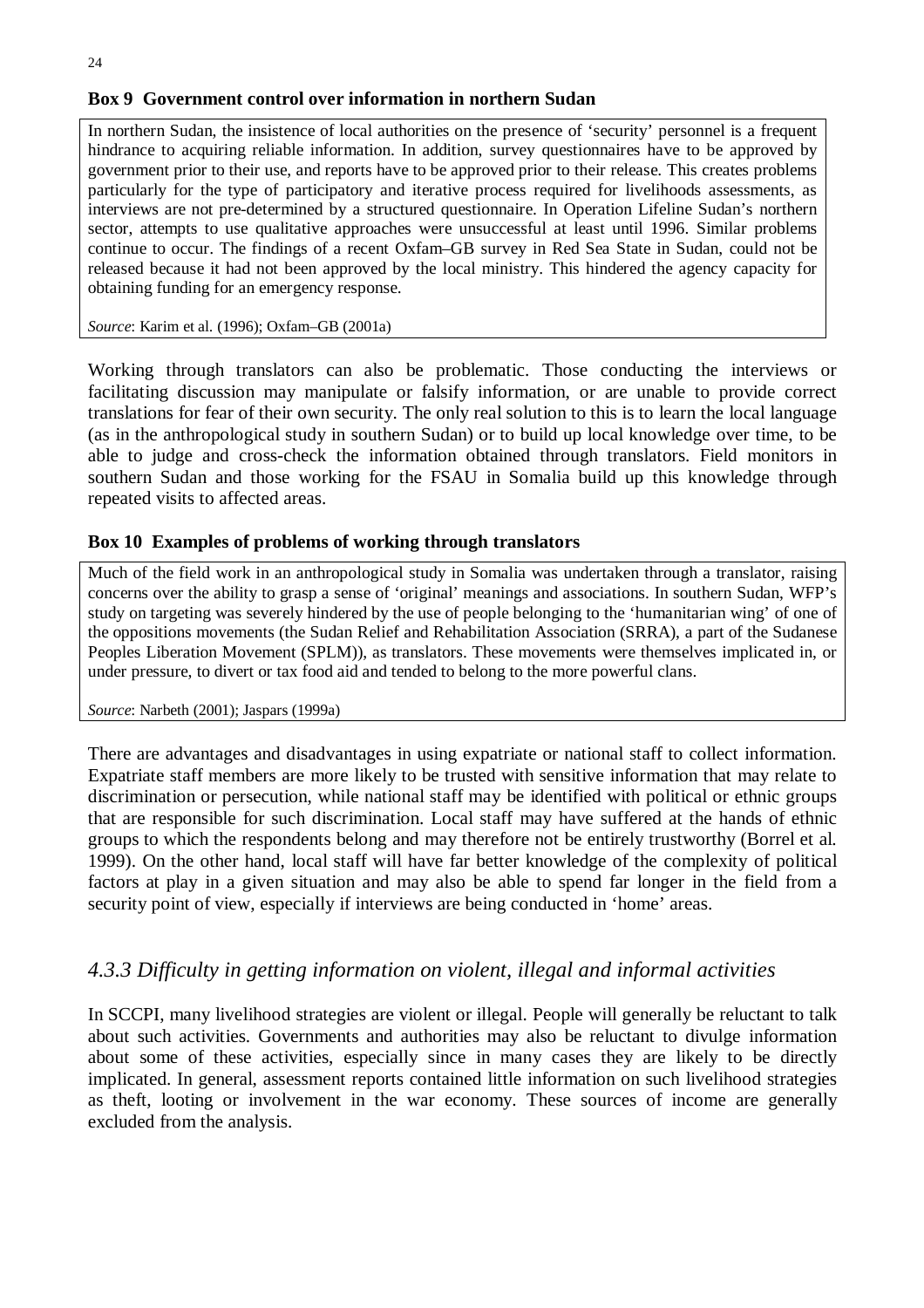#### **Box 11 Examples of difficulties in getting information on criminal or violent activities**

In a food economy assessment in Ajiep, Bahr El Ghazal, South Sudan, it was impossible to get information on the food and income sources of the 'better-off'. They were thought to be the people that received relief food through diversions and taxation following distributions, additional ration cards, and through theft. It was expected that quantities of relief food received varied depending on proximity to the chiefs and officials.

In CARE's assessment in Burundi, whilst people felt able to talk about some rights abuses, CARE was unable to obtain information on gold mining or the economy around this.

In Afghanistan, much of the income for some groups is derived from the opium trade, from illegal transnational trade in consumer goods and minerals, and from remittances. None of these could be assessed in WFP's food security assessment. To account for the under-estimation in income sources, when estimating food aid needs, sources of food and income were quantified and expressed as cereal equivalents and compared with only 80% of 2100 kcals per person per day to estimate the percentage of energy requirements met through these various sources.

*Source*: Delaney et al. (1998); CARE Burundi (2002); Jaspars (2002)

Even getting information on legal sources of income such as remittances is difficult. These 'invisible' activities can constitute a large proportion of livelihood resources. In the case of Somaliland a study recently found that over one third of the population received remittances of over US\$4000 per annum (Ahmed, 2000).

Methods of triangulation (discussed in Section 4.2) may pick up whether these types of activity are being adequately reported by respondents. For example, in Kuito, Angola, SC–UK found that income and expenditures often did not balance so that other information gathering techniques were used, for example, working out weekly budgets and physical observations of conditions of family and compounds (Sawdon, 2000). In situations with a significant diversification of household type in terms of demographic composition and patterns of income, the assessment findings provided examples of actual income and expenditure of three households to illustrate the range of circumstances encountered (Seaman et al. 2000). Methods used in political analysis attempt to gain this information through key informants and other secondary information rather than through household interviews (see Section 5).

# *4.3.4 Difficulties in identifying livelihood and wealth groups*

The change in livelihood strategies during SCCPI may make it difficult to identify livelihood groups.

### **Box 12 Examples of difficulties in identifying livelihood groups**

- In Kosovo, disruption to people's livelihoods forced them to adopt a wide range of activities so that it was difficult to generalise about livelihoods;
- In Tajikistan, this diversification of activities had led to 'blurring' which made it impossible to identify defined livelihood groups;
- In Uganda, a WFP assessment identified 34 livelihood zones in 12 districts; this made the assessment 'a bit unwieldy';
- In Rwanda, a livelihood analysis was impossible as 70% of the population had a food problem and depended almost exclusively on food collected from the forest. Vulnerability was identified as a function of household demographic structure with the most vulnerable being old persons, single mothers, children-headed families and families with sick or disabled members.

*Source*: Sanderson and Westley (2000); Oxfam–GB (2001b); WFP (2000); Mathys and Seaman (1999)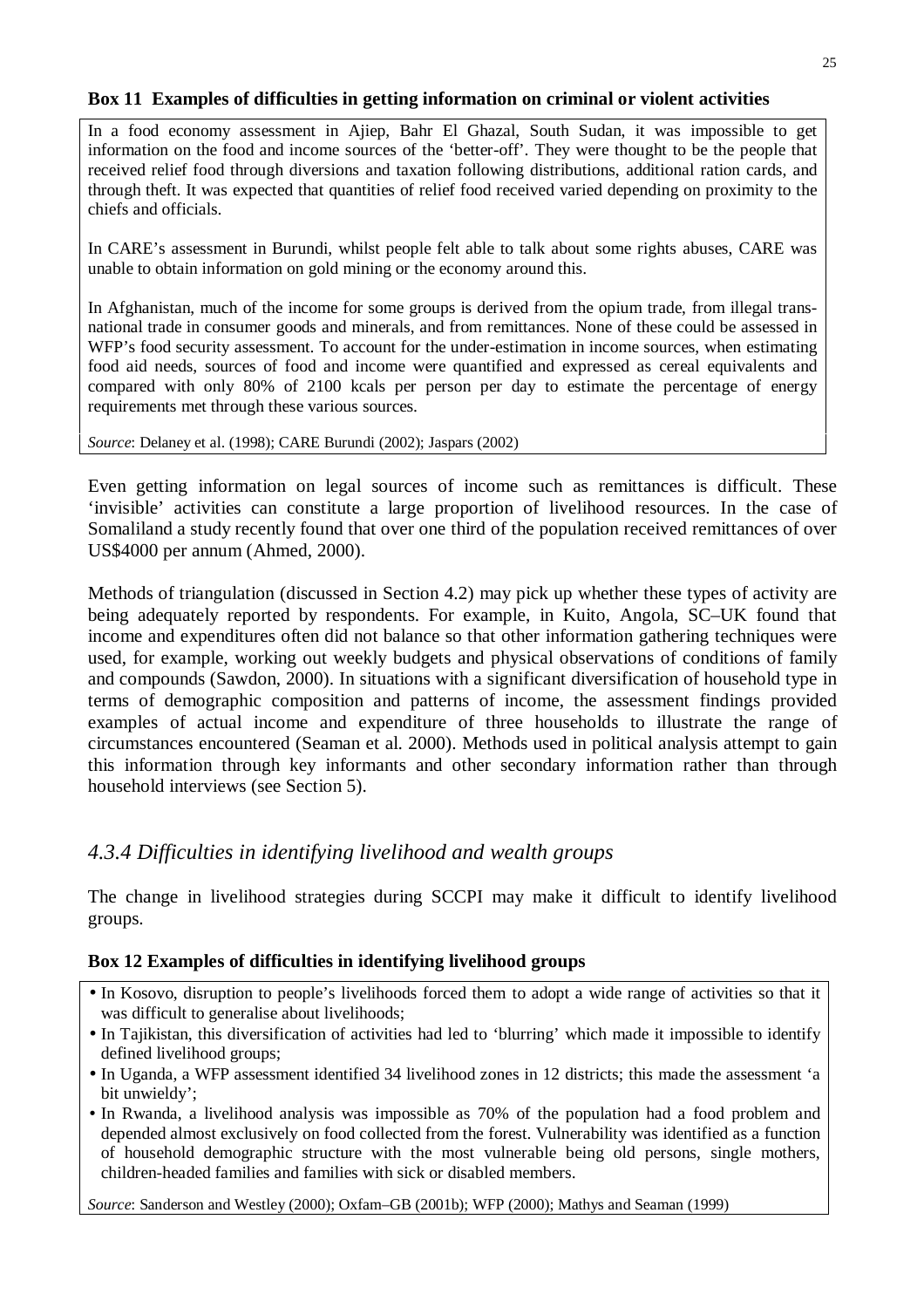In many assessments, rather than identifying livelihood groups or food economy zones, different social or political groupings were identified at the initial stage of the assessment. The principles of the first stage of assessment remains the same. It involves the identification of population groups who have similar ways of accessing food and income, in similar proportions, and who are exposed to similar risks. In SCCPI, this may be based on location, risk of attack or insecurity, or political status; e.g. displaced, residents, returnees, phase of displacement, type of settlement, etc. For example, WFP's assessment in Uganda identified groups on the basis of their access to fields which in turn reflected susceptibility to rebel attack at the time of the assessment (WFP, 2000). Similarly, in a WFP assessment in Burundi, the middle wealth group was defined on the basis of land holdings but also on being in an insecure zone (WFP, 1999) (see also Boxes 5 and 14).

### **Box 13 Example of dividing population into groups using political and security factors**

In Angola, three distinct areas could be identified in terms of risks to livelihoods:

- Areas under full government control and accessible to traders and relief agencies: sporadic attacks but government and agencies are re-establishing local institutions and people are resettling;
- Areas under military government control and not accessible to traders and relief agencies. People were drawn to these areas because of militia attacks. Restrictions on movement, limitations on trade, mines and National Union for the Total Independence of Angola (UNITA) attacks meant that people had few livelihood options;
- Areas under UNITA control or disputed: no agency presence, high level of abuse reported by people displaced from these areas, including forced labour, displacement, and systematic looting.

*Source:* Le Billon and Bakker (2002)

Wealth status as a factor in livelihoods analysis is also subject to change in SCCPI. It may be difficult to ascertain the range and proportion of different wealth categories in a defined livelihood group for a number of reasons, including:

- The range of demographic patterns may increase so that there is no longer a typical household for each wealth group (Sawdon, 2000);
- The disruption and displacement caused by the instability has led to lack of knowledge in the new community about neighbours so that standard wealth ranking methods cannot be easily employed (Seaman et al. 2000);
- Wealth can change rapidly as assets are looted or destroyed (Mourey and Aburabi, 1999; Seaman et al. 2000);
- Difficulties also arise as livelihoods can fluctuate considerably over a short time frame in SCCPI.

Difficulty in identifying livelihood groups is particularly apparent for IDPs who in the initial stages of displacement may lack established livelihood patterns and so change livelihood activities on the basis of opportunity (Young et al. 2001). Continuous displacement can also lead to rapidly changing livelihood activities and IDPs may be reluctant to disclose information about livelihood activities before being registered for relief (Sawdon, 2000).

#### **Summary**

- Assessment methods in SCCPI need to overcome: problems of security and limited access, difficulties in getting information on illegal or criminal activities, and in defining livelihood groups;
- With limited access, assessments make more use of secondary information, place a greater emphasis on cross-checking and triangulation, interview people displaced from affected areas, and develop baseline information gradually over time;
- A combination of local and expatriate staff often works best in minimising the manipulation of information;
- Combining secondary information sources, triangulation, making information 'add up', may help to obtain information on illegal or criminal activities;
- In SCCPI, the indentification of livelihood groups is often replace during an initial stage of assessment by the identification of groups based on political, security or displacement factors.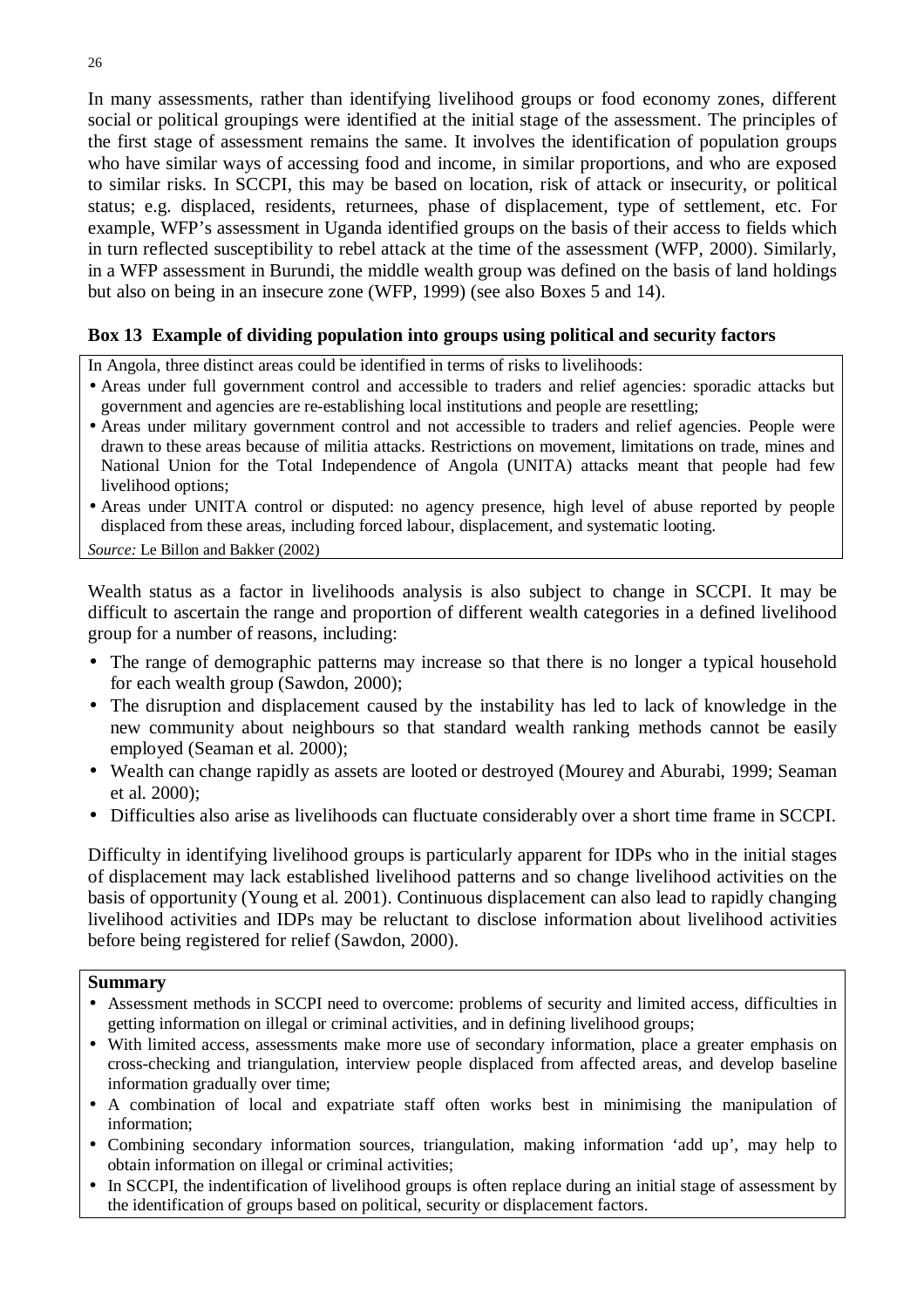# **5 Conflict and Benefit–harms Analysis**

# **5.1 Introduction**

The analysis in Section 2 showed that there are three aspects of the macro-environment in SCCPI that are important to consider when determining risks to livelihoods:

- War strategies and their impacts
- The political economy of war
- The governance environment

The review of livelihoods assessment approaches in Sections 3 and 4 shows that such a macro-level analysis is rarely incorporated in the assessment approaches commonly used in emergencies. This section reviews some of the literature on political and conflict analysis to identify ways of analysing the macro-environment identified above, and to see how elements of this can be incorporated into livelihoods assessments to identify further possibilities for livelihood support. Political and conflict analysis is usually not done in relation to its impact on livelihoods, and in most organisations is done by different people from those who carry out livelihoods assessments. The aim of conflict analysis is generally to predict the risk of conflict or increasing severity of conflict and at project level to try and minimise the negative effects of programmes on conflict-related processes.

Livelihoods assessment approaches, like other assessments, rarely incorporate an examination of the potentially negative impacts of the recommended interventions. A number of methodologies have been developed to try to assess this risk and thereby minimise it. For example, Anderson's 'do no harm' framework (Anderson, 1999), CARE's benefits–harms tools (CARE, 2001), and Oxfam– GB's net-benefit analysis (Oxfam–GB, 2001c). These approaches are reviewed only briefly here, as no examples were found of the application of benefits–harms approaches to specific livelihoods interventions.

# **5.2 Conflict and political analysis**

# *5.2.1 Conflict analysis tools*

There is no single explanatory framework for looking at complex conflict systems. However, various authors and agencies have developed checklists or tools with the different dimensions of the political and economic context that need to be taken into account (DFID, 2001; Dawson, 2001; Le Billon, 2000). These tools have the following common elements that are relevant to an analysis of risks to livelihoods:

- Historical antecedents or origins of conflict
- Political, economic, social and security factors that contribute to tension and severity of conflict
- Political rights
- Interests and incentives of the key actors in the conflict
- Exploitation and exchange of key commodities

Aspects of checklists for the sources of tension and conflict are given in Table 5. The aim of this tool is to map out and weight these sources, to identify the linkages and connections between them and to make a judgement about the key sources of conflict.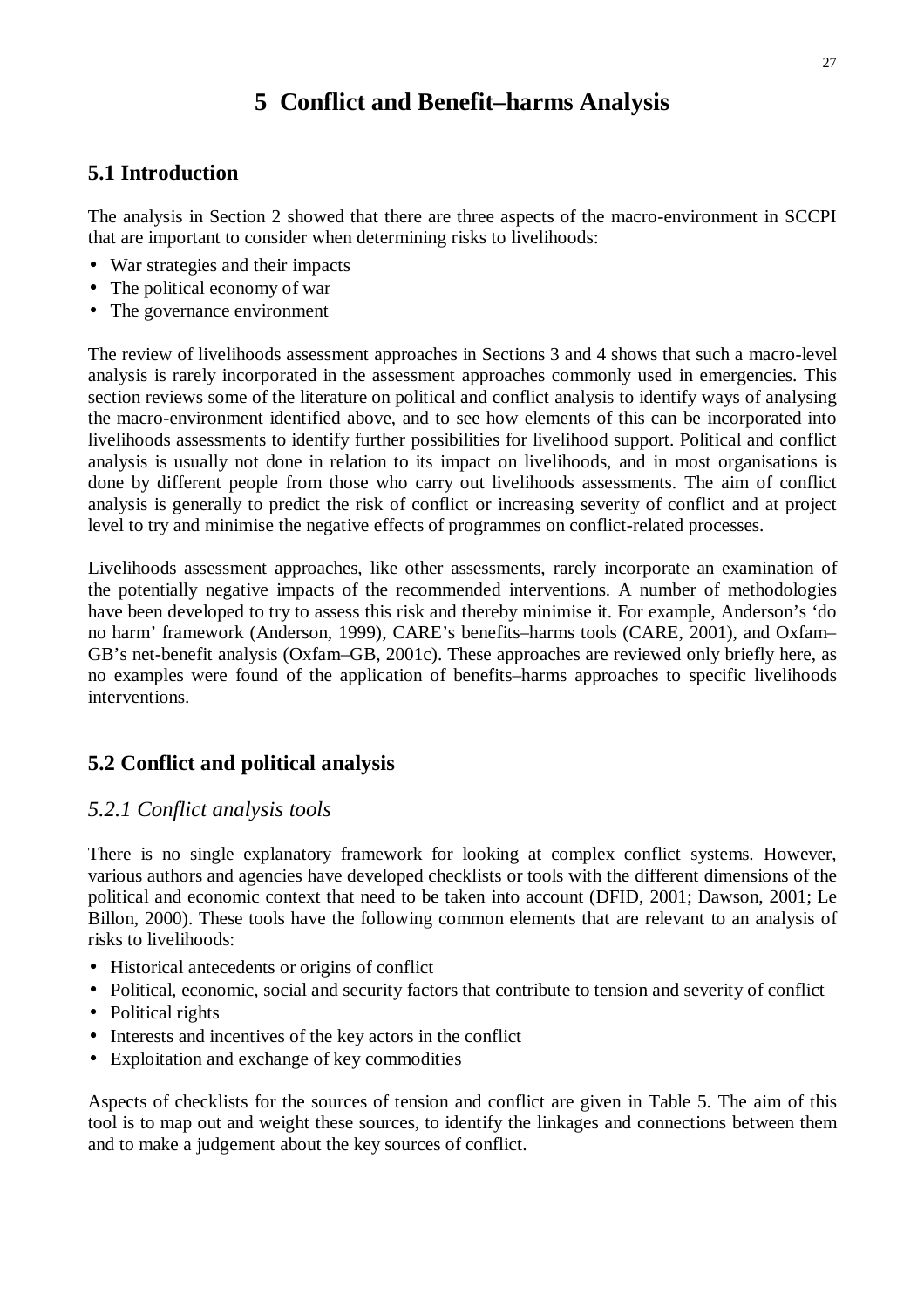| <b>Security</b>                                                                                                                                                                                                           | <b>Political</b>                                                                                                                                                                                                                                                                                                                                                                  | <b>Economic</b>                                                                                                                                                                                                                                                                                                                                                     | <b>Social</b>                                                                                                                                                                                                                                                            |
|---------------------------------------------------------------------------------------------------------------------------------------------------------------------------------------------------------------------------|-----------------------------------------------------------------------------------------------------------------------------------------------------------------------------------------------------------------------------------------------------------------------------------------------------------------------------------------------------------------------------------|---------------------------------------------------------------------------------------------------------------------------------------------------------------------------------------------------------------------------------------------------------------------------------------------------------------------------------------------------------------------|--------------------------------------------------------------------------------------------------------------------------------------------------------------------------------------------------------------------------------------------------------------------------|
| Security forces<br>$\bullet$<br>weakly controlled<br>• Human rights<br>abuses by security<br>forces<br>• Legacy of past<br>conflict<br>• Proliferation of<br>light weapons<br>• Presence of non-<br>state military actors | Unrepresentative<br>$\bullet$<br>political system<br>Lack of independent<br>$\bullet$<br>judiciary<br>• Lack of independent<br>media and civil society<br>Corruption<br>$\bullet$<br>Weak political parties<br>$\bullet$<br>Lack of political<br>$\bullet$<br>participation in<br>governance process<br>Political exploitation of<br>$\bullet$<br>ethnic/religious<br>differences | Widening economic<br>$\bullet$<br>disparities<br>Macro-economic<br>$\bullet$<br>instability<br>Destabilising external<br>$\bullet$<br>investment patterns and<br>international economic<br>policies<br>Increasing competition<br>$\bullet$<br>over scarce resources<br>Growth in parallel<br>$\bullet$<br>economies<br>Development of a war<br>$\bullet$<br>economy | • Social exclusion<br>• Legacy of<br>unresolved conflict<br>Absence of cross-<br>$\bullet$<br>cutting social and<br>civil society<br>organisations<br>Failure of dispute<br>$\bullet$<br>mechanisms<br>$\bullet$ Decreasing<br>legitimacy of<br>customary<br>authorities |

**Table 5 Structural sources of tension and conflict**

*Source*: DFID (2001); Dawson (2001)

The sources of political tension are those that relate to the formal governance environment. Benefits–harms tools use a similar categorisation by dividing human rights and the unintended impacts of relief and development projects into (CARE, 2001):

- Political rights and impacts
- Security rights and impacts
- Economic, social and cultural rights and impacts

There are three sets of tools in the benefits–harms package; profile tools, impact tools and decision tools. For political analysis, the profile tool could potentially be useful, in particular to examine political vulnerability. The political profile tool has three components: the identification of different political and social groups in the community; an examination of political power and discrimination; and the communities' political rights and freedoms. Following the identification of different groups, those with and without power are analysed. The examination of rights and freedoms includes a review of protection by law, participation in politics and freedom of expression (CARE, 2001). These tools would need to be adapted for SCCPI as they do not include an analysis of the political economy of the conflict.

#### **Box 14 A rights-based analysis by CARE in Burundi**

CARE–Burundi combined a rights-based analysis with livelihoods analysis in Muyinga province, Burundi. The assessment identified the Batwa, a group of potters, as a politically vulnerable group. Rights abuses were analysed in terms of the exploitation of the poor by the rich (who bought assets cheaply and asked for high interest on credit). Other rights abuses identified included illegal detention and arrest by local authorities and forced sale of goods by the police and local administration. The overall conclusion was that rights abuses compromised a general improvement in food security for certain groups.

#### *Source*: CARE–Burundi (2002)

Tools for an analysis of the political economy of war include an analysis of the incentives and interests of the key actors (from DFID's conflict analysis tool - DFID, 2001) and a tool to help characterise the various economic activities during wartime (in Le Billon, 2000). An analysis of key actors involves the following: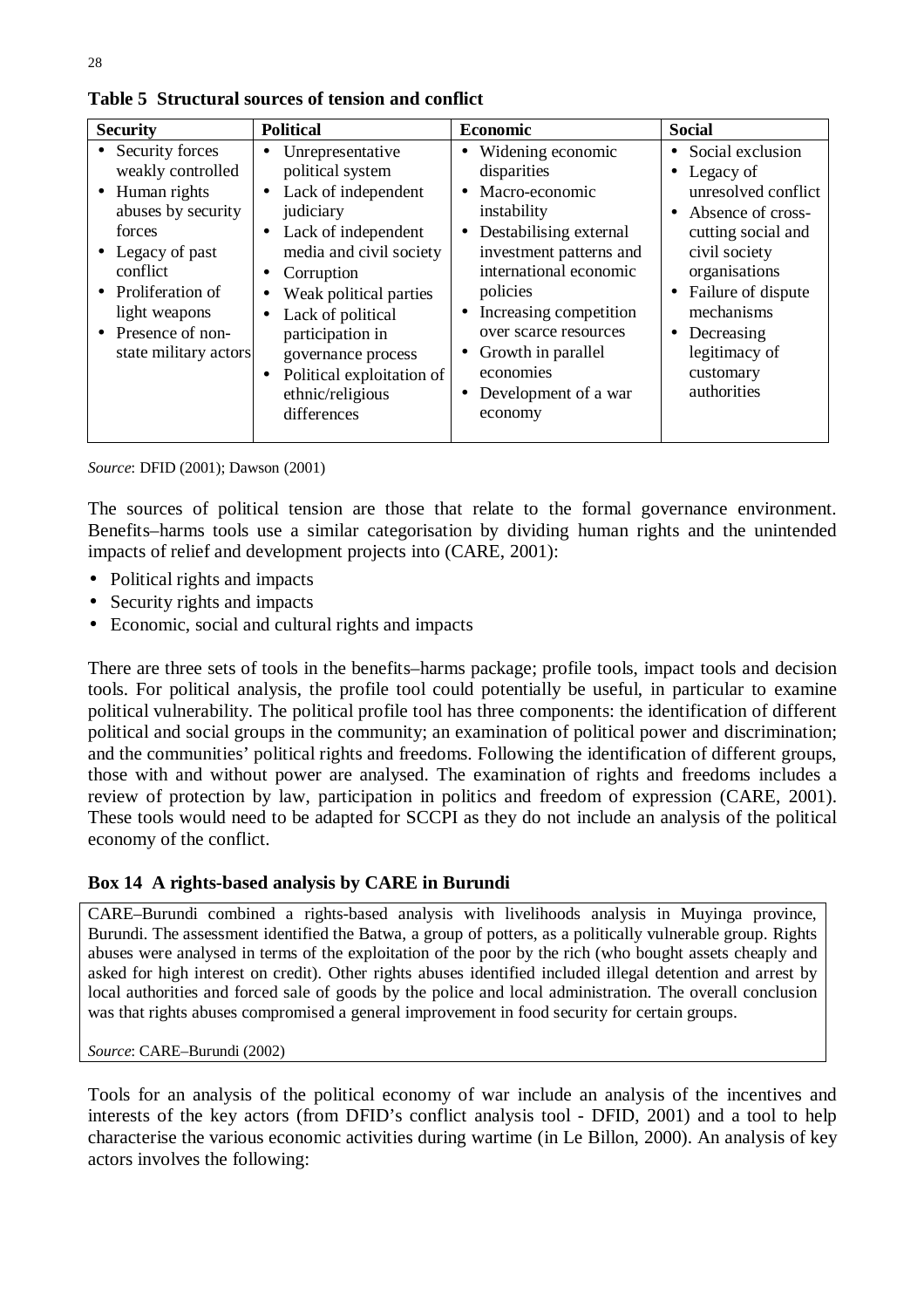- Mapping out all the key actors
- Identification of their interests in relation to the conflict
- Examination of the relations between the different actors
- Examination of their capacity to influence the conflict
- Determining what interest they have in peace
- Determining which incentives could be offered for the authors to choose peace

Examples of key actors include: community leaders; displaced communities; local NGOs; criminal organisations; armed groups; business; neighbouring governments; and donors, among others. It is also valuable to examine the nature of armed groups including: their aims and ideology, the nature of their leadership, their constituency, the nature of their war strategies (do they target civilians or destroy economic infrastructure?), and what type of economic support they have.

Finally, a tool used by the ODI political economy studies was 'market structure analysis' (Le Billon, 2000). This involves choosing a key commodity and examining the context in which it is exchanged. For example: timber in Senegal (Evans, forthcoming) and coltan in eastern DRC (Jackson, forthcoming). This yielded findings about involvement in the war economy not revealed by the livelihoods assessments.

#### **Box 15 Finding out about involvement in the war economy**

A study in Senegal, which attempted to combine a political economy and livelihoods approach, found that no households in the livelihoods assessment reported involvement in the war (or parallel) economy. Their involvement in the war economy was discovered by gathering secondary information and interviewing key informants to follow the trade in timber, including merchants involved in the (illegal) timber trade. A food economy assessment in eastern DRC reports as main sources of income sale of farm products, wage labour and such marginal activities as charcoal production, sale of firewood, etc. A political economy study, in contrast, describes in detail the illegal trade in coltan, and joining local militia or banditry as strategies to gain resources.

*Source*: Evans (forthcoming); King and Adams (2000); Jackson (forthcoming)

# *5.2.2 Methods*

Methods generally include secondary data collection, key informant interviews and discussions or workshops within agencies with a long-term presence in the area which capture and analyse the existing knowledge of field staff. A variety of techniques is often combined. Much of the information required is too sensitive to ask directly from households. Even key informant interviews or secondary data collection has in some cases led to the arrest of researchers and confiscation of assessment materials (e.g. Le Billon and Bakker, 2002). Key informants may include: agency staff, local representatives, civil servants, local traders, or journalists.

#### **Box 16 Examples of secondary information sources for conflict analysis**

- Macro-political situation: academic literature, UN/government reports, NGOs, embassies;
- Macro-economic situation: country reports by the Economist Intelligence Unit, International Monetary Fund (IMF) and World Bank, government and embassy reports;
- Micro-economic situation: UN specialised agencies and NGO reports, reports on corruption by 'transparency international', provincial and district authorities;
- Micro-political dynamics: international and local human rights organisations.

*Source*: Le Billon (2000)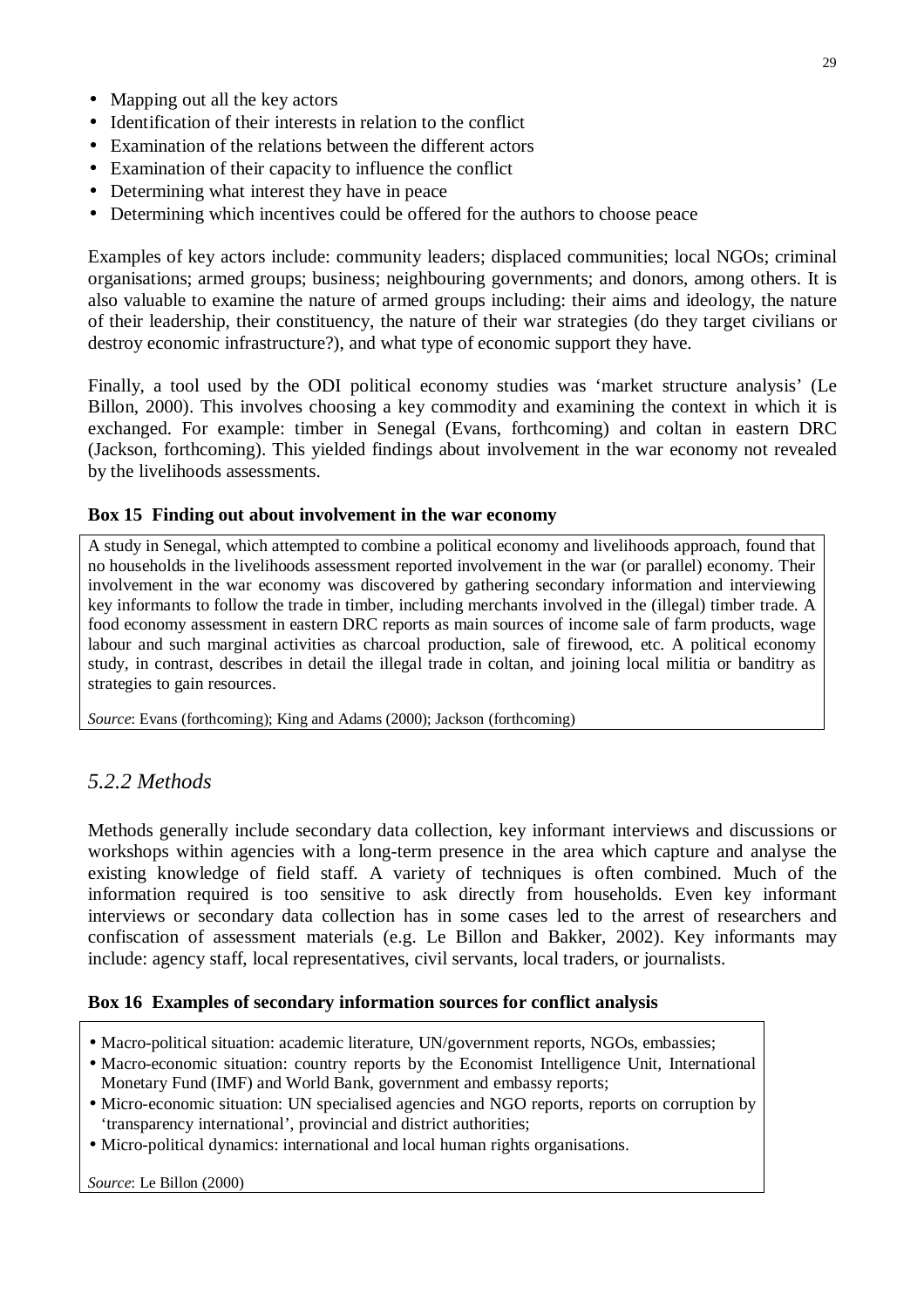Conflict analysis and benefits–harms analysis, when conducted by NGOs, are often done within the agency, rather than being based on interviews with affected households. In fact, one of the main purposes of benefit–harms tools is to stimulate discussion within the agency. Project field staff members frequently already know the answers to many of the issues raised (CARE, 2001). Oxfam– GB recommends workshops with informants from the region and country, both within and outside of Oxfam–GB (Dawson, 2001). The purpose of such workshops is to identify the main actors in the conflict, major conflict trends, and the implications for Oxfam–GB.

Interviews with local informants usually start with less sensitive information; in the case of the benefits–harms tools, this included information on economic, social and cultural rights (CARE, 2001). In political analyses interviewers may also start with a general discussion on livelihoods (Jackson, forthcoming) or the trade in a particular commodity (Evans, forthcoming). Key informant and household interviews are usually done by local people, and in some cases were found to be easiest if interviewers had worked in a community before and were known by the members. In a study of the political economy of Senegal, the research assistant sometimes asked questions under the guise of doing research for his own timber business. Results were only noted after the interview (Evans, forthcoming). Another strategy to get information on the political economy was to refer to an analysis of other conflicts and ask how this compared to what was happening in the particular population being surveyed (Evans, forthcoming).

#### **Box 17 Methods and constraints for CARE's rights-based assessment in Burundi**

In CARE's assessment in Burundi, different checklists were developed for large discussion groups, smaller focus groups, and for households. Discussions started with a large group, to identify the community's problems in general. Questions on rights and responsibilities were asked in smaller groups. Institutional mapping was done to identify different institutions, and the level of engagement between them and the community. Households were only interviewed for the livelihoods assessment. Asking questions on rights and political vulnerability was not easy. People found it difficult to discuss the abuses in 1993, particularly to identify those who were responsible. Similarly, questions on the causes of the war were difficult because of the different ethnic groups participating in the discussions. The presence of local authorities at group discussions inhibited people and some meetings were dominated by Hutu.

*Source:* CARE–Burundi, 2002.

# **5.3 Minimising negative impacts**

This section briefly describes tools to analyse the potentially negative impacts of livelihoods interventions in SCCPI. Some of the potentially negative impacts were mentioned in Section 2.4 and included direct effects of providing resources to warring parties through diversion, taxation of assistance, or providing implicit support to warring parties or state institutions by working with them. It is also increasingly being argued that in situations of human rights abuse, it is vital to examine the pre-existing human rights conditions of people conducting the assessment, and interviewees, to prevent any risks to them as a result of the assessment (Beyer and Cass, 2002). For example, in Rwanda, census lists of orphanages and boarding schools were enumerated for research purposes. These lists included numbers of children, name, age, sex and ethnic origin. The lists were later gathered by government agents ordered to kill all children with Tutsi names or of Tutsi decent.

The key questions to consider in analysing potentially negative impacts include:

- What is the risk of excluding the most vulnerable groups?
- What are the potential risks associated with the assessment, or misuse of information?
- What is the risk of benefiting warring parties?
- Which institutions to work with and how?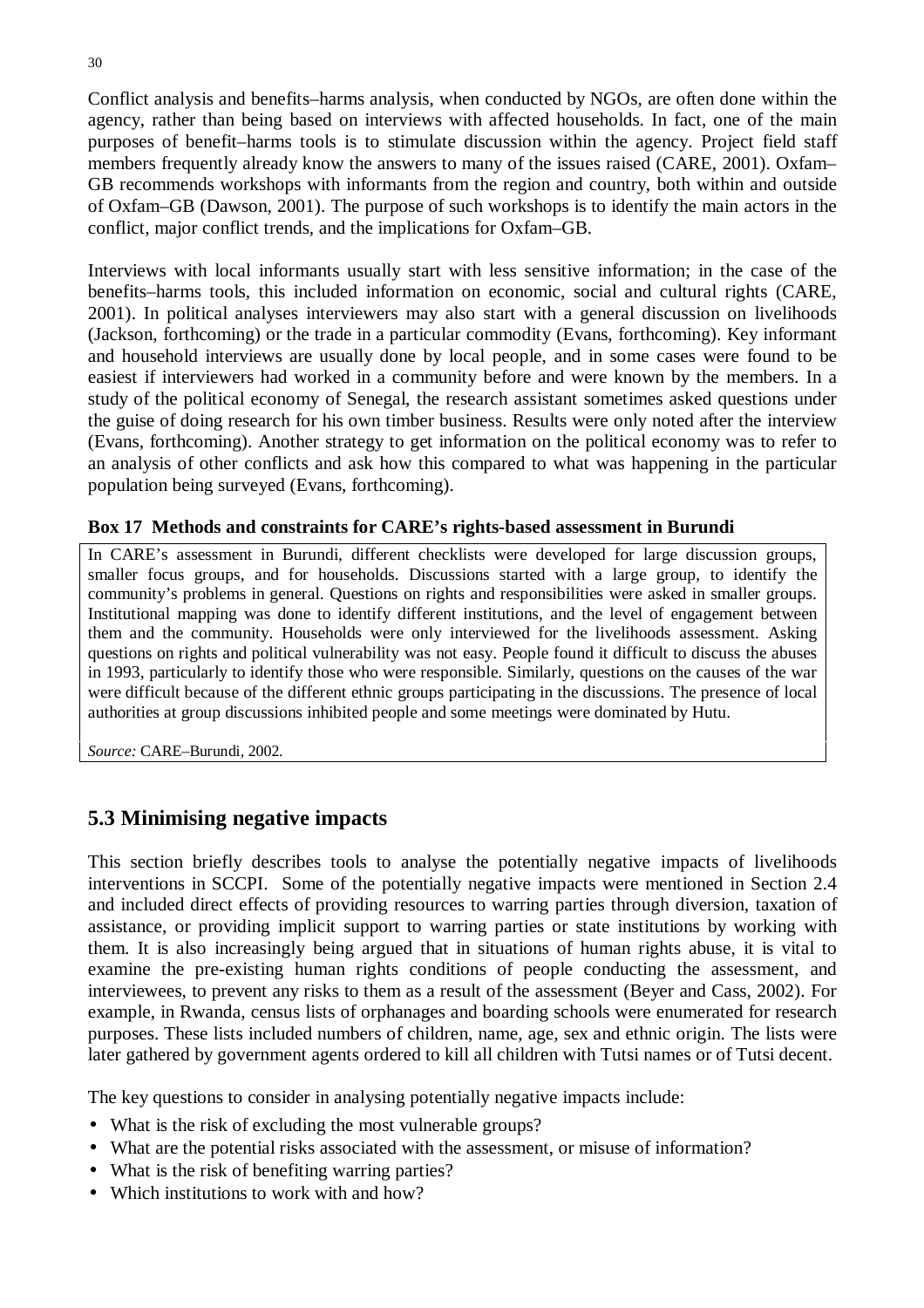The analysis of the political economy of war and the governance environment, as discussed in Section 5.2, will give most of the answers to questions on possible negative impact of aid. The same will happen to aid as to other resources in SCCPI. The assessments reviewed for this paper rarely incorporated an analysis of the potentially negative consequences of recommended interventions. The risks of misuse of information can be analysed by examining previous human rights records; for example, through human rights organisations.

A benefits–harms analysis assesses the actual and potential tensions between different groups, who controls resources, and the ways in which aid programmes influence these. In addition to the profile tools mentioned above, CARE's benefits–harms tools also include impact tools and decision tools. For example, the security impact tool considers how relief interventions can weaken or strengthen people's physical security. It does this by looking at four areas: external threats to the community; internal patterns of violence in the community; the underlying causes of violence; and communitybased conflict resolution (O'Brien, 2002). Similarly the political impact tool considers the impact of aid on power structures, political rights and processes, and the underlying causes of political rights denial (CARE, 2001). The decision tools then consider how the recommended (or on-going project) can address the harm or take up a new opportunity to benefit people.

Benefits–harms tools are based on Mary Anderson's 'do no harm' framework, which identifies the dividers and connectors within societies suffering internal conflict. Dividers are factors which divide people, the tensions between them, and the capacities for war. Connectors are factors that bring people together in situations of war. This is followed by an identification of the characteristics of the aid agency and its programme and their impacts on the dividers and connectors (Anderson, 1999).

Oxfam–GB has developed a net–benefit analysis, which has similarities to 'do no harm', but differs in important respects. Net-benefit analysis acknowledges that some degree of harm is inevitable, but retains a default position to intervene. The 'do no harm' analysis has been criticised for leading agencies and donors to do nothing, for fear of causing harm. Net–benefit analysis also looks at shorter time horizons than 'do no harm', in the interests of accuracy (Oxfam–GB, 2001c).

#### **Summary**

- Aspects of conflict and political analysis tools useful for examining risks to livelihoods include: tools to examine sources of tension and conflict, benefit–harms analysis, key actor analysis and market structure analysis;
- Most methods are reliant on secondary sources of information and key informants;
- Questions on involvement in the war economy are frequently too sensitive to ask directly, and interviews usually start by focussing on social and economic factors, or on livelihoods;
- Much of the information on political economy is already known by agencies' national staff and issues can be discussed in workshops;
- Key questions to consider in analysing the potentially negative impacts of assistance are on the risk that the most vulnerable will be excluded, the risk of benefiting warring parties, and with which institutions to work and how;
- There are a number of benefits–harms tools that help in analysing the potentially negative effects of aid, and the way in which it is provided.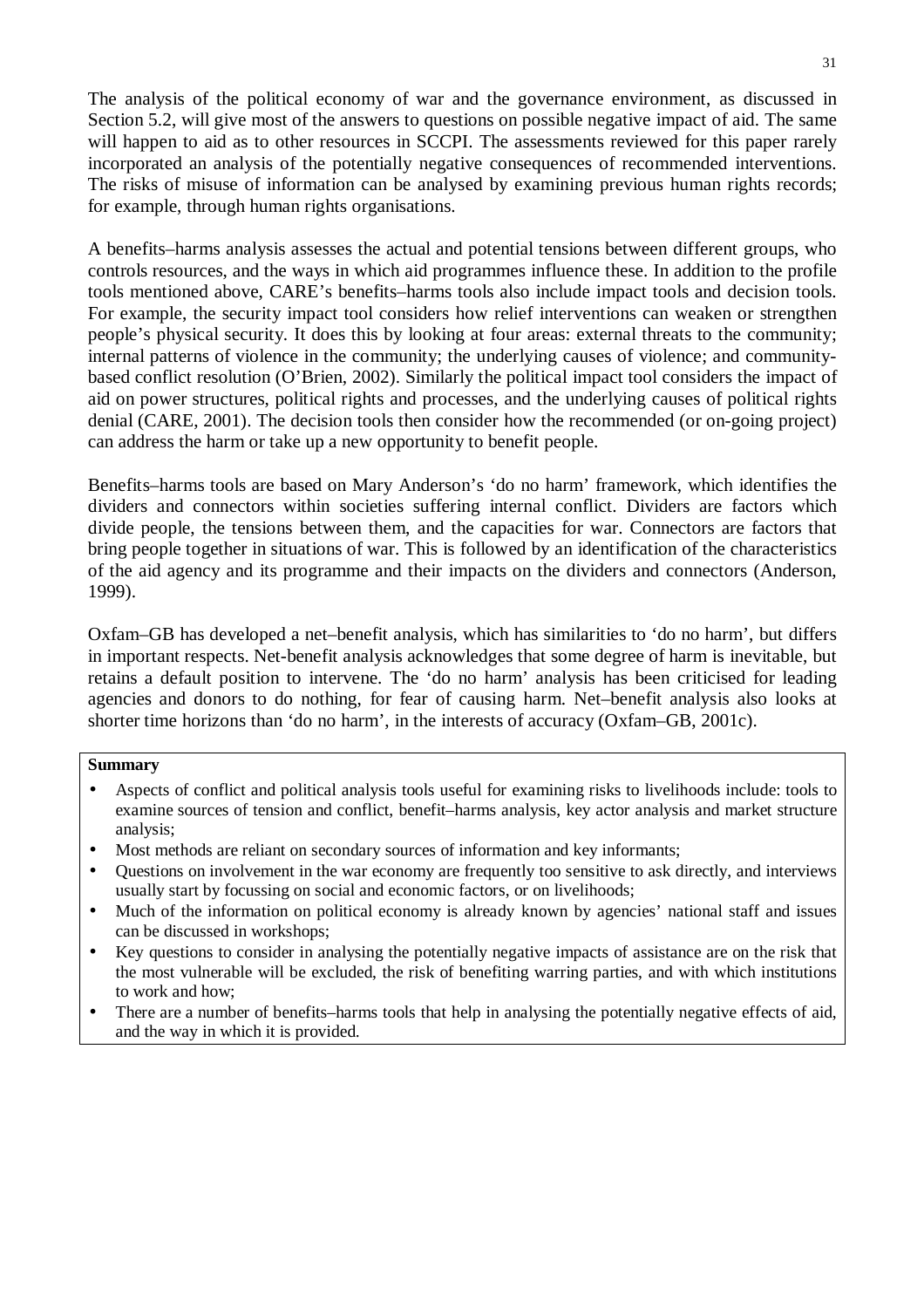# **6 Conclusions on Livelihood Assessment Approaches in SCCPI**

### **6.1 Components of a framework to assess livelihoods in SCCPI**

In SCCPI, there is a need for in-depth analysis of livelihoods in order to better identify appropriate interventions and to determine how interventions can be most effective in protecting livelihoods and saving lives. There is a need to move beyond emergency relief.

SCCPI have a significant impact on livelihoods. The severity of impact depends on the nature of war strategies, the war economy and of the governance environment. People's vulnerability is to a large extent determined by their social and political status. At the local level, people's behaviour is either voluntarily or non-voluntarily altered. Livelihood goals or outcomes frequently become limited to ensuring survival. The strategies adopted include subsistence strategies, involvement in the parallel or war economy, or violent or illegal acts.

An adapted livelihoods framework may provide the basis for assessing livelihoods in SCCPI. A livelihoods framework can establish links between SCCPI and impact on livelihoods and can lead to an understanding of the dynamics of livelihood vulnerability in SCCPI. The framework can be adapted by:

- Considering war strategies, the impact of war and the political economy, together with the governance environment, to identify livelihoods options and risks and the need for protection of vulnerable groups;
- Examining the governance environment by considering the accountability of government institutions, the rule of law and the provision of public services, and the informal governance environment in terms of local institutions, practices and markets;
- Placing a greater focus on an analysis of social and political vulnerability;
- Recognising the limited goals and options for livelihood strategies in SCCPI and developing a new way of analysing and interpreting the types of strategies used by people in response to SCCPI.

# **6.2 Strengths and weaknesses of the different approaches for assessing livelihoods in SCCPI**

The key strengths of livelihood approaches, in general, are that they consider all elements essential for people to make a living not only in the short term, but also to contribute to longer-term wellbeing. Livelihoods assessment approaches aim to be participatory and identify interventions according to people's own priorities.

A review of current assessment approaches used in SCCPI shows that they consider some, but not all, aspects of the livelihoods framework. Apart from CARE's HLS approach and anthropological research, most focus on food security as a livelihood outcome. All consider livelihoods at micro- (or household- or community-) level, yet to assess the impact of SCCPI on livelihoods there is a need to add a macro-level analysis of the political economy.

The approaches were developed for stable, non-conflict, situations from which many of the underlying concepts, including vulnerability and coping strategies, are derived. In all assessment approaches, except ICRC's economic security analysis, vulnerability is usually considered from an economic rather than a political perspective. No livelihoods assessment was able to get information on involvement in the war economy. The causes of political vulnerability need to be examined in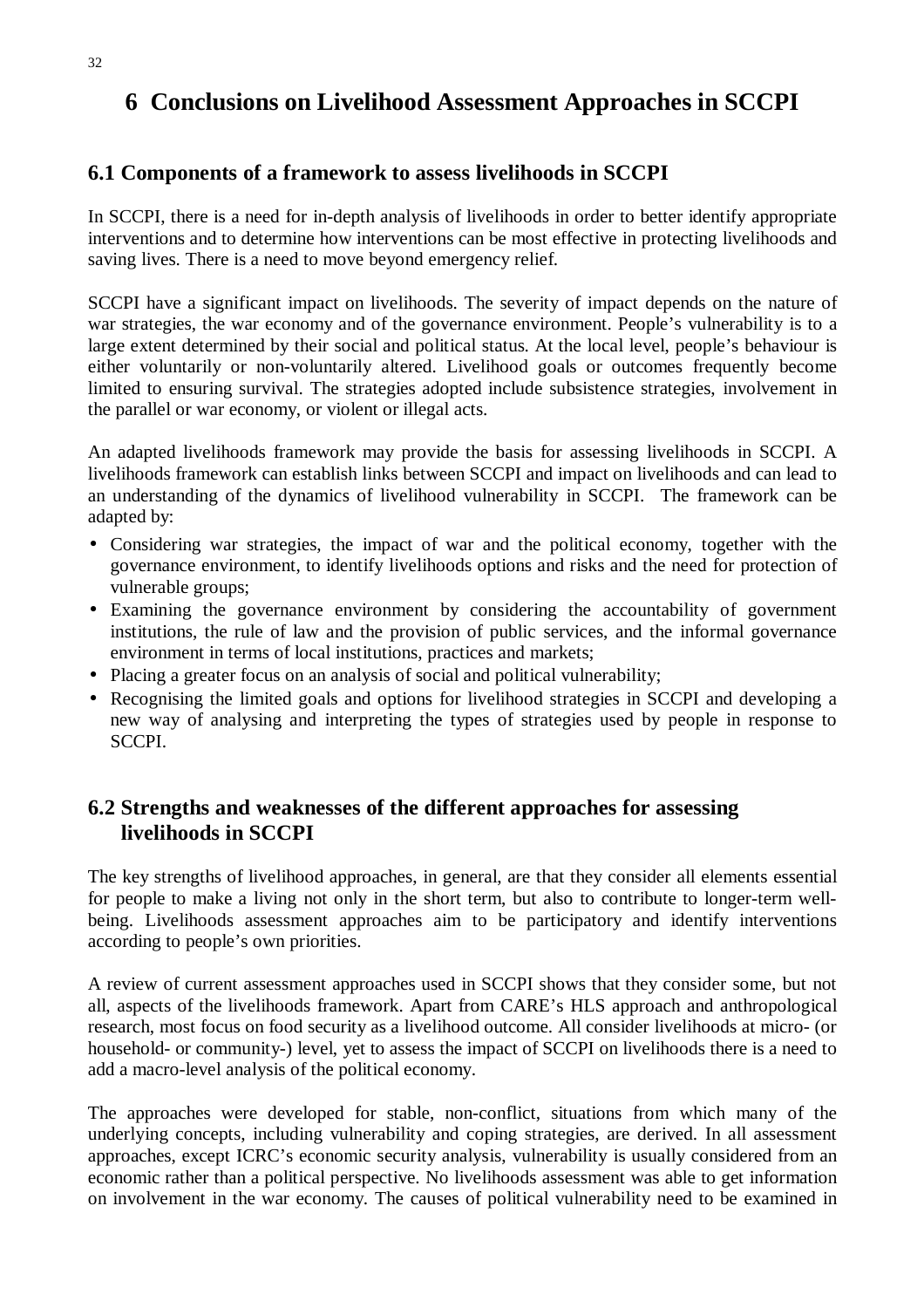order to determine how to protect populations. This includes an examination of war strategies, the political economy of war, and the accountability of states and non-state actors and institutions. More attention also needs to be focussed on understanding the governance environment, and particularly how this environment relates to vulnerability and changing livelihood strategies.

There are several aspects of political analysis and benefits–harms tools that could be used as part of an analysis of livelihoods in SCCPI to get information on the political economy and governance environment. The risks associated with the assessment itself and the potentially harmful effects of livelihoods interventions in SCCPI also need to be considered as part of an assessment. Harmful effects may include compromising neutrality by working with institutions aligned with one side of the war, or diversion of goods to warring parties. The human rights environment can indicate the risks to interviewees and surveyors in conducting such assessments.

There are several challenges in doing assessments in SCCPI, mainly as a result of insecurity, lack of access, and the changes in livelihoods that occur as a result of SCCPI. The identification of livelihood groups, a key aspect of livelihoods assessment approaches, becomes problematic when everyone becomes involved (to varying degrees) in the same marginal activities and their livelihoods are destroyed. This also poses problems for wealth categorisation. In SCCPI a classification other than livelihood groups may be required to group people with similar ways of accessing food and who face similar risks and constraints. Examples include classification according to political identify or affiliation, phase of displacement, settlement type, risk of being attacked, or the nature of controlling authorities. Many assessment approaches rely on the identification of a 'normal' year with which to compare food and income sources after a certain shock. This is rarely possible in protracted conflict situations.

Major practical constraints are security and access, the potential for manipulation of information, and difficulty in obtaining information on illegal or criminal activities. Livelihoods assessments in particular require time and access for in-depth information collection, preferably in a participatory manner. Although speed of assessment is crucial for determining emergency relief needs, the need for very rapid assessments is perhaps not a necessary requirement for the identification of livelihood support interventions, given that SCCPI typically last for several years. It is also difficult to get information on illegal or criminal activities in livelihoods assessments.

There are several ways in which agencies have overcome these constraints. These include a greater reliance on secondary information and key informant interviews, and increased triangulation and cross-checking. HEA attempts this by quantifying food and income sources, and expenditure that need to 'add up'. Other approaches combine qualitative and quantitative methods. Longer-term monitoring, gradually building up a picture of livelihoods over time, is potentially most useful and is possible because of the protracted nature of SCCPI.

# **6.3 Identifying interventions in SCCPI**

For most agencies, assessments in SCCPI tend to be used to determine the need for immediate relief inputs rather than to identify longer-term livelihoods support interventions. Some agencies have identified the need for other livelihood support interventions, such as asset delivery or provision, and market-, cash- and labour-based interventions. Interventions may also include building the capacity of local institutions and protection and advocacy to hold states and warring parties accountable for undermining people's livelihoods and for the provision of basic needs to civilians. At present, the focus of interventions in SCCPI is mostly on asset delivery, and assessments are used to identify the need for such assets or resources. This, however, addresses economic vulnerability and not the political vulnerability that is a key characteristic in SCCPI. In SCCPI, in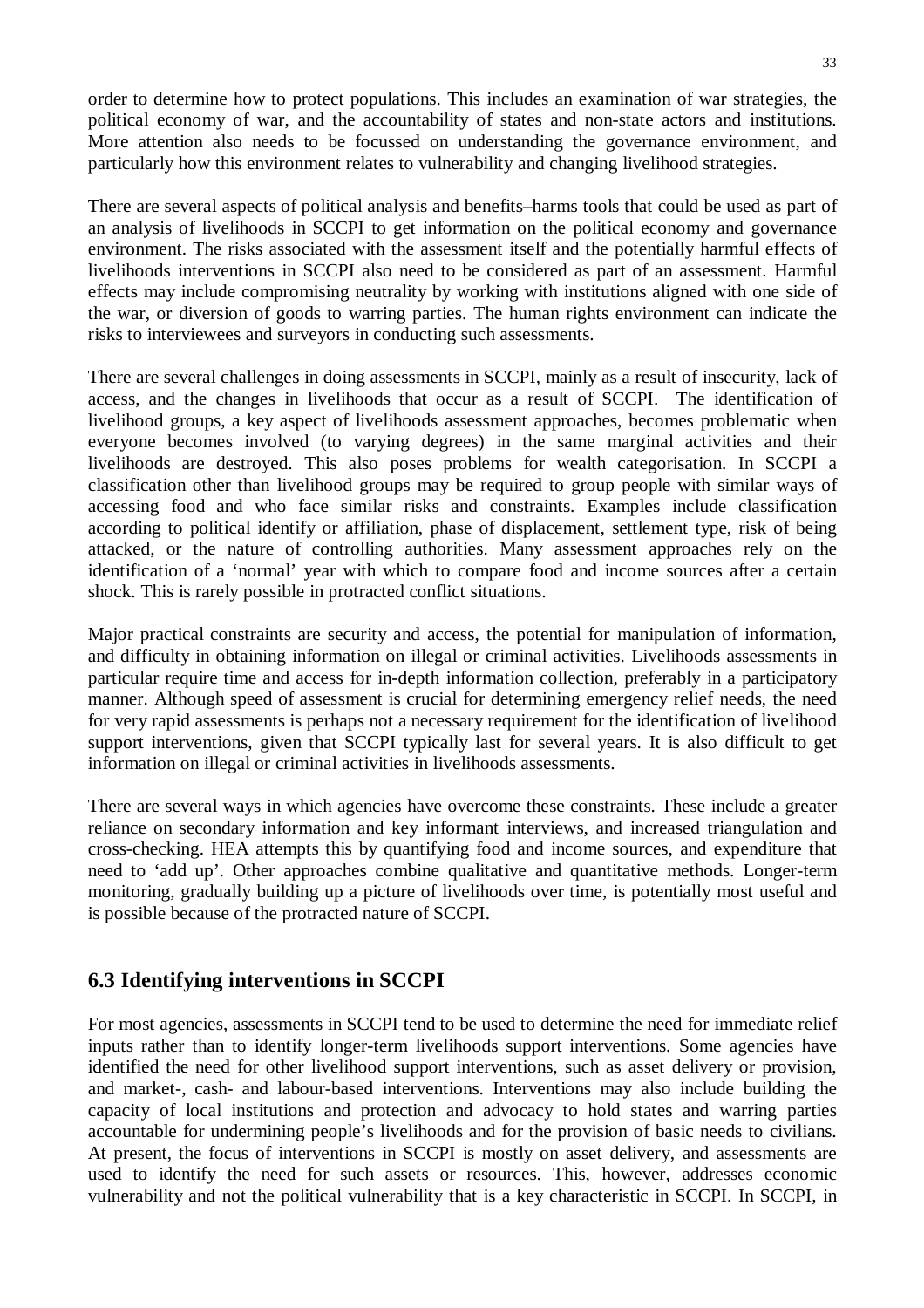order for interventions to be effective, there is a need to protect vulnerable groups so that they are able to hold on to existing assets and those provided or created through assistance.

The focus on relief interventions may be in part because the scope for funding livelihoods interventions may be limited as they fall in between the conventional categories of 'relief' and 'development'. Because of fears of unintentionally 'doing harm', agencies may lack knowledge or experience as to how best to support livelihoods, and their assessment tools may be inadequate to identify viable interventions. Agencies may also believe that longer-term livelihood-support interventions in SCCPI go against humanitarian principles. Another issue is agency capacity and mandates. Most agencies focus on a limited number of specific interventions. Inter-agency coordination is therefore important for a holistic approach to supporting livelihoods.

The scope for livelihood support at household or community level may be limited during violent conflict or insecure situations, and in particular where the strategies that people use are degrading, criminal or illegal. However, there is a wide range of unstable situations, ranging from violent conflict to sporadic banditry. When violent conflict has ceased, options for livelihood support increase. An understanding of the nature of SCCPI and of livelihood options in each situation is necessary to determine the feasibility and appropriateness of livelihood support. Livelihood programming options must be considered very carefully for a number of reasons:

- The level of insecurity and problems of access may limit possibilities for establishing the management structures and institutional support mechanisms required to implement some livelihood interventions successfully;
- 'Visible' resources and support provided in livelihood interventions may place beneficiaries at risk from warring factions;
- Interventions may compromise impartiality by supporting one livelihood group over another;
- In strengthening viable economic and political institutions, it is essential to avoid reinforcing the power of predatory and illegitimate forces;
- Ethical considerations to supporting livelihood or survival strategies that may indirectly support the war economy;
- Livelihood options often contract in SCCPI and the type of survival strategies adopted by many people to replace these options may be violent, illegal or immoral.

A key area of agency interventions is increasingly in advocacy and in some cases witnessing (temoinage). Advocacy needs to be aimed at states or warring parties to promote adherence to their legal obligations. For example, International Humanitarian Law is clear that starvation of civilians as a method of combat is prohibited, and that state authorities should support and facilitate the delivery of assistance. Some argue that aspects of human rights law are non-derogable in situations where this is conflict and crisis, such as the right to food (meaning that states may not temporarily suspend certain obligations under International Human Rights Law). Others believe human rights are not just in law, but are determined by our common humanity. It follows that human rights belong to us all, and so do human responsibilities. This approach involves the identification of rights bearers, and duty bearers other than states (Jonsson et al. 2002). Whatever the means, it is clear that livelihoods interventions in SCCPI needs to include an element of protection as well as programming.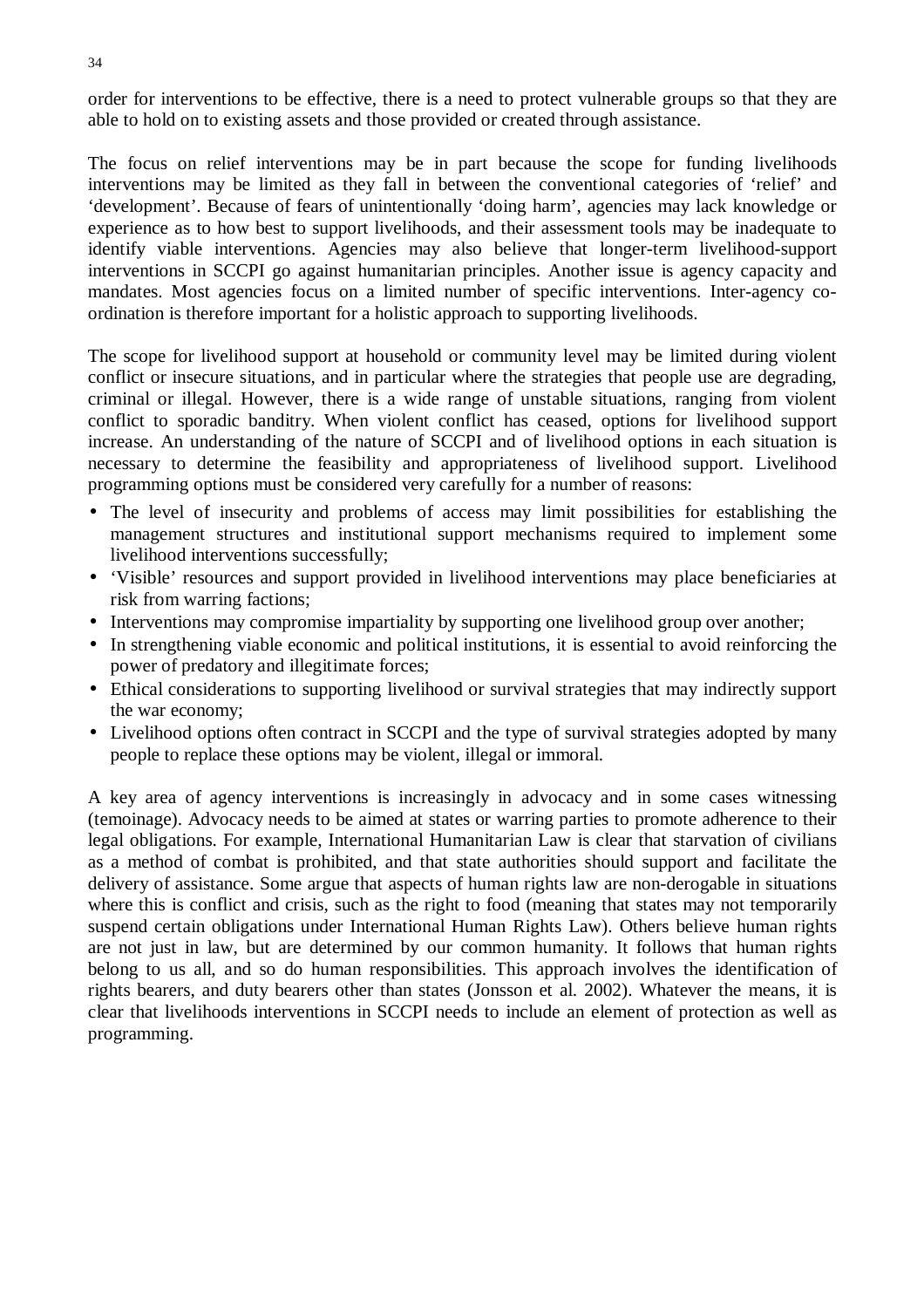# **References**

- Ahmed, I. (2000) Remittances and their Economic impact in post-war Somaliland, *Disasters* 24(4): 380-389.
- Anderson, M. (1999) *Do no harm: How aid can support peace or war,* Boulder, US: Lynne Rienner.
- Barry, N., Clark, F., Fargus, G., Hurford, C. and Rantanen, M. (2002) Economic Security Programme in Abkhazia: Towards a longer term strategy, International Committee of the Red Cross (ICRC).
- Beyer, C. and Cass, E. (2002) *Human rights, politics and reviews of research ethics,* The Lancet 360: 246–250.
- Borrel, A., Bhatia, R. and Young, A. (1999) 'Challenges for humanitarian response in Kosovo', *Field Exchange* No. 8.
- Boudreau, T. (1998) *The food economy approach: a framework for understanding rural livelihoods,* ODI Humanitarian Practice Network (HPN) Paper 26, London, UK: Overseas Development Institute.
- Boudreau, T. and Coutts, P. (2002) 'Food economy and Situations of Chronic Political Instability', *Working Paper 188*, London, UK: Overseas Development Institute*.*
- Cadge, N. and Russel, L. (2000) 'A collaborative approach to a nutritional crisis in an area accessible only by air', *Field Exchange* No. 11.
- CARE (2001) *Benefit-Harms Handbook*. CARE-US.
- CARE–Burundi. (2002) *Rapport de l'enquete sur les securite des conditions de vie des menages et des droits humanes dans la Province de Muyinga*, CARE–Burundi.
- Carney, D., Drinkwater, M., Rusinow, T., Neefjes, K., Wanmali, S. and Singh, N. (1999) *Livelihoods Approaches Compared: A brief comparison of the livelihood approaches of the UK Department for International Development (DFID), CARE, Oxfam and the United Nations Development Programme (UNDP)*, London, UK: DFID.
- Chambers, R. and Conway, G. (1992) 'Sustainable rural livelihoods: practical concepts for the  $21<sup>st</sup>$ Century', *IDS Discussion Paper 296,* Brighton, UK: Institute of Development Studies.
- Chopak, C. (2000) 'Early Warning Monitoring and Reporting: Towards a Broader Approach', *SADC Regional Early Warning System for Food Security.*
- Cliffe, L. and Luckham, R. (2000) 'What happens to the state in conflict? Political Analysis as a Tool for Planning Humanitarian Assistance' *Disasters* 24(4): 291–313.

Collinson, S. with Bhatia, M., Evans, M., Fanthorpe, R., Goodhand, J and Jackson, S. (2002) 'Politically informed humanitarian programming: using a political economy approach' *ODI Humanitarian Practice Network (HPN) Paper* 41, London, UK: Overseas Development Institute.

- Corbett, J. (1988) Famine and household coping strategies, *World Development* 16(9): 1092–112.
- Davies, S. (1993) Are Coping Strategies a Cop Out? *IDS Bulletin* 24(4), Brighton, UK: University of Sussex.
- Dawson, E. (2001) *Systematic Conflict Analysis: Proposal for Standard, Procedures and Supporting Approach*, UK:Oxfam–GB.
- Delaney, K., Gullick, C., Njuguna, P., Matus, J., King, A., Deng, T., Manyiel, K. and Kuot, M. (1998) *Ajiep report*, WFP South Sudan.
- Devereux, S. (1999) 'Making Less last Longer: Informal Safety Nets in Malawi', *Discussion Paper* 37, Institute of Development Studies, Brighton, UK: University of Sussex.
- DFID (Department for International Development). (2001) *Guidance on Conducting Conflict Assessments*, London, UK: DFID.
- Duffield, M. (1994) *Complex Political Emergencies with Reference to Angola and Bosnia*, An Exploratory Report for United Nations International Children Fund (UNICEF).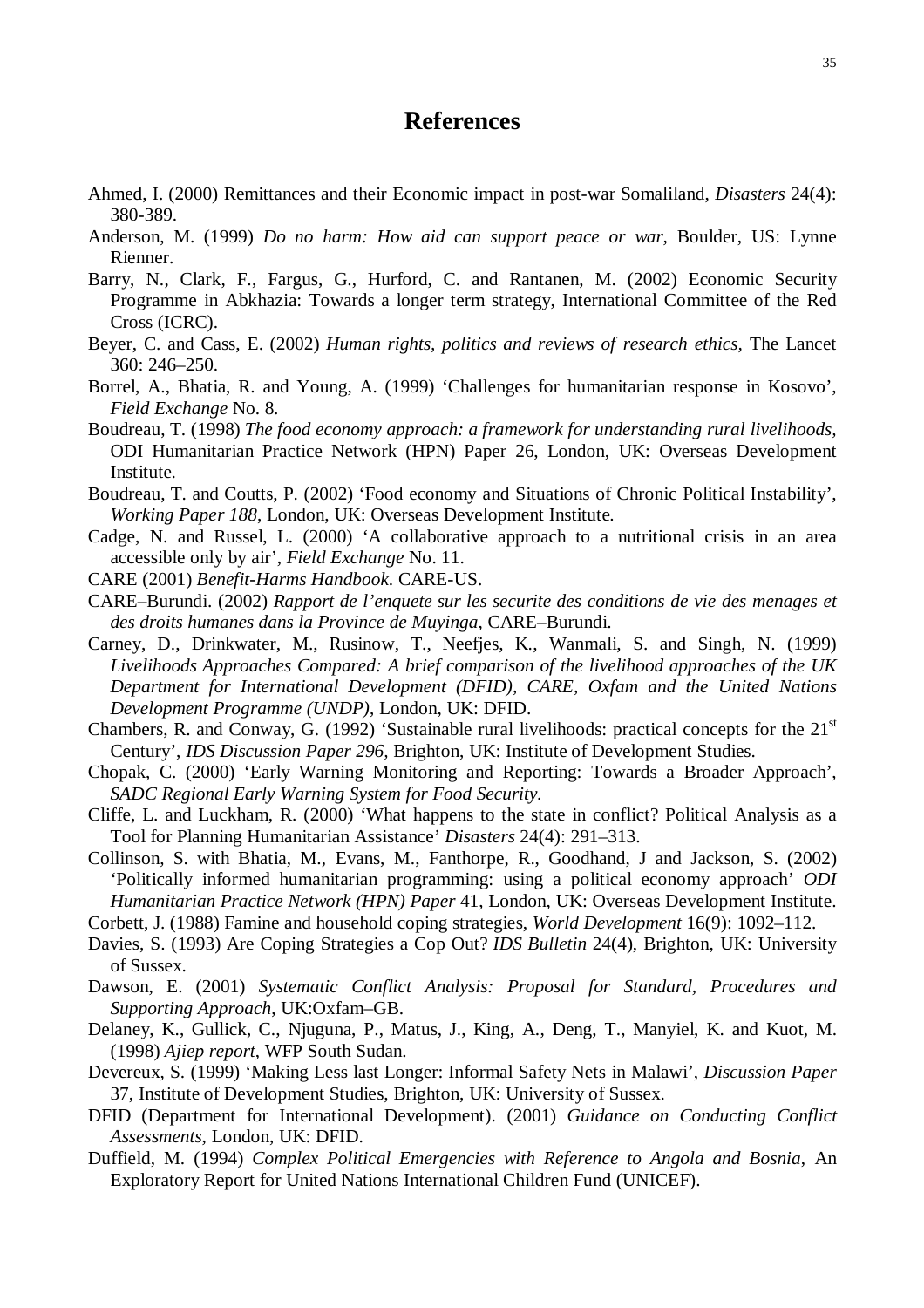- Duffield, M. (2001) *Global Governance and the New Wars: The Merging of Development and Security*. London: Zed Books.
- Eilert, G. (2000) *Status of the food security and vulnerability profiles (FSVP) at the end of FEWS 111*, United States Agency for International Development (USAID).
- Ellis, F. (2000) *Rural Livelihoods and Diversity in Developing Countries*, Oxford, UK: Oxford University Press.
- Evans, M. (forthcoming) The political economy of conflict in the Casamance, Senegal*,* ODI Humanitarian Practice Network (HPN) Paper, London, UK: Overseas Development Institute.
- Frankenberger, T., Drinkwater, M. and Maxwell, D. (2000) Operationalizing Household Livelihood Security: A Holistic Approach for Addressing Poverty and Vulnerability, CARE–US.
- Frankenberger, T., and McCaston, K. (2001) *Developing Household Livelihood Security Profiles*, CARE–US.
- Haan, N., Farmer, G. and Wheeler, R. (2001) *Chronic Vulnerability to Food Insecurity in Kenya, 2001: A WFP Pilot Study for Improving Vulnerability Analysis*, World Food Programme (WFP).
- Harragin, S. (1998) *The Southern Sudan Vulnerability Study*, SC–UK.
- Hines, D. and Balleto, R. (2002) 'Assessment of Needs of Internally Displaced Persons in Colombia' *Working Paper 189*, London, UK: Overseas Development Institute (ODI).
- Hobley, M. (2001) 'Unpacking the PIP box', Hobley-Shields Associates, Chard, Somerset. 21pp. http://www.livelihoods.org/pip/pip/PIP-Syn.rtf
- Hussein, K. (2002) *Livelihoods Approaches Compared: A Multi-Agency Review of Current Practice, with contributions from the agencies studied*, London, UK: ODI and DFID.
- ICRC (International Committee of the Red Cross) (2001) Project Proposal: Community Intervention Projects in Somalia, ICRC.
- Jackson, S. (forthcoming) Fortunes of War: Structure and Dynamics of the Coltan Trade in the Kivus, ODI Humanitarian Policy Group (HPG) Network Paper, London, UK: Overseas Development Institute.
- Jaspars, S. (1999a) *Targeting and Distribution of Food Aid in SPLM Controlled Areas of South Sudan*, World Food Programme (WFP).
- Jaspars, S. (1999b) *Rapid Nutrition and Food Security Assessment of People Affected by Conflict in Brazzaville and the Pool Region*, International Committee of the Red Cross (ICRC).
- Jaspars, S. (2000) *Solidarity and Soup Kitchens: A review of Principles and Practice for Food Distribution in Conflict*, Humanitarian Policy Group (HPG) Report No. 7. London: Overseas Development Institute.
- Jaspars, S. (2002) *Final Report for Rapid Assessment Planning Consultancy*, World Food Programme (WFP) Afghanistan.
- Jaspars, S. and Fielding, B. (2002) *Proposed Rapid Assessment Strategy to Analyse Food Security in Afghanistan*, World Food Programme (WFP).
- Jonnson, U., Levine, I. and Young, H. (2002) 'The Right to Nutrition in Conflict Situations', Discussion Paper Presented at the Symposium on Nutrition in the Context of Crisis and Conflict, Berlin.
- van der Kam, S. (2000) 'Revised MSF nutrition guidelines, Analysis of a Food Insecure Situation' *Field Exchange* 10: 1–21.
- Karim, A., Duffield, M., Jaspars, S., Benini, A., Macrae, J., Bradbury, M., Johnson, D., Larbi, G. and Hendrie, B. (1996) *Operation Lifeline Sudan: A Review*, University of Birmingham.
- Keen, D. (1998) *The Economic Functions of Violence in Civil Wars*, Adelphi Paper 320.
- Keen, D. (1991) 'III A Disaster for whom? Local Interests and International Donors During Famine Among the Dinka of Sudan', *Disasters* 15(2): 58–73.
- Khogali, H. and Takhar, P. (2001) *Evaluation of Oxfam GB cash for work programme in Kitgum/Pader District, Uganda 2000/01*, Oxfam–GB, UK.
- King, A. and Adams, L. (2000) *Household Food Economy Assessment: Eastern Democratic Republic of Congo,* UK: Save the Children, UK (SC–UK).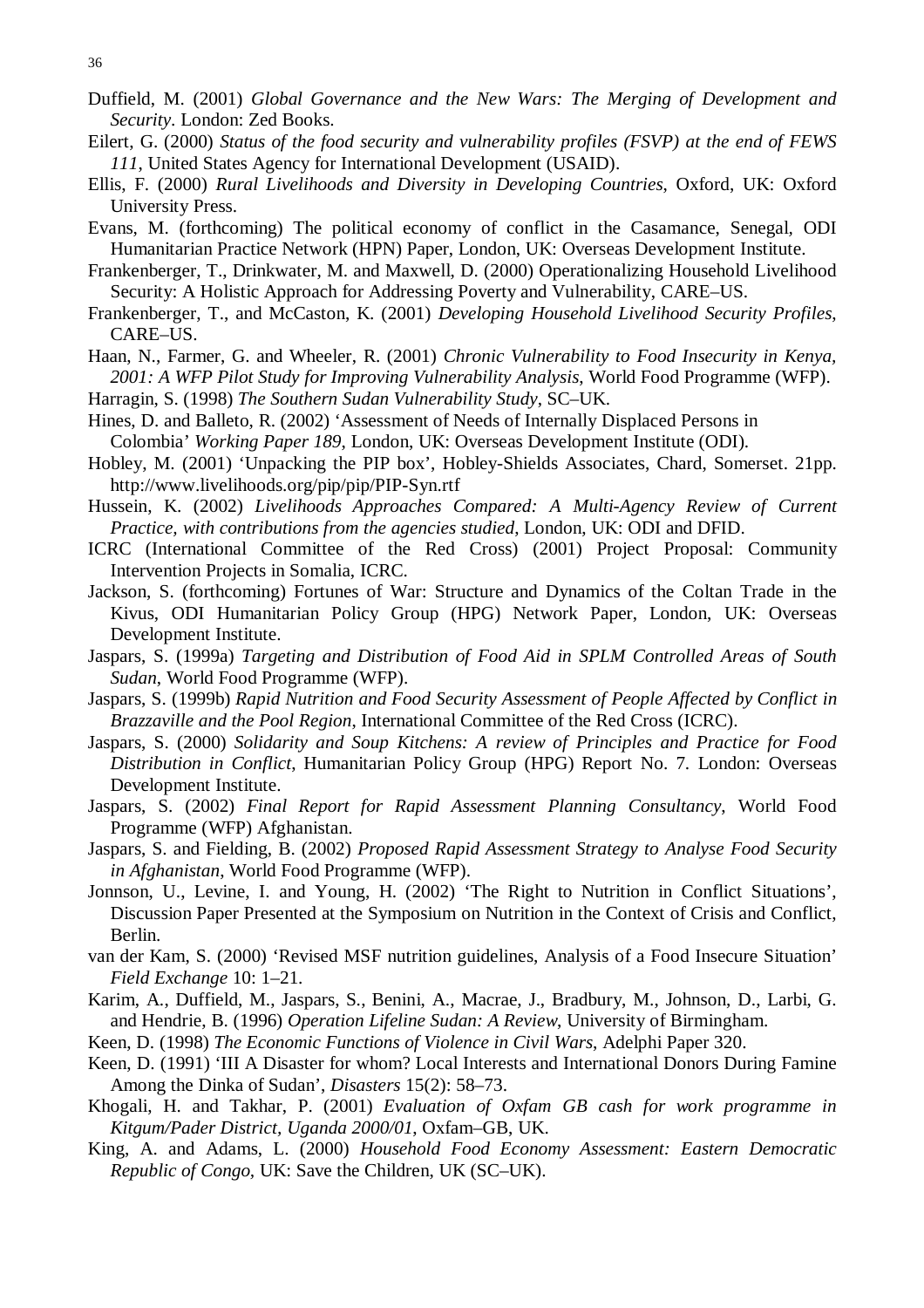- Le Billon, P. (2000) *The Political Economy of War: What relief agencies need to know,* ODI Humanitarian Practice Network (HPN) Working Paper 33, London, UK: Overseas Development Institute.
- Le Billon, P. and Bakker, K. (2002) *The Political Economy of War in Angola: Oil Wealth, Poor Governance, and Livelihoods*, ODI Humanitarian Policy Group (HPG) Network Paper, London, UK: Overseas Development Institute.
- Le Sage, A. and Majid, N. (2002) 'The Livelihoods Gap: Responding to Economic Dynamics of Vulnerability in Somalia', *Disasters* 26(1): 10–27.
- Macrae, J. and Zwi, A. (1994) 'Famine, Complex Emergencies and International Policy in Africa: An Overview', in *War and Hunger: Rethinking International Responses to Complex Emergencies*, London, UK: Zed Books.
- Mathys, E. and Seamen, J. (1999) *Rwanda: Rebuilding Livelihoods A Household Food Economy Assessment of the Health Districts of Gatonde (Ruhengeri prefecture) and Kabaya (Gisenyi prefecture*, UK: Save the Children, UK (SC–UK).
- Maxwell, D (1999) 'Programmes in Chronically Vulnerable Areas: Challenges and lessons learnt', *Disasters* 23(4): 373–384.
- Mourey, A. (1995) *Assessing and Monitoring the Nutritional Situation International Committee of the Red Cross (ICRC)*, Geneva: ICRC.
- Mourey, A. (2000) *Reforming Humanitarian Assistance: Two Decades of ICRC policy. Extract from Forum: War, Money and Survival, 1992–95*, Geneva: International Committee of the Red Cross (ICRC).
- Mourey, A. and Aburabi, R. (1999) *Assessment of the Assistance Operation in Angola*, Geneva: International Committee of the Red Cross (ICRC).
- MSF–H (Medecins Sans Frontiers–Holland) (1997*) Food Security Assessments in Emergencies,* Report of an Inter-Agency Workshop, Amsterdam, 2–3 December 1997.
- MSF–H (Medecins Sans Frontiers–Holland) (2001) *Nutritional Surveillance Afghanistan, Preliminary Report,* 15 August 2001.
- Narbeth, S. (2001) *The Targeting of Emergency Food Distribution in Somalia: Vulnerability, Redistribution and Beneficiary Participation*, World Food Programme.
- O'Brien, P. (2002) 'Benefit–harms Analysis: A Rights Based Tool Developed by CARE International', *Humanitarian Exchange*, London, UK: Overseas Development Institute (ODI).
- Oxfam (2001a) *Nutrition and Food Security Assessment in Red Sea Hills*, *Sudan*, UK:Oxfam.
- Oxfam (2001b) *Humanitarian Assessment Mission, Khatlon Oblast, Republic of Tajikistan, Context Analysis and Food Security in Khatlon Oblast*, UK: Oxfam.
- Oxfam (2001c) 'Guidelines in Implementing Net Benefit Analysis in Humanitarian Programmes' (draft).
- Oxfam–GB (2001) *Report of an Inter-Agency Workshop to Discuss Minimum Standards for Food Security in Disaster Response*, UK: Oxfam.
- Pain, Adam (2002) 'Understanding and Monitoring Livelihoods under Conditions of Chronic Conflict: Lessons from Afghanistan', *Working Paper 187*, London, UK: Overseas Development Institute (ODI).
- Pain, A. and Lautze, S. (2002) 'Addressing Livelihoods in Afghanistan', Final Draft Issues Paper, Kabul: Afghanistan Research and Evaluation Unit (forthcoming).
- Sanderson, T. and Westley, K. (2000) 'Participatory Urban Livelihoods Assessment', CARE International Urban Briefing Note, Kosovo.
- Save the Children, UK (SC–UK). (2000) *The Household Economy Approach: A Resource Manual for Practitioners*, SC–UK.
- Sawdon, G. (2000) *Angola: The Household Economies of Kuito*, SC–UK.
- Schafer, Jessica (2002) 'Supporting Livelihoods in Situations of Chronic Conflict and Political Instability: Overview of Conceptual Issues', *Working Paper* 183, London, UK: Overseas Development Institute (ODI).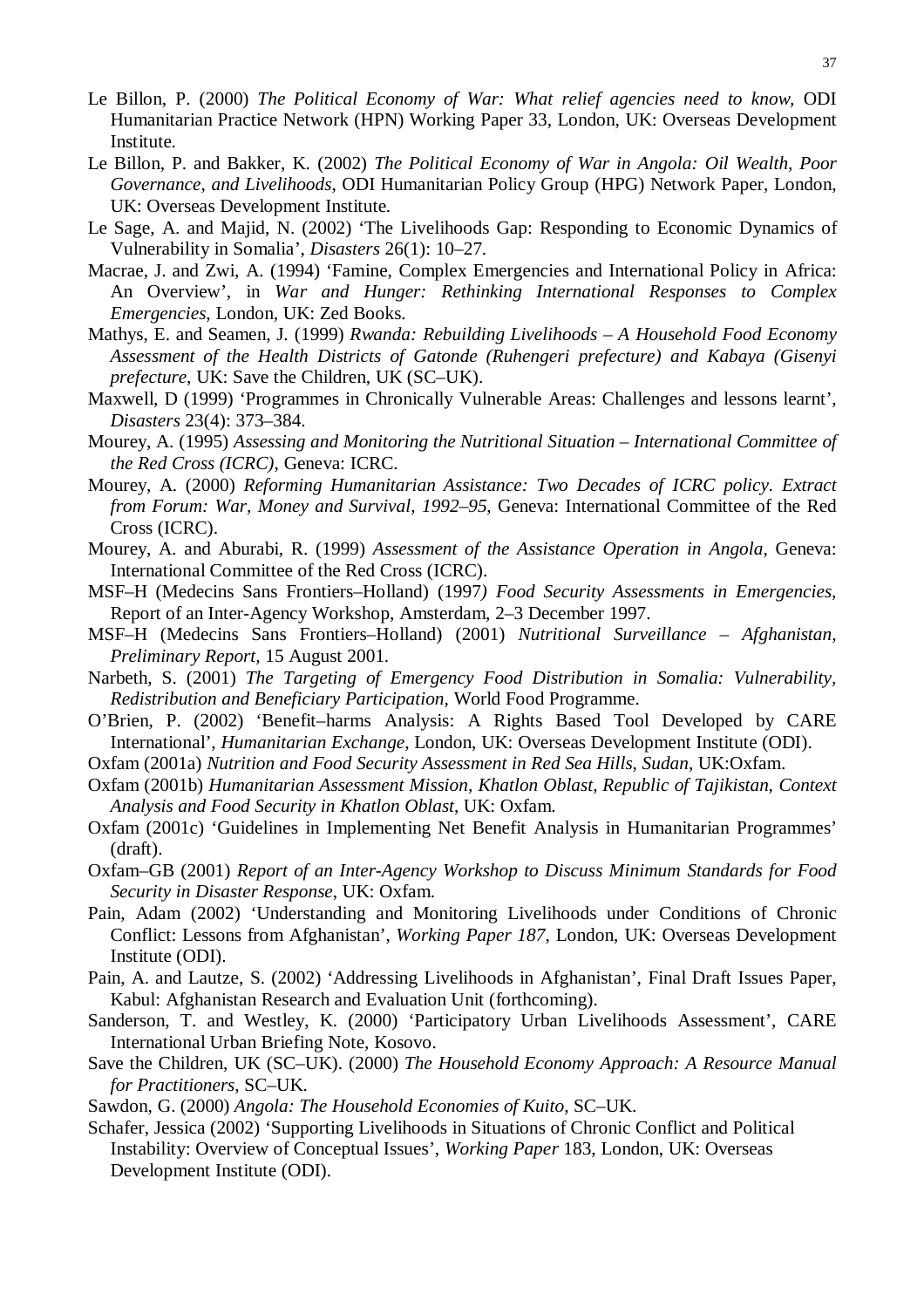- Seaman, J., Sawdon, G. and Taylor, A. (2000) *Angola: The Food Needs of the Population of Huambo*, Save the Children - UK.
- Sen, A. (1981) *Poverty and Famines: An Essay on Entitlement and Deprivation*, Oxford, UK: Clarendon Press.
- Shoham, J. and Kanyanga, J. (1998) *Mid-term Review of the Somalia Food Security Assessment Unit*, Oxford Policy Management.
- UNDP (United Nations Development Programme) (2001) *Human Development Report Somalia 2001*, Nairobi, Kenya: UNDP Somalia Country Office.
- de Waal, A. (1994) 'Dangerous precedents? Famine relief in Somalia 1991–93', in *War and Hunger: Rethinking International Responses to Complex Emergencies*, Macrae and Zwi (Eds.), London, UK: Zed Books.
- Walsh, S. and Leonardo, E.L. (1999) *Rumbek County and Yirol West Baseline Survey*, Catholic Relief Services (CRS)–Sudan, Nairobi, Kenya.
- WFP Afghanistan Vulnerability Analysis and Mapping Unit (2001) *Food security assessment July– August 2001*, World Food Programme.
- WFP (World Food Programme) (1999) *Rapport d'evaluation suivi (approche FEA) au site de Bandaga (commune Matongo, province Kayanza).* World Food Programme (WFP), Burundi.
- WFP (World Food Programme) (2000) *A Collaborative Emergency Food Needs Assessment (EFNA) in Uganda*, World Food Programme.
- WFP (World Food Programme) (2001) *VAM Standard Analytical Framework (SAF)*, World Food Programme.
- WFP (World Food Programme) and SCF (Save the Children Fund) (1998) *An Introduction to the Food Economies of Southern Sudan*, World Food Programme.
- World Vision Sudan (2001) *Assessment for Yambio County: Hope for the Future*, Nairobi, Kenya: World Vision.
- Young, H., Aklilu, Y., Were, G., Catley, A., Leyland, T., Borrel, A., Raven Roberts, A., Webb, P., Holland, D. and Johnecheck, W. (2002) Nutrition and Livelihoods in Situations of Conflict and Crises: Reducing Vulnerability and Risk, Paper Presented at the UN Forum for Nutrition's 29th Session One-Day Symposium on Nutrition in the Context of Crises and Conflict (draft).
- Young, H., Jaspars, S., Brown, R., Frize, J. and Khogali H. (2001) *Food Security Assessments in Emergencies: A Livelihoods Approach,* ODI Humanitarian Practice Network (HPN) Paper No. 36, London, UK: Overseas Development Institute.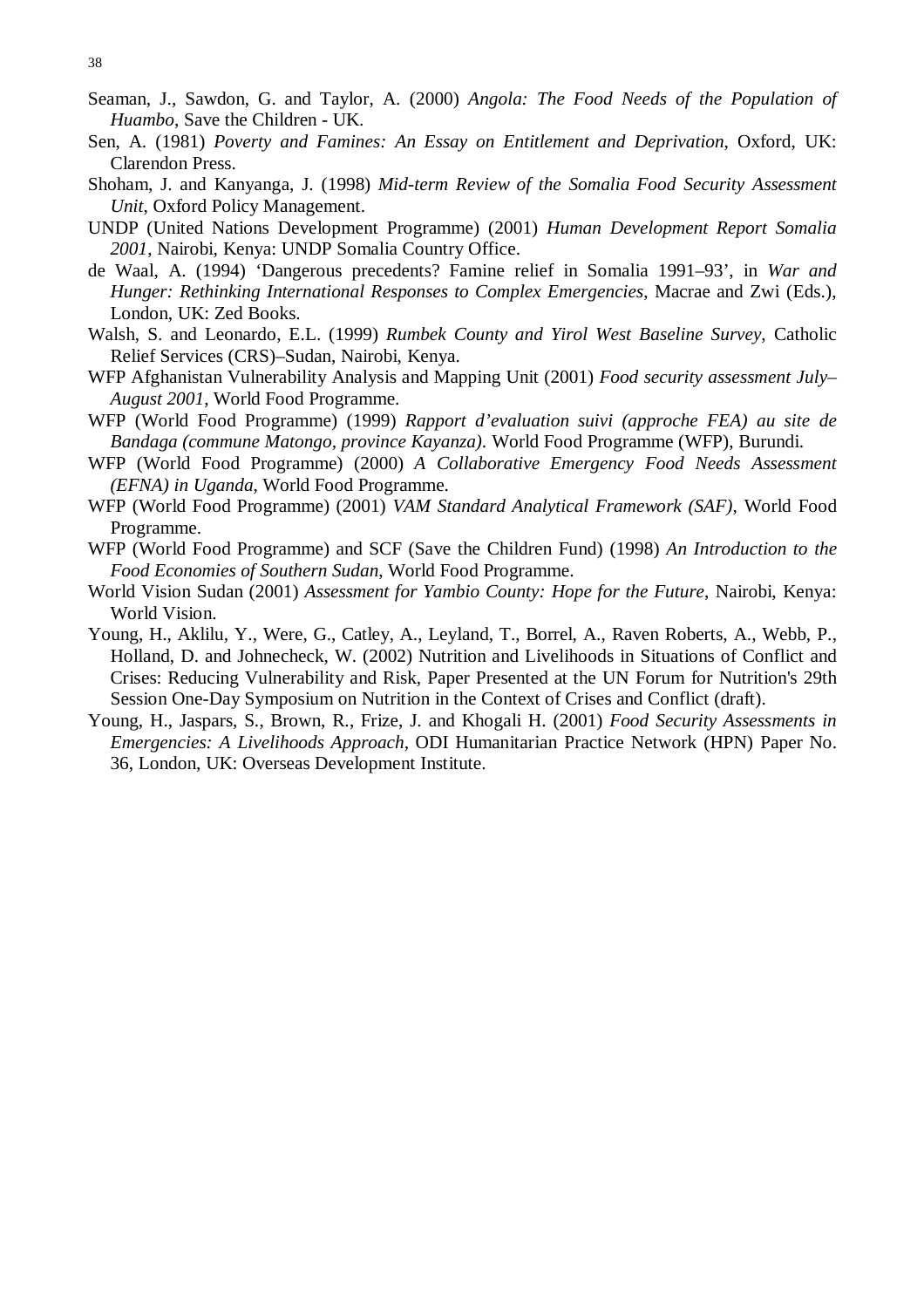# **Annex 1 A Description of Different Assessment Approaches**

### **A1.1 CARE–Household Livelihood Security (HLS) Approach**

### *A1.1.1 Sources*

Frankenberger et al. (2000); Frankenberger and McCaston (2001); Maxwell (1999); Oxfam–GB (2001)

### *A1.1.2 Objective*

The main objective is to provide a multidimensional view of livelihoods to identify vulnerable households and people's goals and to identify programming priorities.

HLS assessments may have multiple objectives; global learning where there is little or no previous knowledge, and/or strategic planning to improve the allocation of scarce programme resources. Building partnerships is often a secondary objective.

### *A1.1.3 Stages in assessment/assessment framework*

CARE makes use of a sustainable livelihoods framework as the basis for its assessments. The same framework is used for assessments, monitoring and evaluations, and has the following components:

- Context; including natural resources, institutions, infrastructure, history, economic, cultural and political environment, demography, shocks and stresses;
- Livelihood strategy; including assets, production and income, processing, exchange, marketing, and consumption activities;
- Livelihood outcomes; involves the security of food, health, water, shelter, education, community participation, and personal safety.

These data allow the construction of livelihood profiles. The impact of different risks is then analysed; including environmental, social, economic, and conflict-related risks. The impact of these risks on the various sources of livelihood within a population (human, financial, natural and social capital, as well as economic activities is analysed together with an analysis of vulnerability. The HLS approach also collects information on opportunities, e.g. 'What are people doing in a positive way that can be built upon?'

# *A1.1.4 Methods*

The approach uses different methods, depending on time and resources. When time permits, both primary and secondary information is collected. Secondary data are gathered on the context, access to services, and the current nutritional and health status of the population. Primary data are collected on livelihood resources, and livelihood strategies. Six to 12 villages in a region are assessed. The guiding principle is to capture a range of different types of villages to determine if there are differences in livelihood status across various settings. Methods include key informant interviews, focus group discussions, and household interviews in purposively chosen villages. How much primary data is collected depends on the availability and quality of existing information. An indepth assessment takes about four to six weeks to complete.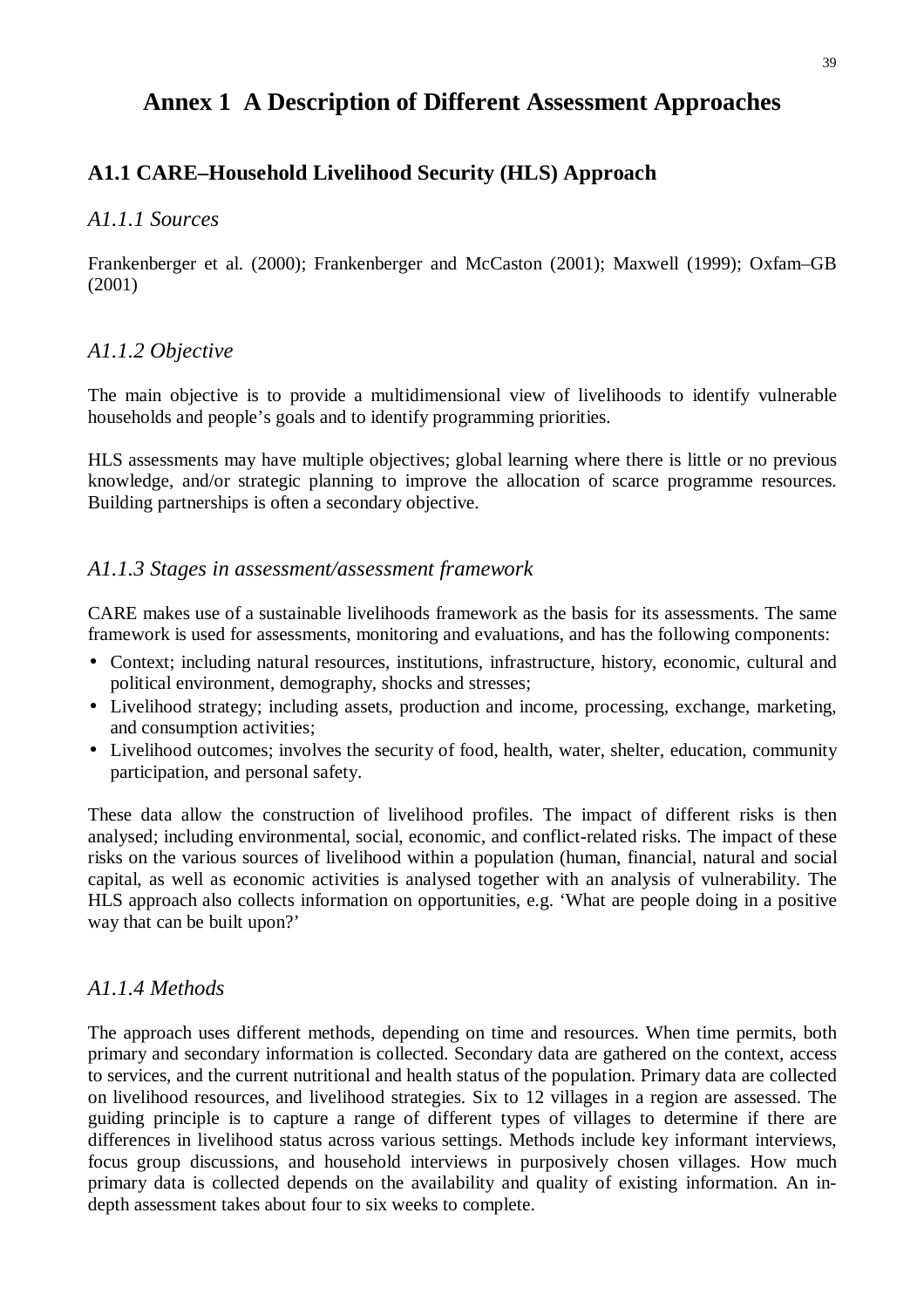# *A1.1.5 Analysis*

The approach first determines the feasibility of different livelihood strategies, by analysing the contextual information. The analysis should identify the key leverage points that allow CARE to have the maximum impact on people's livelihoods. The identification of risks and opportunities is done by the community.

# *A1.1.6 Uses*

HLS has mainly been used to identify livelihood support interventions in stable development contexts. The framework is also increasingly used to identify needs in chronically vulnerable areas. HLS may identify four phases of programming according to the objectives of livelihood support:

- Livelihood protection to prevent loss of assets, e.g. livestock marketing, providing droughtresistant seeds, and employment generation through food-for-work schemes;
- Livelihood provisioning to save lives and protect or improve nutritional and health status;
- Livelihood recovery to rehabilitate livelihoods, for example, provision of food until harvest, distribution of seeds and tools, restoration of institutional capacity, etc.;
- Livelihood promotion to improve production and income-earning opportunities.

# *A1.1.7 Application*

The CARE HLS has mainly been applied in stable situations. The limited unstable contexts in which it has been applied include Kosovo and Burundi. In Burundi it was combined with a benefit– harms analysis.

# *A1.1.8 Strengths and weaknesses*

A strength of HLS is that it is based on a well developed holistic livelihoods framework and that assessments have the potential to identify a range of interventions. Its major weakness is its limited application in SCCPI, and the approach has therefore not undergone adaptations to deal with the constraints of working in such situations.

# **A1.2 USAID FEWSNET: Famine Early Warning System (FEWS) and the Food Security Vulnerability Profile (FSVP)**

# *A1.2.1 Sources*

Chopak (2000); Eilert (2000)

# *A1.2.2 Objectives*

The main aim of USAID FEWS is to manage threats to food security through provision of timely and analytical early warning and vulnerability information. The overall objective is to strengthen the abilities of African countries and regional organisations to manage threats to food security. The objective of constructing a Food Security Vulnerability Profile (FSVP) is to identify risks for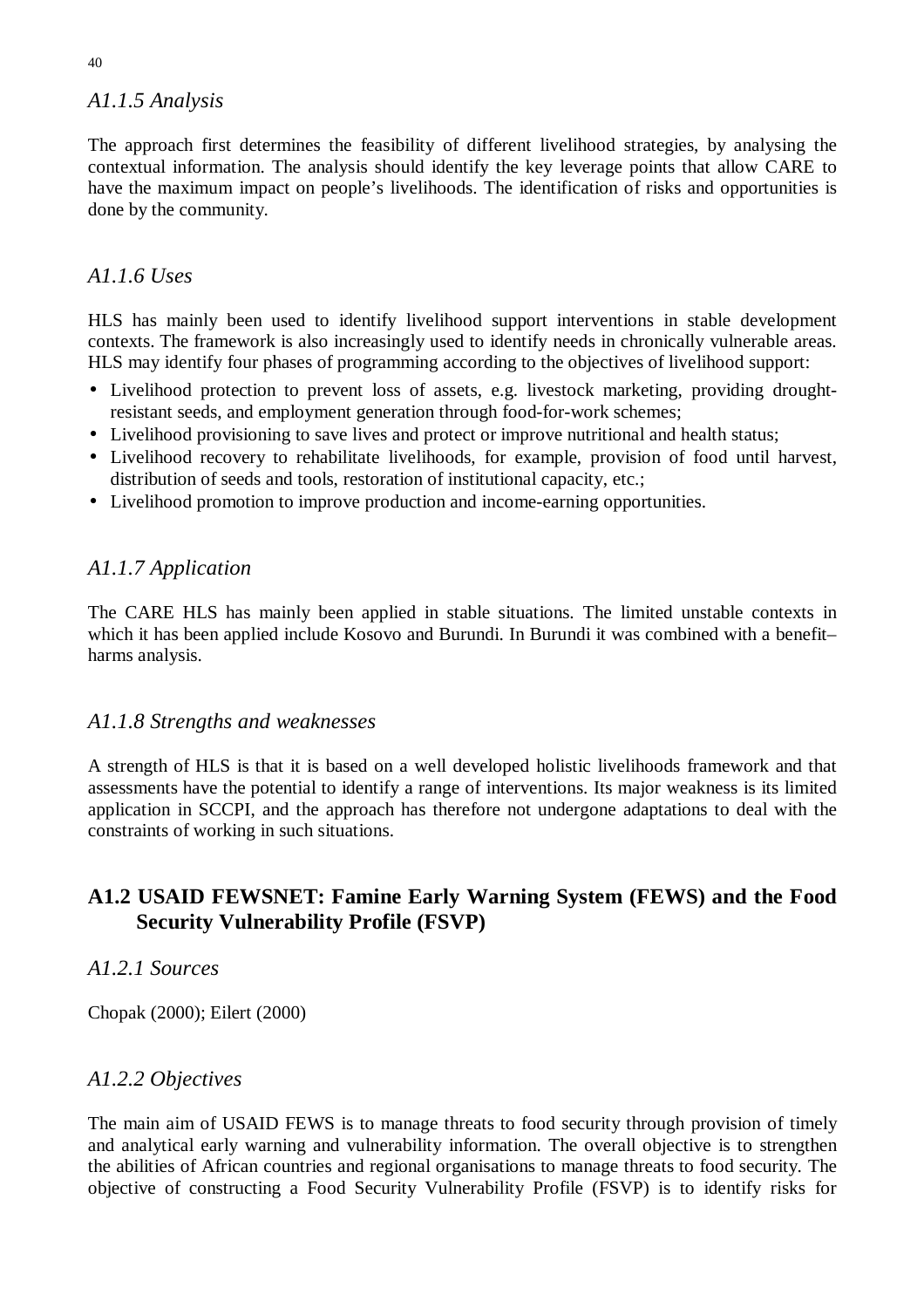particular livelihoods, e.g. natural disaster, wars/conflict, food prices, trade policies, and budgetary or foreign exchange restrictions.

### *A1.2.3 Stages in assessment/assessment framework*

FEWS uses a framework whereby food security comprises three major components: availability, access, and utilisation. Ideally, the assessment starts with the construction of baseline profiles (FSVPs) for specific livelihood groups. HEA may be used to do this. Information on key risk and hazard variables are monitored regularly, these include: rainfall, crop production, and prices of staple foods. Risks are categorised as environmental, social, and health-related but findings are applied to agro-ecological zones. Where possible, retrospective databases are constructed for these variables covering several years thus allowing 'normative' comparisons to be made.

### *A1.2.4 Method*

FEWS relies mainly on quantitative data, much of which is secondary data. The information collected includes: crop estimates (forecasts and estimates), livestock and pasture conditions, satellite imagery analysis, price data and market information, food balance sheets, map data (population estimates, roads, infrastructure, etc.), and health and nutrition data, among others. FSVPs use participatory rural appraisal (PRA) techniques and are heavily dependent on key informant interviews at village level.

### *A1.2.5 Analysis*

Changes in food security are analysed in normative fashion, i.e. the deviation of the risk or hazard indicator from normal. FSVPs examine food security levels and inter-annual variation of particular population groups that allow patterns and trends to be seen. Households are categorised as those employing broadly similar food access strategies and experiencing the same level, trend and variability of food security. The food access strategies of these populations are compared to food requirements over a period of time.

### *A1.2.6 Uses*

The main use is to provide early warning of food insecurity and to identify at-risk populations so that timely responses can also be made. Construction of FSVPs is mainly concerned with chronic food insecurity, and can make recommendations to livelihood programmes in the longer term.

# *A1.2.7 Application*

FEWSNET works in a large number of countries that are recovering from the effects of conflict, e.g. Mozambique, Rwanda, Eritrea and others that are still experiencing conflict, e.g. Somalia, Mauritania and southern Sudan.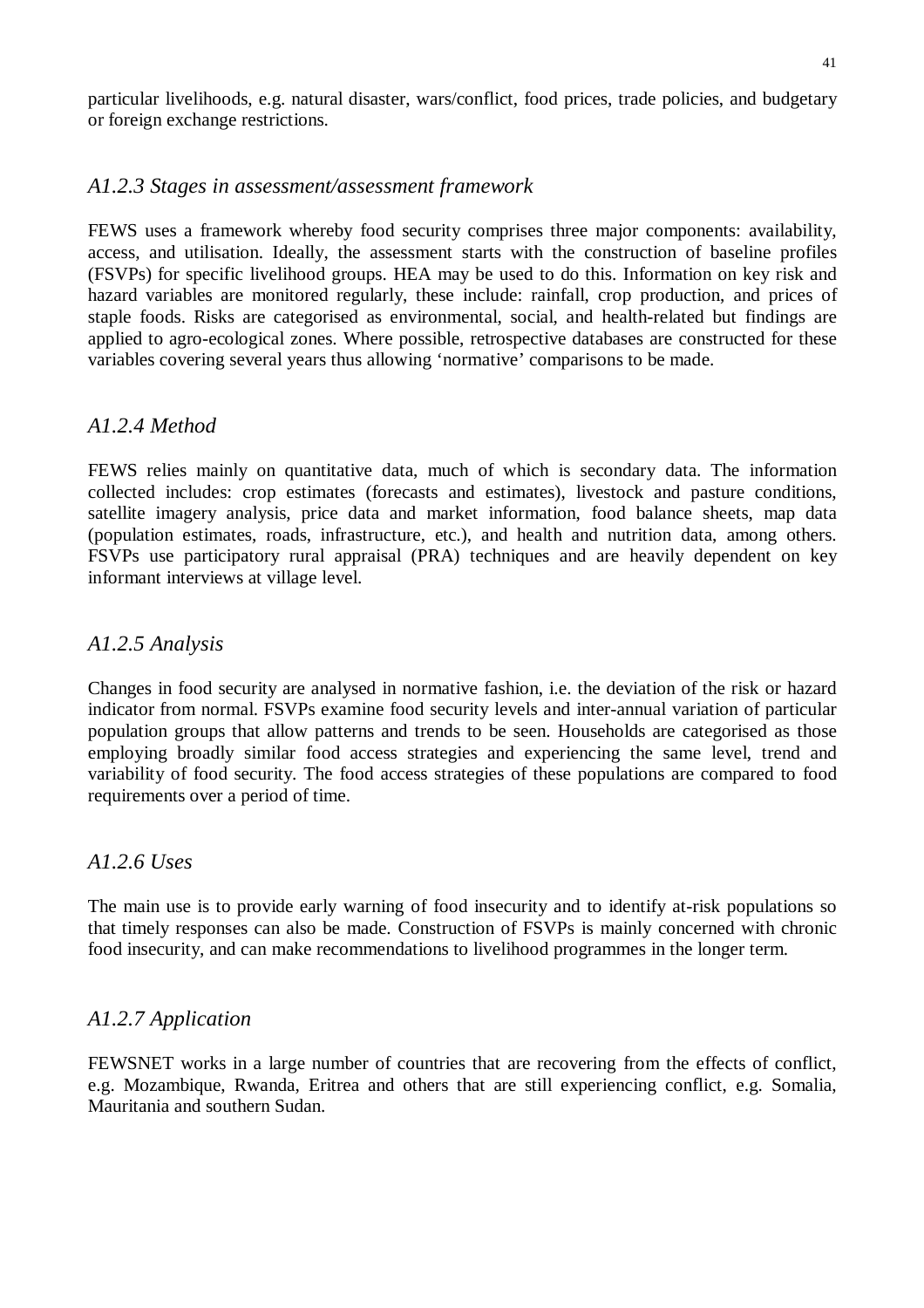### *A1.2.8 Strengths and weaknesses*

Until recently the main weakness of the system has been the absence of a link between risk/hazard and its impact on the food or income sources of specific livelihood groups. The construction of FSVPs is an attempt to create this link. However, very few of these profiles have been constructed. In general, FEWS has little capacity for, or experience of, conflict early warning or monitoring and assessing the impact of conflict on different livelihood groups.

# **A1.3 Save the Children (SC–UK) and Food Economy Group (FEG) Household Economy Approach (HEA) and Food Economy Analytical Framework**

### *A1.3.1 Sources*

Boudreau (1998); SC–UK (2000); Oxfam–GB (2001); Boudreau and Coutts (2002)

### *A1.3.2 Objectives*

The main objective is to identify the impact of a shock, on the ability of households to acquire food and non-food goods.

### *A1.3.3 Stages in data collection/assessment framework*

The first stage in a food economy analysis is the development of a baseline. This involves:

- Defining the food economy/household zones in the area of analysis;
- Socio-economic differentiation, defining wealth or 'access' groups within each food economy zone;
- Interviews to establish sources of food, income, and expenditure, for households in each wealth group.

This is followed by collecting hazard information, for example, changes in rainfall, crop production, pasture condition, market prices. The outcome analysis then involves combining the hazard with the baseline information.

### *A1.3.4 Methods*

Both secondary and primary information is compiled, with most of the information collected at community level. Secondary data is used to define the food economy zones. The methods of primary data collection are PRA/rapid rural appraisal (RRA), focus group interviews, key informant interviews, ranking (including pair-wise) and proportional piling. Interview locations are usually chosen to include as much variation as possible. The wealth groups are self-defined by the community. Interviews are conducted with representatives of particular wealth groups. The interview then refers to a 'typical' household in that group. Interviews are highly structured and a typical interview takes about two hours.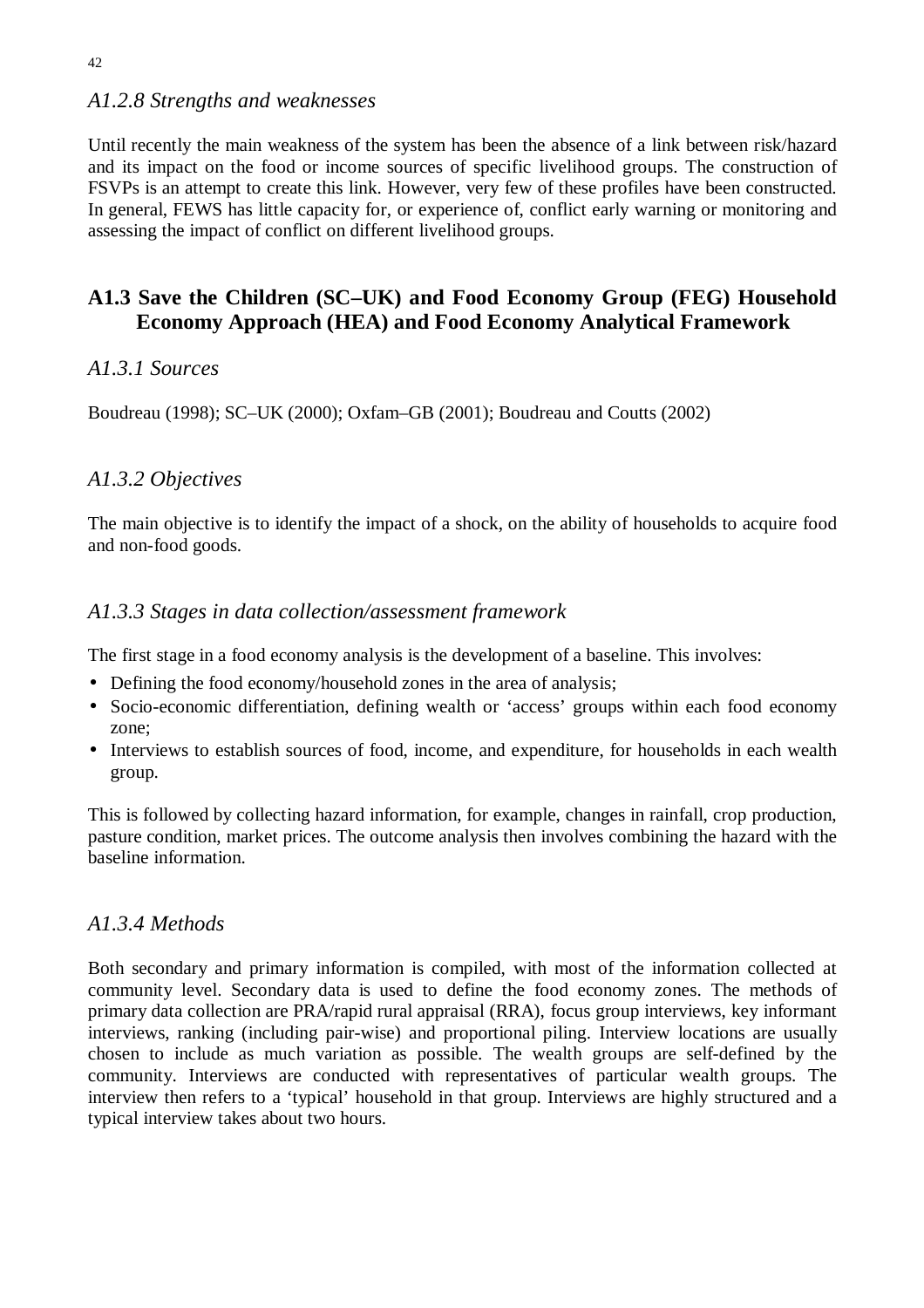# *A1.3.5 Analysis*

The analysis aims to estimate the likely effect of a shock on the ability of households within a population to:

- Acquire sufficient food;
- Maintain its non-food consumption, e.g. education, health, fuel, soap and other goods.

Food, cash income, and expenditure are converted into 'food equivalent' units. For the baseline, the sources of food and income have to add up to an average of 2100 kcal per person per day, as the minimum food requirement for survival. The approach also assumes that there are minimum nonfood requirements that need to be satisfied through income and production.

There are two steps to estimate whether the household faces a food deficit. Firstly, to calculate the likely household deficit resulting from the problem, and secondly, to estimate households' ability to overcome such deficits.

For example, if a household usually gets 50% of its income from food crops, a 50% fall in food crops will lead to a 25% fall in household income (see Figure A1). An analysis of the ability of a household to overcome the deficit includes:

- Consumption of food stocks;
- Expanding income from wild foods;
- Getting gifts;
- Additional income from the sale of livestock, labour and donations from kin.

In determining the food gap and consequent requirement for food aid support, certain types of coping strategy will not be accounted for, e.g. sale of key assets, environmentally damaging activities, and illegal activities.

#### **Figure A1 Effect of fall in food crops on household income**



# *A1.3.6 Uses*

The main use has been to determine or rationalise food aid needs. Although qualitative descriptions in baseline profiles may indicate the need for a range of responses, the assessment is mainly focussed on the need for food aid. Other uses can include: vulnerability analysis, modelling the impact of interventions, e.g. food aid, and estimating the effect of economic policy at the household level. The approach is increasingly being used to strengthen analysis of livelihood patterns through the baseline profiles and to identify nature of vulnerability of different FEGs/HEAs and wealth groups.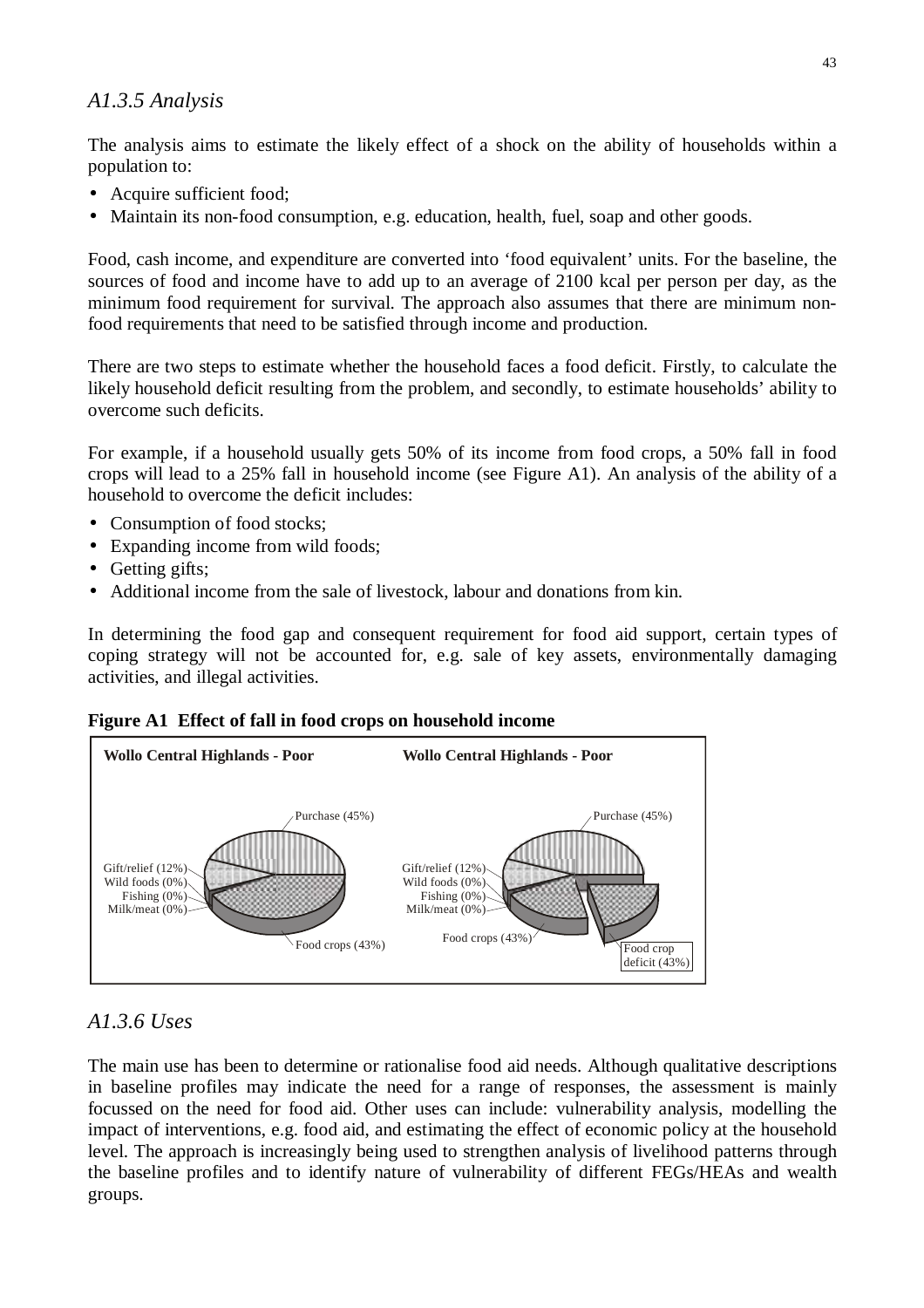# *A1.3.7 Application*

The approach is currently used in a variety of unstable situations, e.g. Sudan, Somalia, Zimbabwe, Rwanda, Burundi, and in countries recovering from instability, e.g. Mozambique, Rwanda and Eritrea.

# *A1.3.8 Strengths and weaknesses*

HEA's main strength is having an agreed-upon, well-articulated assessment framework that enables discussion and consensus building around the results. This is vital in situations where there are concerns over manipulation of information by people in power. A further strength is the development of baselines. It is the only approach that is able to quantify food aid needs. Weaknesses include the focus on economic aspects of food insecurity; rather than the wider social and political determinants. Assessment reports often give food deficits for different wealth groups, but do not give recommendations as to the feasibility of targeting assistance to these different groups.

# **A1.4 International Committee of the Red Cross (ICRC) Economic Security Analysis**

# *A1.4.1 Sources*

Mourey (2000); Mourey (1995); MSF–H (1997)

# *A1.4.2 Objective*

The main objective is to determine the risk of decapitalisation, and to intervene to prevent this. Other objectives include anticipation of how economic security might change.

# *A1.4.3 Stages in assessment/assessment framework*

There are three stages in a typical assessment:

- Identify regions where populations are put in danger because of armed conflict or natural/economic disasters;
- Identify areas with specific risk factors to select the communities to be assessed;
- Identify communities or groups who are vulnerable because of their ethnic, economic, social and cultural characteristics;
- Collect information on renewable resources, assets, and expenses.

# *A1.4.4 Methods*

For each community or group, the following information is collected on three clusters of resources:

- Renewable resources such as productive activities, trade, capital without interest, e.g. personal capital, real and land estate, assets via borrowing;
- Productive assets, e.g. arable land, draught animals and tolls;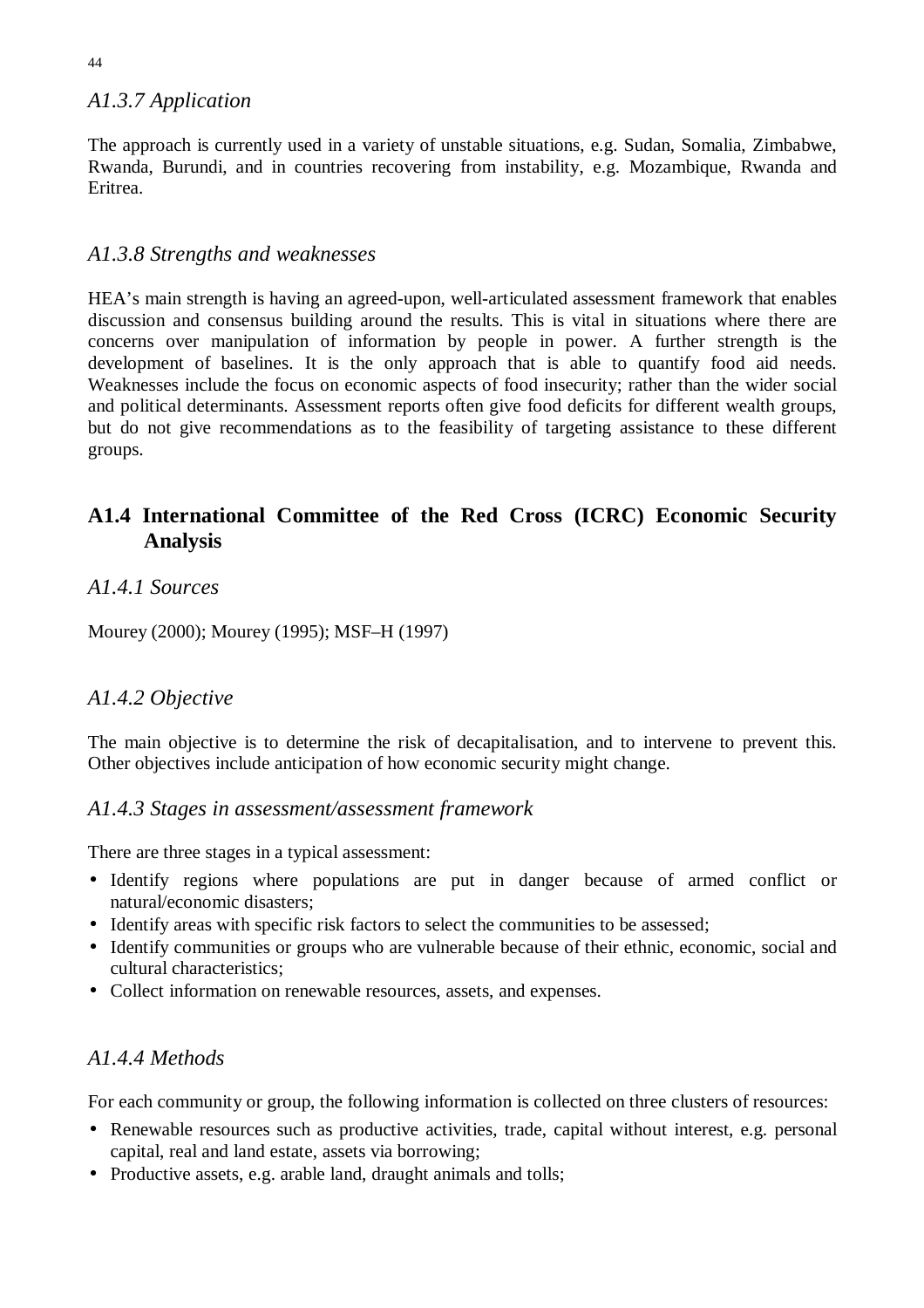• Obligatory expenses of household, e.g. public services, private services, maintenance of household and food.

Methods of data collection vary according to the context. Elders and leaders are always interviewed but more emphasis is placed on interviews with families. In some cases, households are sampled until the overall picture is consistent. There is much emphasis on the knowledge of local staff and experienced ICRC staff.

### *A1.4.5 Analysis*

The analysis involves determining the stage of economic insecurity; the first stage is when renewable resources are greater than obligatory expenses and the household is self-sufficient. In the second stage, renewable resources are insufficient to meet obligatory expenses, and capital without interest is used up resulting in decapitalisation. In the final stage, both renewable resources and capital without interest are insufficient to meet obligatory expenses and productive assets are used up resulting in destitution

# *A1.4.6 Uses*

The approach is geared to assessing the need for economic interventions, although the contexts within which ICRC works tend to result in a prioritisation of food aid or food production support. The range of possible responses is determined by the stages of food insecurity defined above. The first stage indicates the need for preventive measures, including political negotiation to prevent abuses. In the second stage, responses may include economic support to prevent decapitalisation, including food aid, veterinary support, and means to diversify and intensify production. In the third phase, survival relief is the main response, i.e. food and services essential for survival. Once the crisis is considered to have dissipated, economic rehabilitation is provided to restore the means of production to a level necessary for household economic security.

# *A1.4.7 Application*

The approach is mainly used in situations of conflict or conflict recovery, i.e. where ICRC are mandated to work.

### *A1.4.8 Strengths and weaknesses*

A key strength of the ICRC approach is that it incorporates an analysis of political vulnerability which is crucial in SCCPI. A further strength is that the approach is rapid and usually carried out by experienced ICRC staff. However, its weakness is that it is not systematic so that assessments depend on the experience of the assessors.

# **A1.5 MSF–H framework for analysing situations of food insecurity**

# *A1.5.1 Sources*

van der Kam (2000); Oxfam–GB (2001)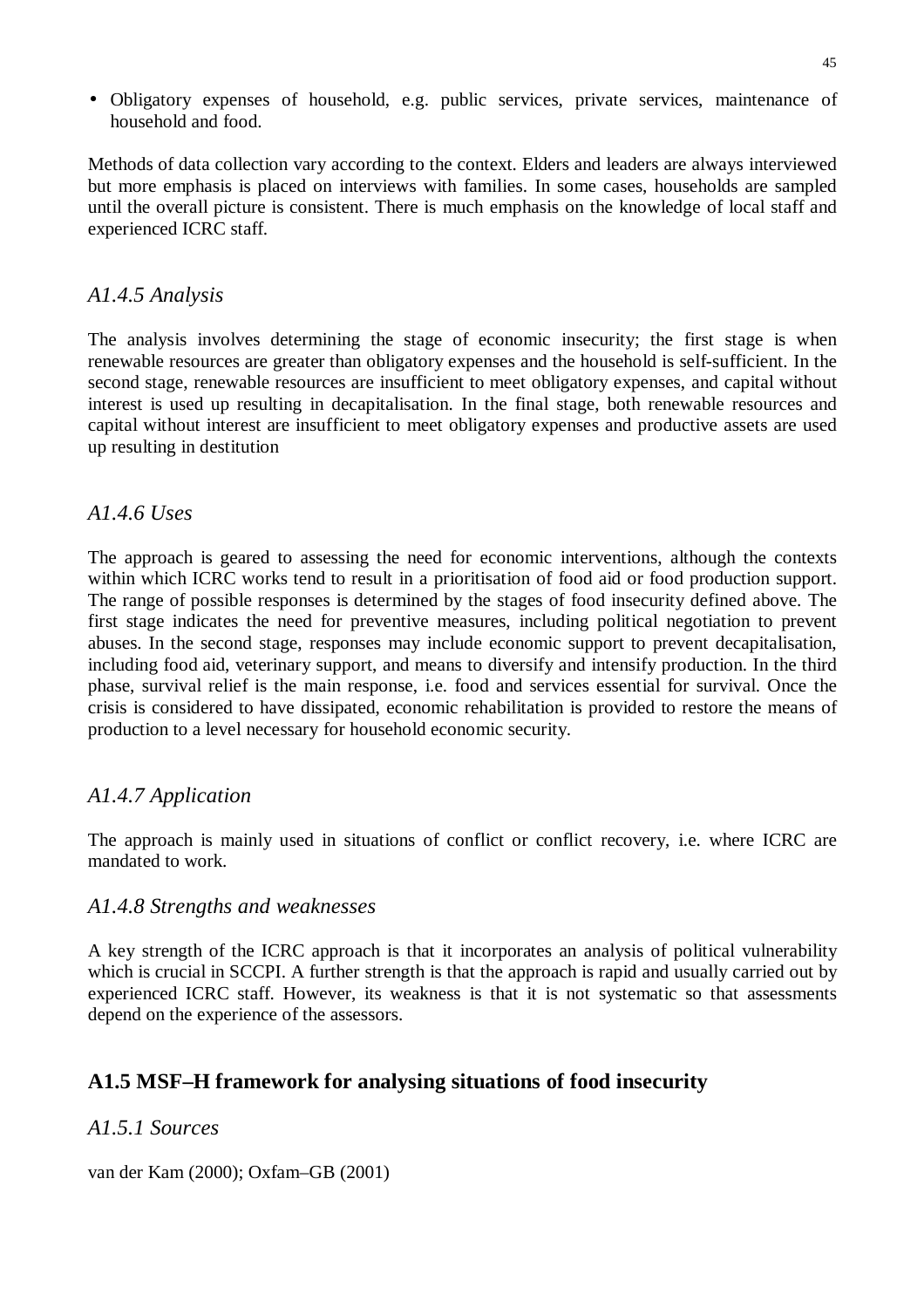# *A1.5.2 Objectives*

The objective is to determine the stage of food insecurity and appropriate food and health interventions.

# *A1.5.3 Stages in assessment/assessment framework*

The assessment framework consists of three stages, as indicated below:



Each stage of food insecurity is also related to the conceptual framework on causes of malnutrition. This includes malnutrition, morbidity and mortality as outcomes, and the social and care environment, and public health as underlying causes of malnutrition in addition to food security.

# *A1.5.4 Methods*

Information collection is specified for each stage of food insecurity. During food insecurity, early signs are monitored (early warning). In a food crisis, such intermediate indicators as food prices, availability, access, and health indicators are monitored. In famine conditions, outcome indicators such as malnutrition, morbidity and mortality are particularly important. Methods include secondary data collection, key informant interviews, systematic observation, focus group discussion, screening of nutritional status using mid-upper arm circumference, and household interviews. The assessments are done by medical co-ordinators or managers, rather than food security or nutrition specialists, as part of the initial rapid emergency needs assessment.

# *A1.5.5 Analysis*

Analysis involves the identification of the stage of food insecurity, and the approach gives specific recommendations for interventions at each stage.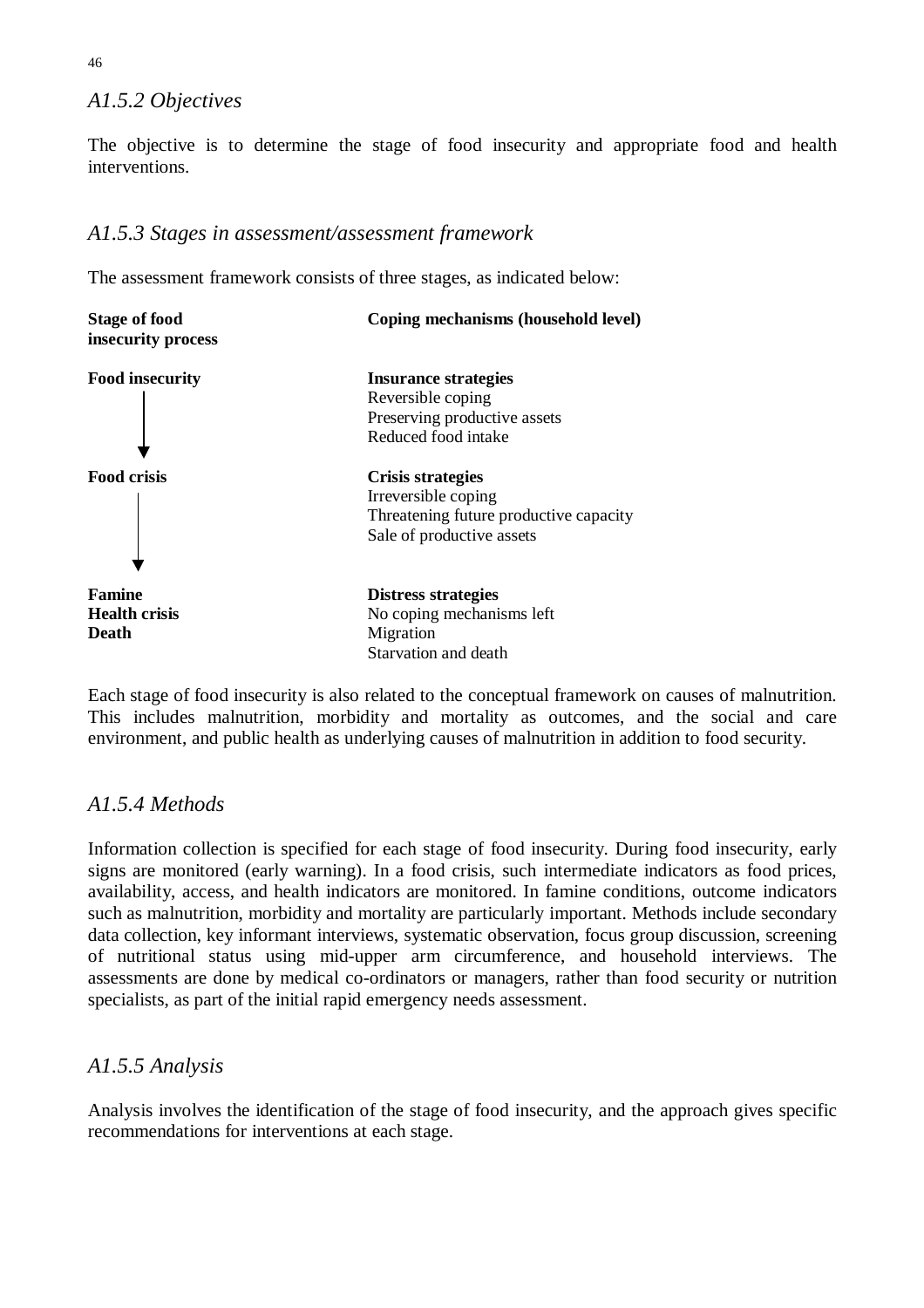### *A1.5.6 Uses*

In food-insecure situations the aim of interventions is to preserve livelihoods by for example, foodfor-work, or support for health structures to treat individual cases of severe malnutrition. In food crisis, the aim is to ensure sufficient household food security by general food distribution. MSF–H guidelines advocate that provision should be made to support vulnerable groups, e.g. the elderly, or under-fives through selective feeding programmes at this stage. Health care systems and water resources may also require support. In famine situations the emphasis is on saving lives through general rations, selective feeding and mortality surveillance.

# *A1.5.7 Application*

MSF–H have only recently developed the approach and written guidelines. The approach has been applied most recently in Afghanistan

# *A1.5.8 Strengths and weaknesses*

The main strength is that the framework and analysis is easy to understand and use. It provides staff with a shared notion of concepts. Reports provide an analysis of the situation, and justification for the proposed strategy. On the other hand, people doing the assessment are not always confident of their findings because they lack training in PRA. In relation to SCCPI, a weakness is that the approach is based on sequences of coping strategies which may not be applicable.

# **A1.6 Oxfam–GB livelihoods approach to food security assessments in emergencies**

### *A1.6.1 Sources*

Young et al. (2001); Oxfam–GB (2001)

# *A1.6.2 Objective*

The main objective is to determine the severity of food insecurity for different livelihood groups, and to identify appropriate interventions according to the severity of food insecurity and the nature of the livelihoods affected.

### *A1.6.3 Stages in assessment/assessment framework*

The approach considers the severity of food insecurity in terms of its impact on people's ability to meet immediate food needs (risks to lives) and its impact on livelihoods and self-sufficiency (risks to livelihoods). The assessment starts with an examination of food availability. This is followed by the identification of livelihood groups, for which changes in food and income sources are assessed, together with the type of coping strategies adopted.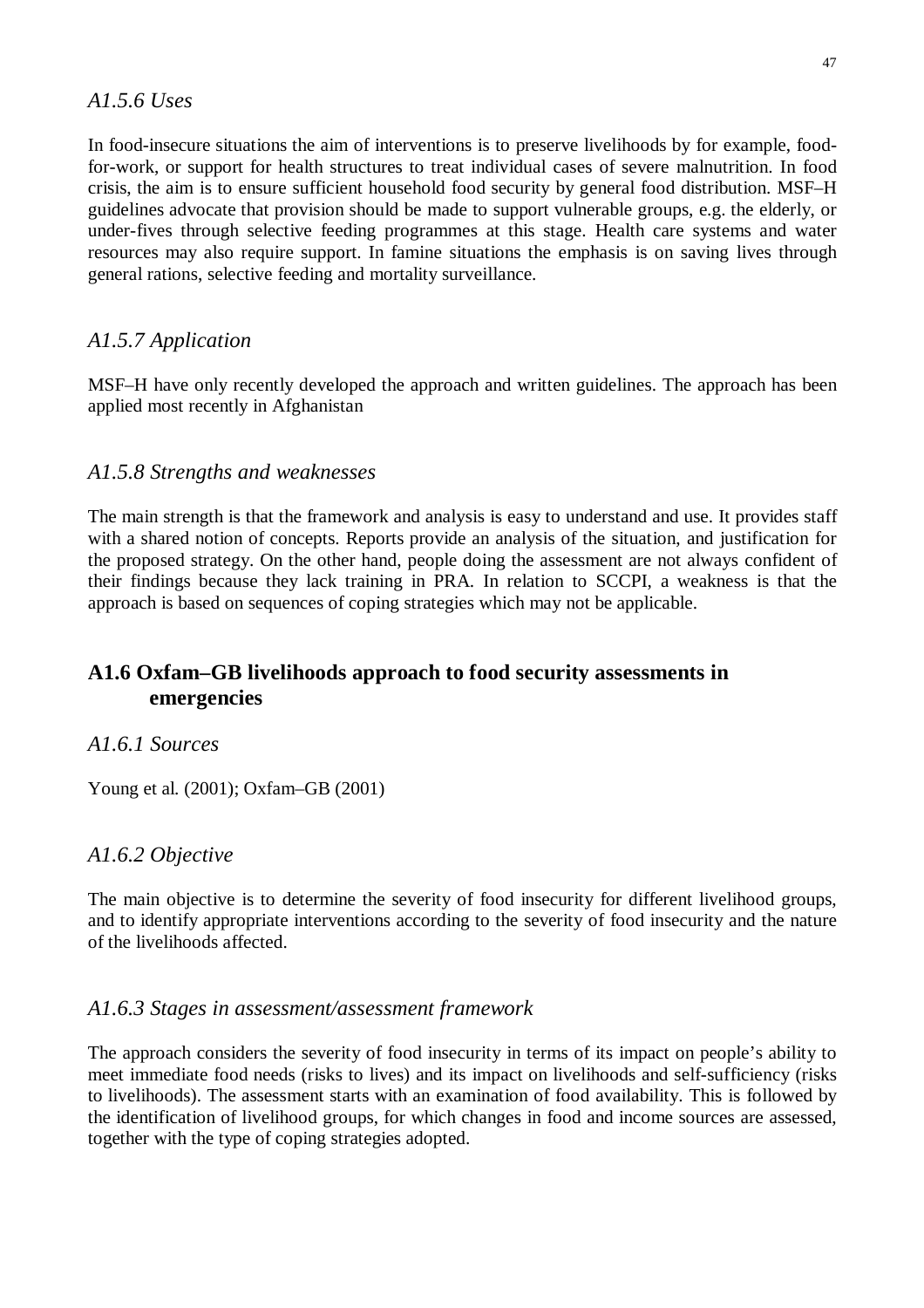| <b>Elements of food</b> |                                                                                       |  |
|-------------------------|---------------------------------------------------------------------------------------|--|
| security                | <b>Checklist/key areas</b>                                                            |  |
| Food availability       | Describe and characterise the food supply; crop production and imports, etc.          |  |
|                         | Describe market mechanisms and prices                                                 |  |
| Access/                 | Identify the different livelihood groups according to the main means by which         |  |
| entitlements            | people acquire food                                                                   |  |
|                         | For each livelihood group identify how people acquired food prior to the crisis, and  |  |
|                         | how they do so now                                                                    |  |
| Severity of food        | Assess people's ability to feed themselves<br>$\bullet$                               |  |
| $insecurity -$          | Identify major shifts in entitlement, and assess the viability of alternative food    |  |
| <b>Risks to Lives</b>   | sources                                                                               |  |
|                         | Assess the impact of food security on nutritional status: determine whether the       |  |
|                         | prevalence of malnutrition is unusual in relation to normal seasonal patterns, taking |  |
|                         | account of health and care-related causes of malnutrition                             |  |
| Severity of food        | Assess the vulnerability of livelihoods:                                              |  |
| $insecurity -$          | 1. The nature of external shocks and intensity of impact on people's livelihoods;     |  |
| <b>Risks to</b>         | Identify the livelihood group most affected.                                          |  |
| Livelihoods             | 2. People's ability to cope with shocks:                                              |  |
|                         | - Type of strategy used (strategies that are not damaging to livelihoods or well-     |  |
|                         | being, versus ones that are);                                                         |  |
|                         | - Proportion of people engaged in marginal/non-sustainable activities.                |  |

# *A1.6.4 Methods*

A combination of secondary and primary data collection is used. Secondary data are collected on: the context, including geography (climate, environment, access etc.), political context (government infrastructure and commitment to addressing the crisis), security; the affected population (numbers affected, ethnic composition, gender relations, leadership); and food availability (crop assessments, market prices). Primary data may be collected on sources of food and income, coping strategies and anthropometric status. Methods include a range of PRA techniques (proportional piling, seasonal calendars, key informant interviews, focus groups etc.). Anthropometric surveys may use random cluster or purposive sampling techniques.

# *A1.6.5 Analysis*

People's ability to meet their food needs is analysed by analysing shifts in entitlements, and by anthropometric status. Risks to livelihoods are assessed by examining the type of coping strategies adopted and the proportion of the population adopting them. Different food and income sources are not quantified (as in HEA), but food insecurity is indicated if a population suffers a large reduction in one of its main food sources.

# *A1.6.6 Uses*

If people are unable to meet their immediate food needs, then the immediate response is food aid. Alternative interventions designed to support livelihoods might include support to income, agriculture, and livestock/fishing.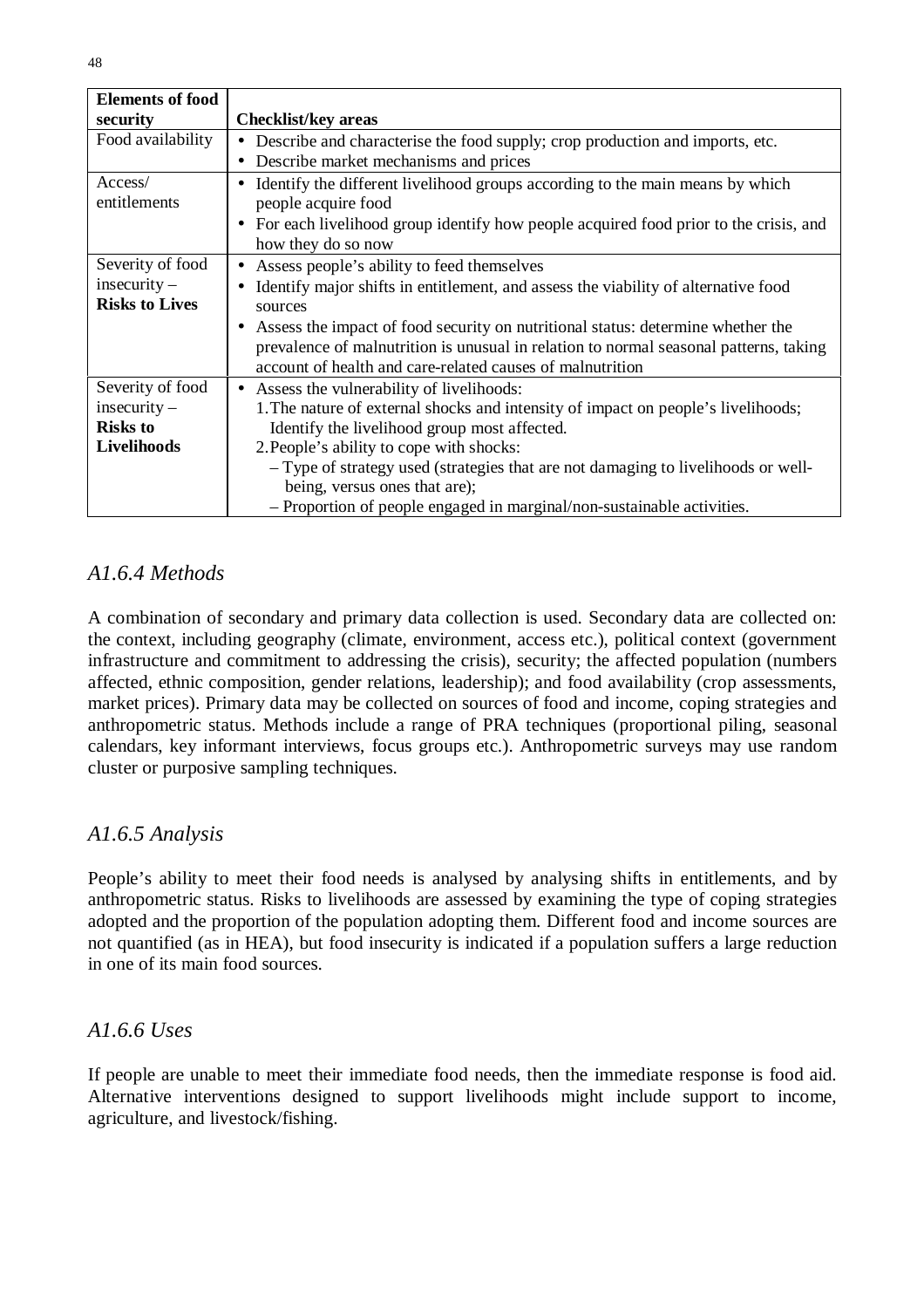### *A1.6.7 Application*

The approach has mainly been applied in natural disasters, in particular to drought, floods and cyclones. Application in SCCPI include: Colombia, Tajiskistan and Sudan (Red Sea State in northern Sudan).

### *A1.6.8 Strengths and weaknesses*

The main strength of Oxfam–GB's approach is that it can identify a range of livelihood interventions as well as the need for food aid. The major weakness is that it is based on natural disasters, and needs to be adapted for SCCPI. The approach is not consistently applied within Oxfam–GB.

# **A1.7 WFP – Vulnerability Assessment Mapping (VAM) and the Standard Analytical Framework (SAF)**

### *A1.7.1 Sources*

Hines (2002); WFP (2001); Oxfam–GB (2001)

### *A1.7.2 Objective*

The main objective of VAM is to develop a detailed understanding of food insecurity and vulnerability to inform WFP food aid decision-making.

#### *A1.7.3 Stages in assessment/assessment framework*

The SAF encompasses three core activities:

- A comprehensive vulnerability assessment. This should be undertaken every three to five years and has two components: the situation analysis and community food security profiling;
- Periodic vulnerability monitoring, to support programme implementation over time. This involves monitoring the general food security and vulnerability status of key target groups by compiling early warning system information, key informant interviews, analysis of secondary data and direct field assessments by VAM staff where necessary;
- Emergency vulnerability analysis, which includes both assessment and monitoring and complements the overall WFP emergency programme design.

# *A1.7.4 Methods*

Stages of information collection include:

- Literature review
- Secondary data analysis
- Consultation and consolidation
- Input to country strategic outline
- Community based analysis (using a combination of PRA techniques)
- Input to country plan and activity design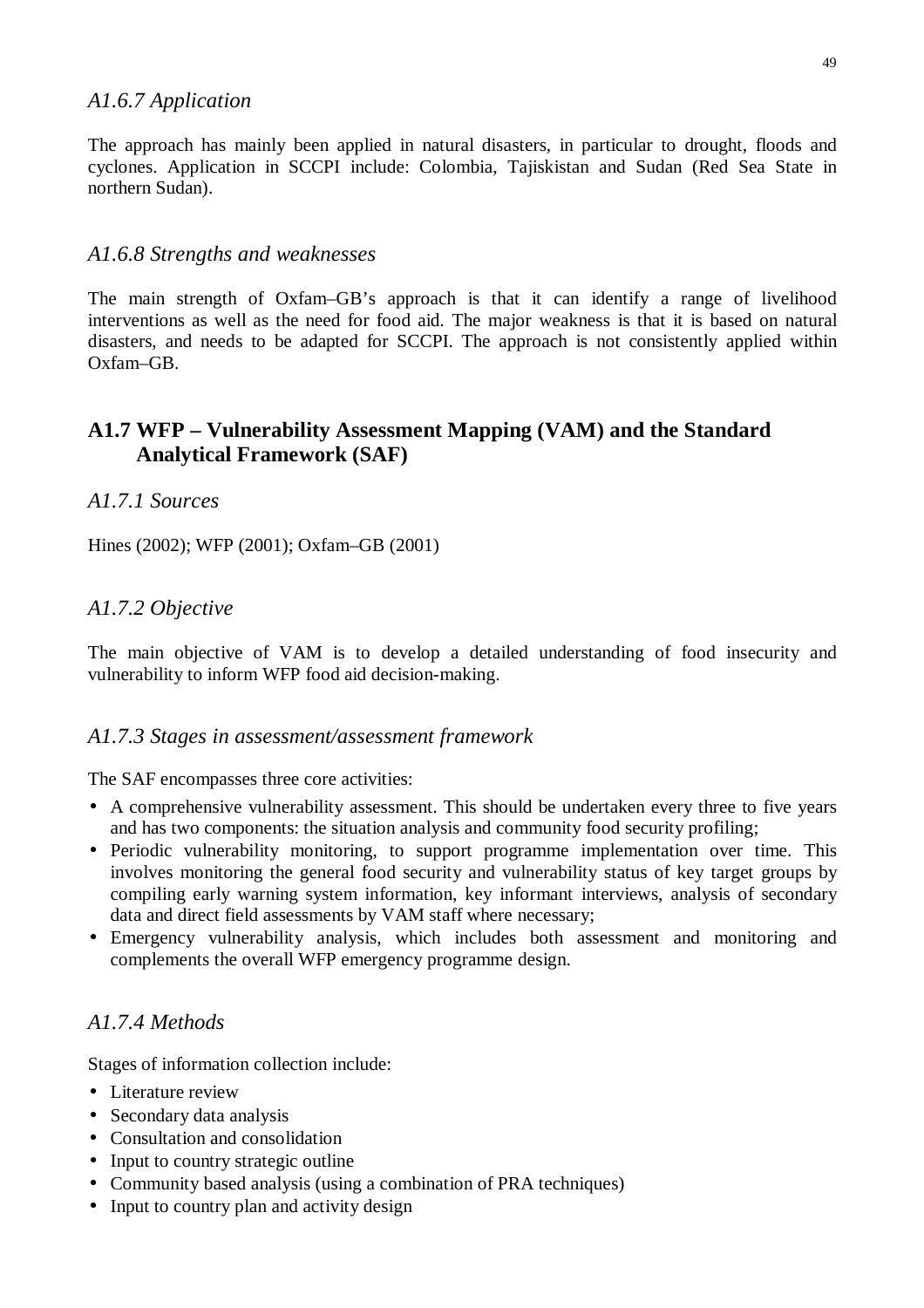Secondary data sources include: satellite imagery of agro-climatic conditions, market data, and information on education, health and nutritional status, and PRA techniques at community level. The community-level assessment is done using a variety of PRA techniques.

### *A1.7.5 Analysis*

Clustering analysis identifies clusters which act in similar ways in relation to food security. A relatively food-insecure area would have many indicators below the overall average, and a cluster that is relatively food-secure has most indicators above the overall average. Secondary data are used for this analysis. Community-level assessments (involving PRA) are used to validate findings from this analysis.

# *A1.7.6 Uses*

The analysis is used to inform food aid decision-making at the policy level and at key points in the design and management of food assisted relief activities.

# *A1.7.7 Application*

The VAM methodology has only recently been developed, mainly for stable, development contexts. An emergency VAM methodology is in the process of being developed and a number of pilot studies have been carried out, for example, in Kenya and Uganda. A modified VAM approach is also being developed in Columbia to assess the needs of the IDPs there.

### *A1.7.8 Strengths and weaknesses*

There is as yet no standard emergency VAM methodology. Since this is a WFP methodology, its uses are largely limited to determining food aid needs and informing targeting decisions.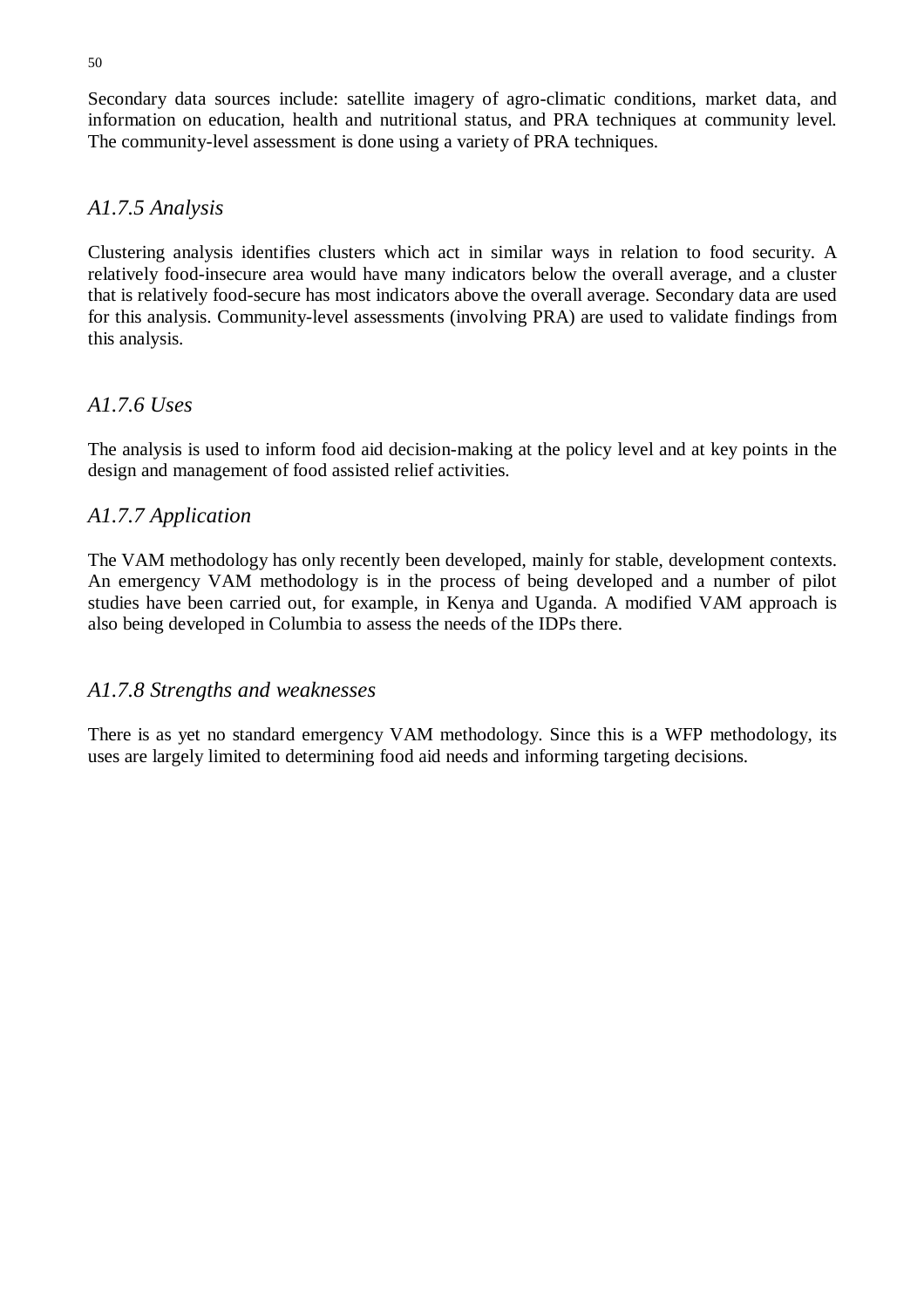# **Annex 2 Rapid Appraisal Techniques**

### **A2.1 Overview**

This annex has been taken from Young et al. (2001).

### *A2.1.1 Direct observation*

Direct observation assesses, among other things, the physical condition of the surroundings, the condition of crops and livestock, the physical appearance of people and their living conditions and the interactions between people. It is combined with a walk around the location, seeking out premises or sites relating to food security (the mill, shops or the marketplace, nearby fields), and visits to people in their homes.

### *A2.1.2 Semi-structured interviews*

Semi-structured interviews take place with key informants, who are purposively selected individuals. Interviews preferably take place away from other people. A mental or written checklist of key areas or open-ended questions is prepared in advance. Points of interest not previously considered are followed up.

### *A2.1.3 Proportional piling*

Proportional piling is used to find out about the relative importance of different things. In relation to food security, it can show the relative importance of different sources of food, and changes in relative importance following a certain event. People are asked to identify their main sources of food or ways of acquiring food. They then select symbols representing these food sources, and put them on the ground or on a table. Against these symbols, they share out a fixed number (usually 100) of beans, beads or stones showing their relative importance. So, if there are 50 beans against crop production, this means it accounts for approximately 50% of the respondents' source of food.

#### *A2.1.4 Timelines and chronologies*

These are particularly useful in describing events prior to a displacement, or a historical review of periods of famine and food insecurity and people's perceptions of the event's main features, relative severity and underlying cause. This can give an indication of the relative severity of the current period of food insecurity, and different causes from previous periods of food insecurity.

### *A2.1.5 Seasonal diagramming*

With seasonal diagramming, local people can describe the seasonal factors relating to food security, such as the production cycle of different food crops (planting, weeding and harvesting); the production of different livestock products; labour demands; and periods associated with raiding or other attacks. This is useful in showing seasonal differences in food supply and access to food, and